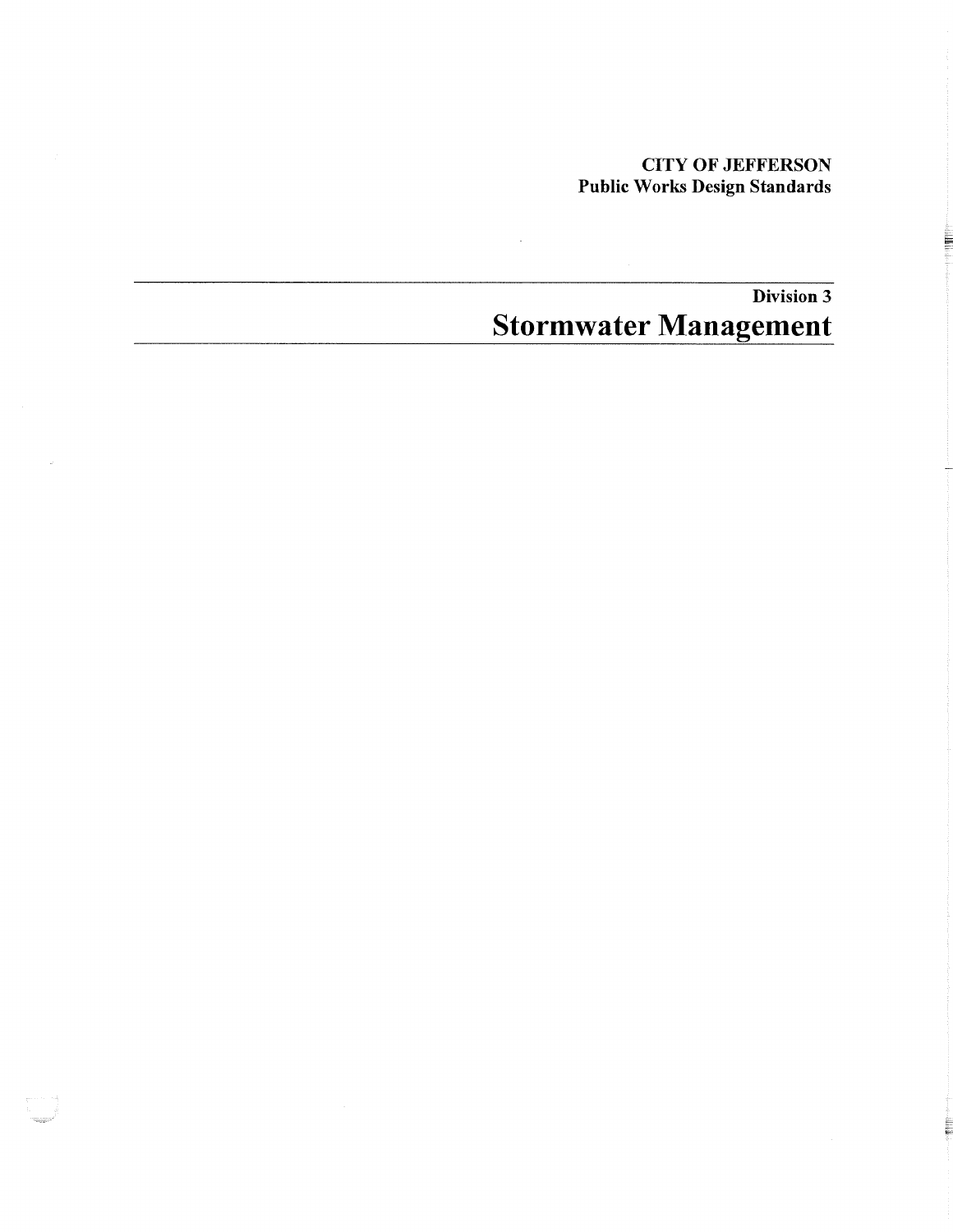$\label{eq:2.1} \frac{1}{\sqrt{2}}\int_{\mathbb{R}^3}\frac{1}{\sqrt{2}}\left(\frac{1}{\sqrt{2}}\right)^2\frac{1}{\sqrt{2}}\left(\frac{1}{\sqrt{2}}\right)^2\frac{1}{\sqrt{2}}\left(\frac{1}{\sqrt{2}}\right)^2\frac{1}{\sqrt{2}}\left(\frac{1}{\sqrt{2}}\right)^2\frac{1}{\sqrt{2}}\left(\frac{1}{\sqrt{2}}\right)^2\frac{1}{\sqrt{2}}\frac{1}{\sqrt{2}}\frac{1}{\sqrt{2}}\frac{1}{\sqrt{2}}\frac{1}{\sqrt{2}}\frac{1}{\sqrt{2}}$ 

 $\label{eq:2.1} \mathcal{L}(\mathcal{L}^{\mathcal{L}}_{\mathcal{L}}(\mathcal{L}^{\mathcal{L}}_{\mathcal{L}})) \leq \mathcal{L}(\mathcal{L}^{\mathcal{L}}_{\mathcal{L}}(\mathcal{L}^{\mathcal{L}}_{\mathcal{L}})) \leq \mathcal{L}(\mathcal{L}^{\mathcal{L}}_{\mathcal{L}}(\mathcal{L}^{\mathcal{L}}_{\mathcal{L}}))$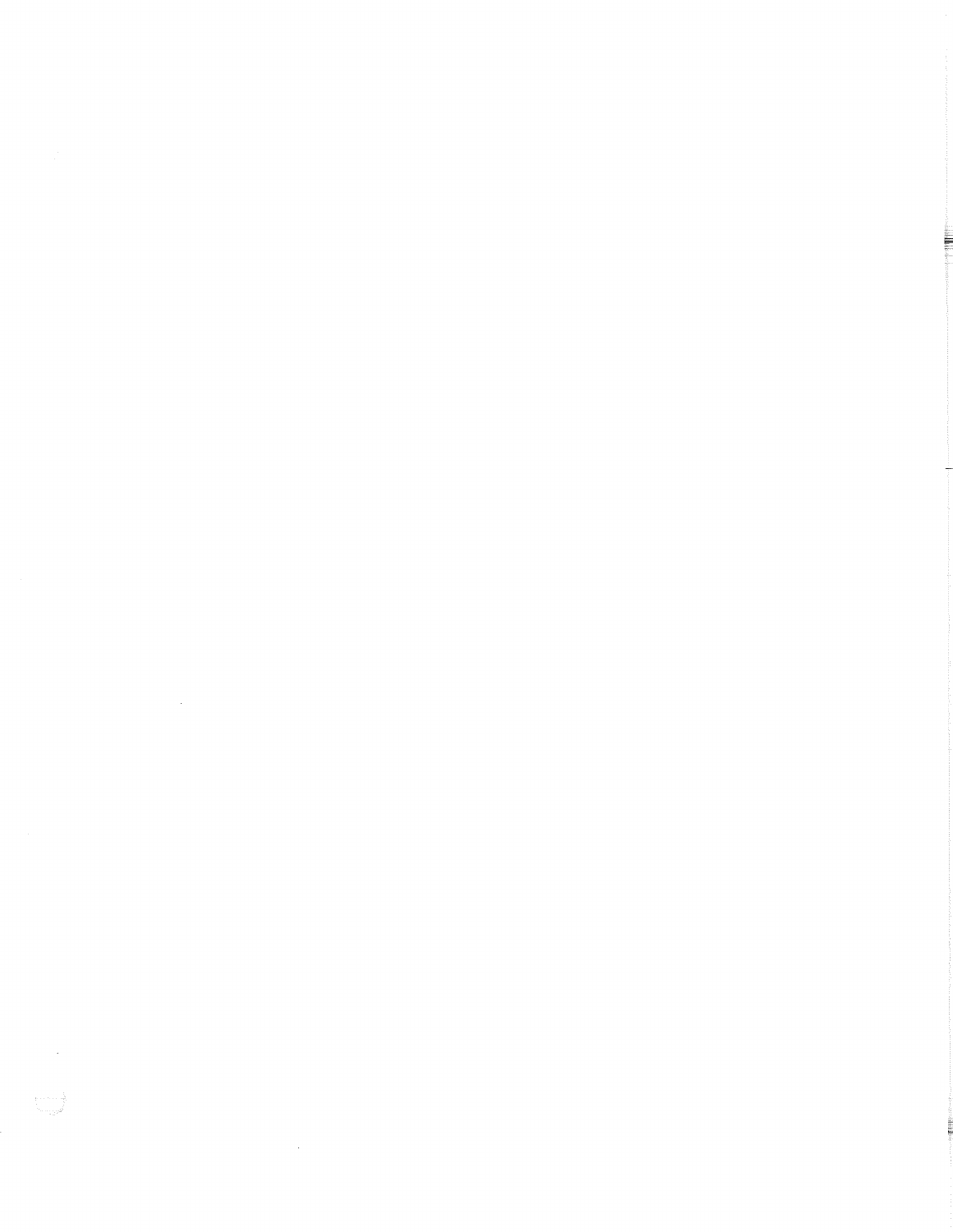# **DIVISION 3 STORMWATER MANAGEMENT**

#### **3.1 PURPOSE**

- a. In addition to the purposes outlined under Division 1 of these Design Standards, the purpose of these Standards is to ensure the development of a storm water management system which will:
	- 1) be of adequate design to safely manage all volumes of water generated upstream and on the site to an approved point of disposal;
	- 2) provide points of disposal for stormwater generated by existing upstream properties and future upstream developments;
	- 3) prevent the uncontrolled or irresponsible discharge of stormwater onto adjoining public or private property;
	- 4) prevent the capacity of downstream channels and storm drainage facilities from being exceeded, unless downstream improvements to increase capacity are provided as part of the project;
	- 5) have sufficient structural strength to resist erosion and all external loads which may be imposed;
	- 6) maximize the use of the City's natural drainage system;
	- 7) be designed in a manner to allow economical future maintenance;
	- 8) require the use of design and materials to provide a system with a minimum practical design life of not less than 50 years.
	- 9) shall not negatively impact existing water quality.

Alternate materials and methods will be considered for approval on the basis of these objectives.

b. These Standards cannot provide for all situations. They are intended to assist but not to substitute for competent work by professional design engineers.

#### 3.2 **APPLICABILITY**

a. These Standards shall govern all construction and upgrading of all public and private drainage facilities in the City of Jefferson and applicable work within its service areas. This standard shall apply to all drainage facilities which impact any public storm drain system, public right-of-way or easement dedicated to or located within the City of Jefferson and within all off-street parking and loading areas.

PWDS (6/2022) Jefferson, Oregon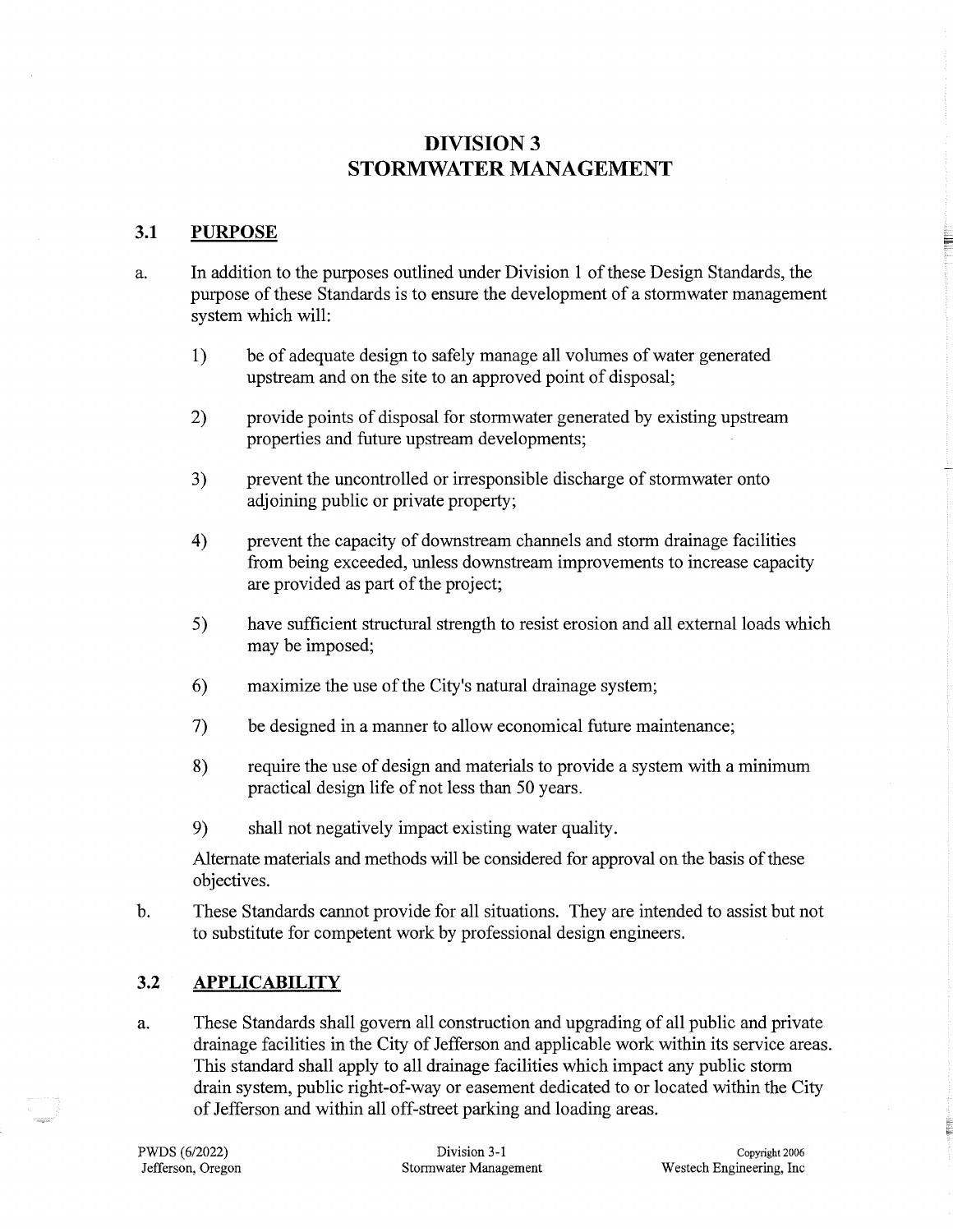- b. All storm water runoff shall be conveyed to a public storm drain or natural drainage channel having adequate capacity to carry the flow without overflowing or otherwise causing damage to public and private property. In the case of private development, the developer shall pay all costs associated with designing and constructing the facilities necessary to meet this requirement.
- c. Permanent storm drain facilities shall be provided to all properties within the City of Jefferson in accordance with these Standards. This shall generally be interpreted to mean that permanent storm drainage facilities shall be provided for the following types of development:
	- 1) Existing legal lots of record at the time development occurs;
	- 2) All partitions and subdivisions;
	- 3) Developments entailing construction which will change the point of discharge of surface waters, the quantity of discharge, or will discharge water at a higher velocity than that of the preconstruction discharge rate.
	- 4) Construction or reconstruction of public or private streets and temporary detours;
	- 5) Developments entailing construction in or adjacent to any existing stream or watercourse including intermittent streams.

# 3.3 **SPECIAL ITEMS**

- a. The design of the following are considered special items and are not covered in detail in these Standards:
	- 1) Storm water Pump Stations and Force Mains
	- 2) Siphons
	- 3) Water Quality Facilities
	- 4) Energy Dissipators
	- 5) Flow Measurement Devices
	- 6) Bore Crossings
	- 7) Concrete Box Culverts *(where standard culverts are not feasible)*
- b. Review and approval of the above special items by the City Engineer and the Public Works Director shall be required. When requested by the City, full design calculations shall be submitted for review prior to approval.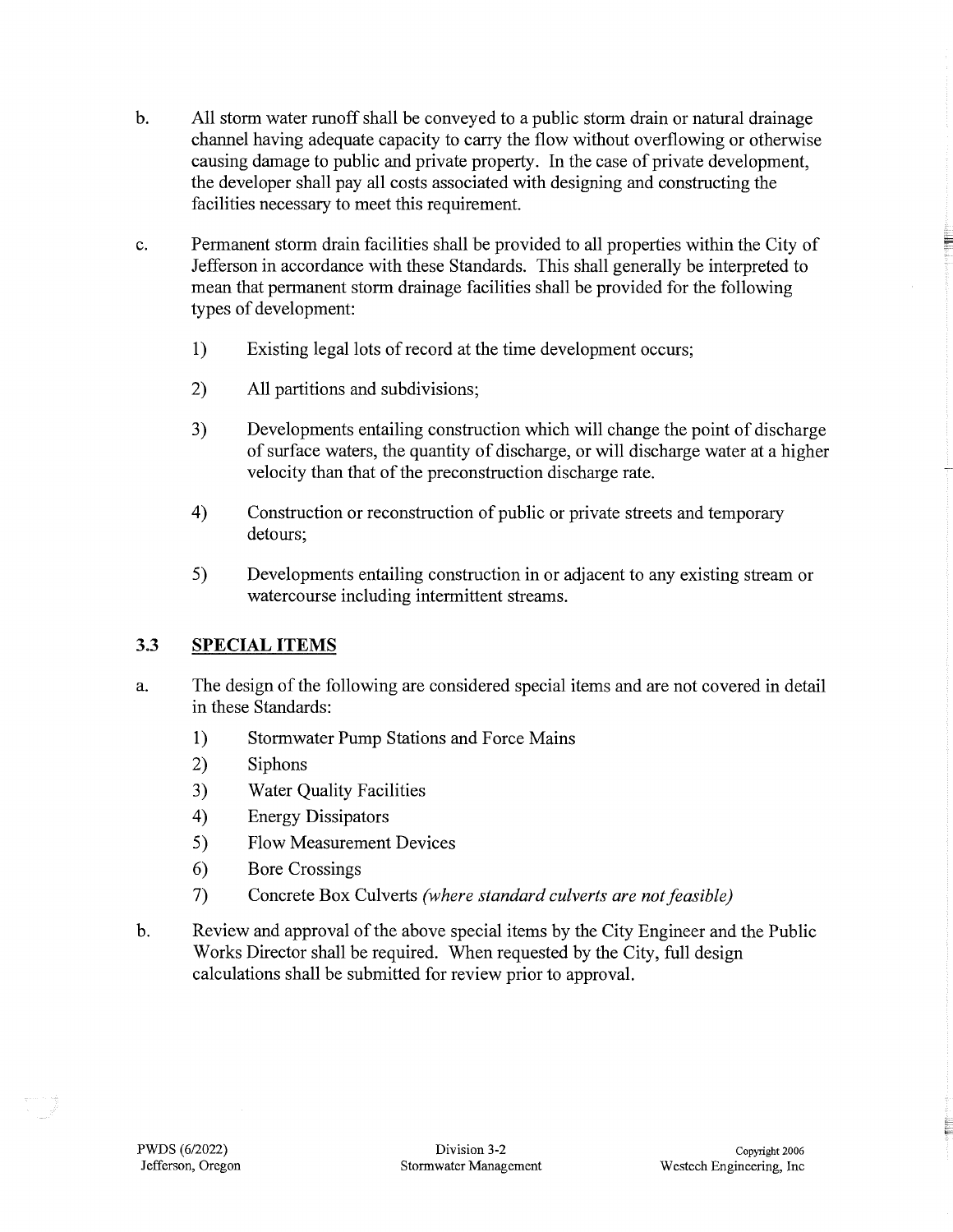# **3.4 APPROVAL OF ALTERNATE MATERIALS AND METHODS**

- a. Any alternate material or method not explicitly approved herein will be considered for approval on the basis of the objectives set forth in Paragraph 2.1, Purpose. Persons seeking such approval shall make application in writing to the Public Works Director. Approval of any major deviation from these Standards shall be in written form. Approval of minor matters will be made in writing, if requested. Any and all such requests shall be submitted in writing to the Public Works Director prior to City approval of the design drawings.
- b. Any alternate must meet or exceed the minimum requirements set forth in these Design Standards *(also see "equal"* & *"substitute" definitions under PWDS 1.4).*
- c. The written application is to include, but is not limited to, the manufacturer's specifications and testing results, design drawings, calculations and other pertinent information.
- d. Any deviations or special problems shall be reviewed on a case-by-case basis and approved by the City Engineer and the Public Works Director. When requested by the City, full design calculations shall be submitted for review with the request for approval.

#### **3.5 CONSTRUCTION DRAWINGS**

- a. Construction drawings shall conform to the requirements of Division 1 of these Design Standards.
- b. Detail drawings shall be included on the construction drawings for all storm drain appurtenances including manholes, catch basins, junction boxes, ditch inlets, service lateral connections, outlet structures, riprap outlets, water quality features, rain gardens, etc.

#### **3.6 STANDARD DETAILS**

- a. Standard details included in the Appendix are supplemental to the text of these design standards and show the City's minimum requirements for the construction of certain standard system components.
- b. In the case of conflicts between the text of these design standards and the standard details, the more stringent as determined by the Public Works Director shall apply.
- c. As required by Division 1 of these standards, all applicable standard details shall be included on the construction drawings.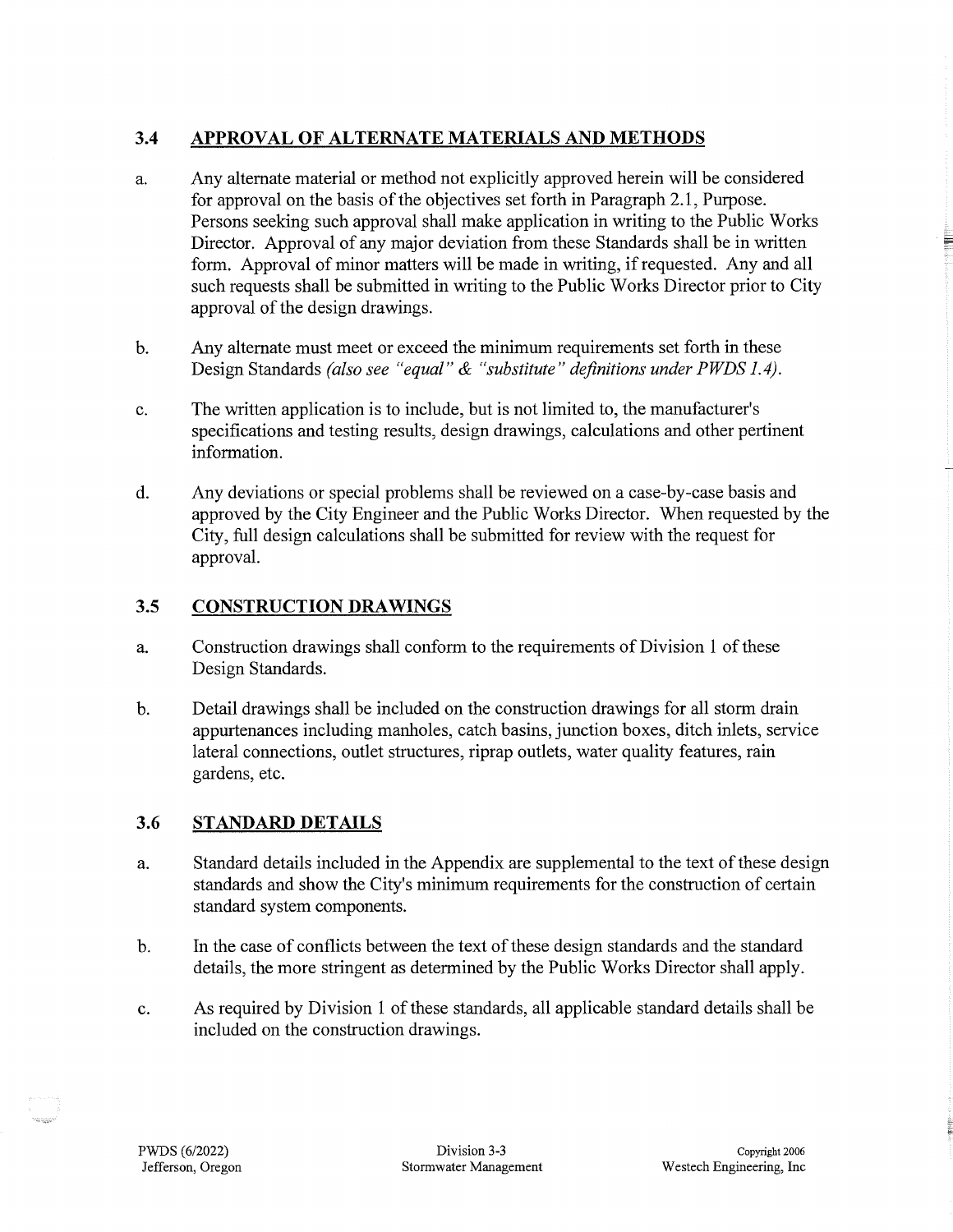# 3.7 **DEFINITIONS AND TERMS**

- a. In addition to the definitions contained in Division 1 of these Standards, the following definitions may apply particularly to stormwater systems. Unless otherwise defined in these Design Standards, the following definitions and abbreviations shall apply whenever used. Other definitions as outlined in the Oregon Plumbing Specialty Code (OPSC) shall also apply.
	- 1) Abbreviations: Acceptable abbreviations for showing types of new and existing pipe materials and facilities on the plans are as follows:
		- a) AC Asbestos Cement
		- b) CAP Corrugated Aluminum Pipe
		- c) CI Cast Iron
		- d) CHDPE Corrugated High Density Polyethylene
		- e) CMP Corrugated Metal Pipe *(Aluminum)*
		- f) CP Non-reinforced Concrete Pipe
		- g) DI Ductile Iron
		- h) HDPE High Density Polyethylene
		- i) PVC Polyvinyl Chloride
		- j) RCP Reinforced Concrete Pipe
	- 2) Building Drain: The building drain is that part of the lowest piping of the drainage system which receives the discharge from stormwater drainage pipes inside or within 5 feet of the outside walls of the building and conveys it to the building sewer, which begins five (5) feet outside the building wall or building foundation.
	- 3) Building Storm Drain: That part of the piping of a stormwater drainage system which begins at the connection to the building drain and conveys stormwater to an approved point of disposal.
	- 4) Catch Basin: An approved receptacle designed to receive surface drainage and direct it to a stormwater collection system.
	- 5) Creek: Any and all surface water generally consisting of a channel having a bed, banks, and/or sides in which surface waters flow to drain higher land to lower land, both perennial and intermittent, excluding flows which do not persist for more than 24-hours after the cessation of  $\frac{1}{2}$ -inch of rainfall in a 24hour period from October through March.
	- 6) Detention: The holding of runoff for a short period of time while releasing it to the downstream drainage system at a controlled rate.
	- 7) Drainage Facilities/System: Pipes, ditches, detention basins, creeks, culverts, etc. used singularly or in combination with each other for the purpose of conveying or storing stormwater runoff.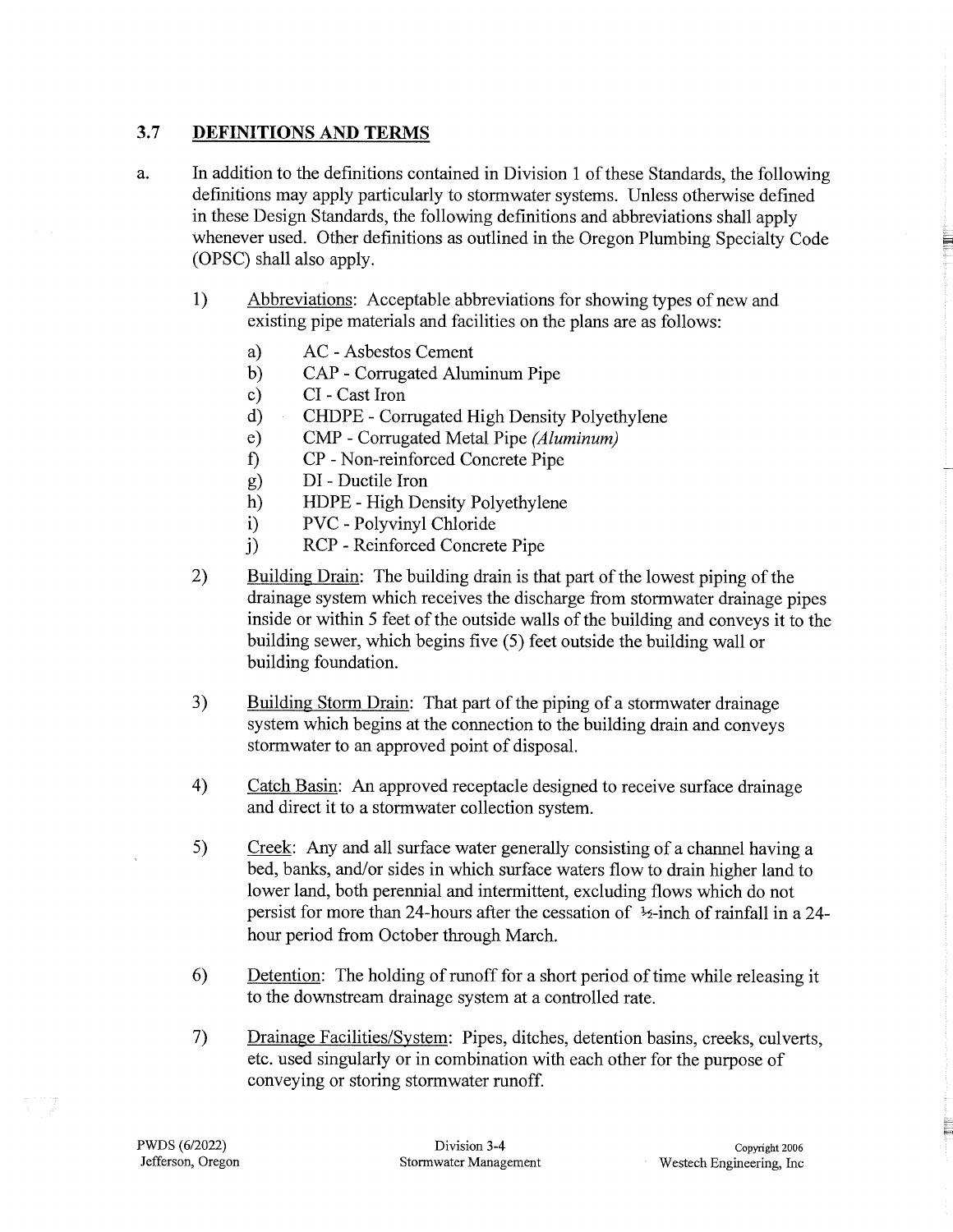- 8) Impervious Areas/Surfaces: Those hard surface areas located upon real property which either prevent percolation of water into the land surface or reduce the percolation rate which existed under natural conditions prior to development. Also surfaces which cause water to run off the land surface in greater quantities or at increased flow rates than under natural conditions which existed prior to development. Common impervious surfaces include but are not limited to rooftops, driveways, parking lots or storage areas, sidewalks, patios, etc.
- 9) Natural Location: The location of those channels, swales, and other non-manmade drainage conveyance systems as defined by the first documented topographic contours existing for the subject property either from maps or photographs.
- 10) On-site Detention: The storage of excess runoff on the development site and gradual release of the stored runoff into a public storm drain system after the peak of the runoff has passed.
- 11) Peak Discharge: The maximum water runoff rate determined for the design storm.
- 12) Pre-Development Conditions. Defined as a site with natural vegetation on native soil, unless otherwise approved in writing by the City Engineer and the Public Works Director, based on the storm system having adequate remaining available downstream capacity for the site being developed *(as defined in these standards),* based on calculations and storm system modeling provided by the developer's engineer to the satisfaction of the City.
- 13) Private Storm Drain: A storm drain located on private property serving parking lot catch basins or more than one structure on the same premises, and not operated or maintained by the City.
- 14) Public Storm Drain: Any storm drain in a public right-of-way or easement operated or maintained by the City.
- 15) Receiving Body of Water: Creeks, streams, lakes, and other bodies of water into which runoff is naturally or artificially directed.
- 16) Release Rate: The controlled rate of release of drainage and runoff water from property, storage ponds, detention basins, or other facility during and following a storm event.
- 17) Retention Facility: Facilities which hold water for a considerable length of time and then consume it by evaporation, plant transpiration, or infiltration into the soil.
- 18) Sedimentation: Deposition of erosional debris and soil sediment displace by erosion and transported by water from a higher elevation to an area of lower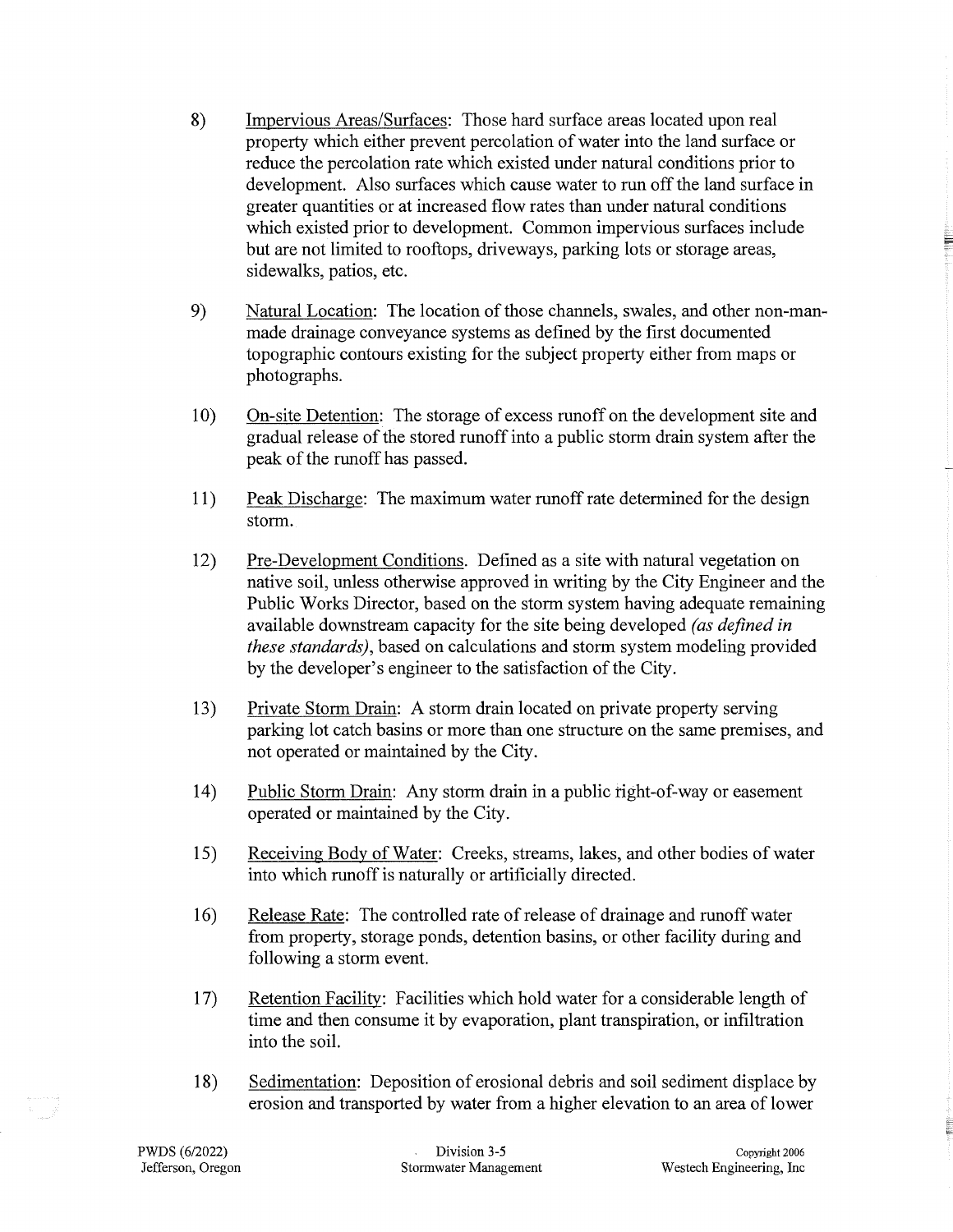gradient where sediments are deposited as a result of slack water.

- 19) Terrace: A relatively level step constructed in the face of a slope for drainage, erosion control and maintenance purposes.
- 20) Trunk Drainage System: That portion of the drainage system which receives waters from upstream land areas in excess of 20 acres, or with pipe diameters of 18-inches or larger. The drainage system may consist of watercourses or man-made facilities such as pipes, ditches, and culverts.
- 21) Wetlands: As defined by the Division of State Lands and the US Army Corps of Engineers.

# **3.8 MATERIALS**

#### a. **General**

- 1) Unless otherwise approved by the City Engineer, materials shall conform to the minimum requirements outlined herein and as shown on the Standard Details. This listing is not intended to be complete nor designed to replace the City's Public Works Construction Standards (PWCS).
- 2) In the case of conflicts between the provisions of these design standards and the PWCS, the more stringent as determined by the Public Works Director shall apply. Acceptable materials shall be as outlined in these Design Standards.
- 3) It is not intended that materials listed herein are to be considered acceptable for all applications. The design engineer shall determine the materials suitable for the project to the satisfaction of the City Engineer.
- 4) Granular backfill shall be %"-0 conforming to OSSC (ODOT/APWA) 02630.10 (Dense Graded Base Aggregate), with no more than 10% passing the #40 sieve and no more than 5% passing the #200 sieve.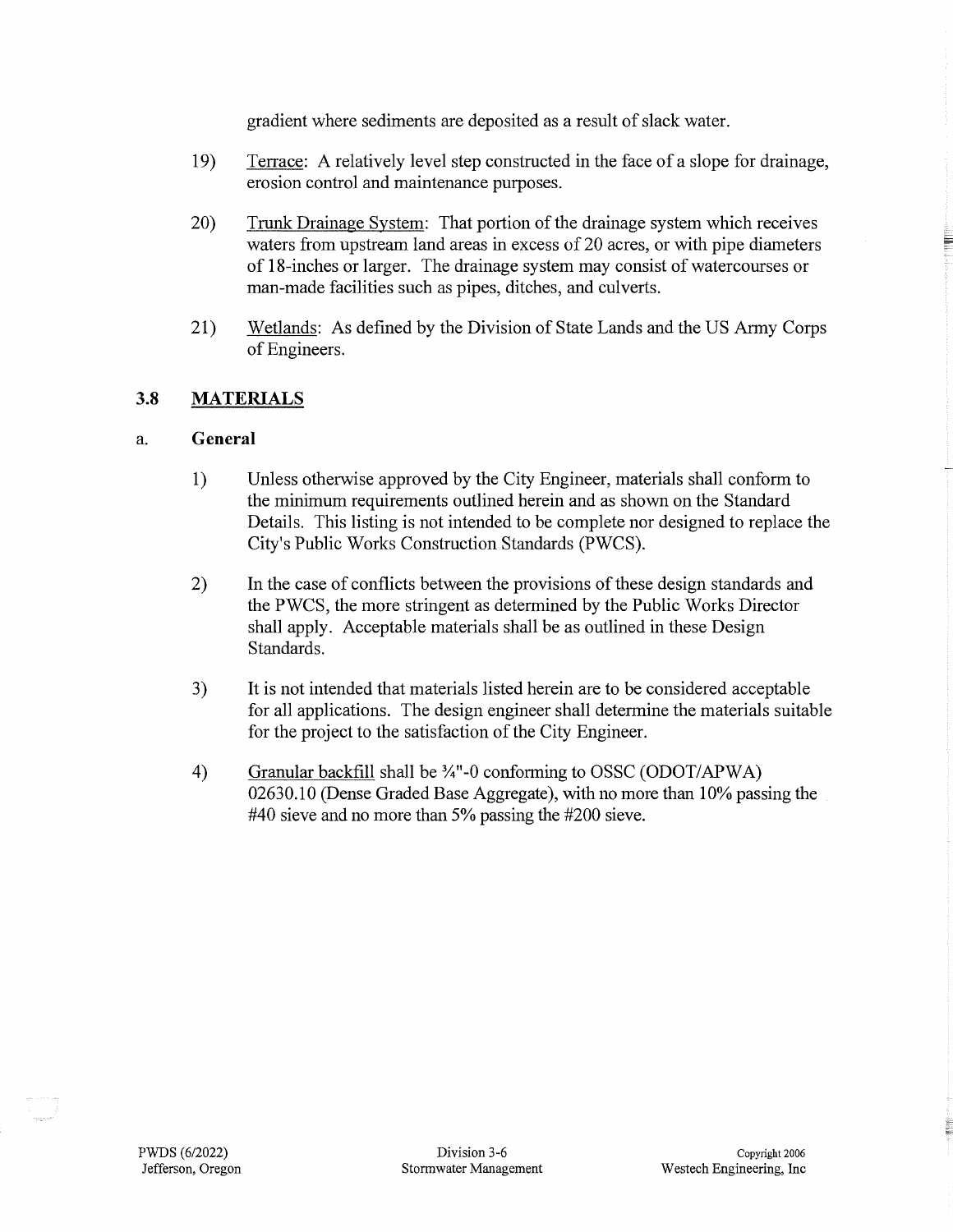**b. Pipe Type By Cover Depth:** Unless otherwise approved by the City Engineer, storm drain pipe materials shall conform to the table below. Uniform pipe material shall be used on each pipe run between structures. Special requirements for use of jointed HDPE pipe for slopes exceeding 6% for or cover depths greater than 10 feet are listed in the following table.

| <b>ALLOWABLE STORM DRAINAGE PIPE BASED ON COVER DEPTH</b>    |                                                                                                                                                                                                                                                                                                                                                                                                                                                                                                                                                                              |  |
|--------------------------------------------------------------|------------------------------------------------------------------------------------------------------------------------------------------------------------------------------------------------------------------------------------------------------------------------------------------------------------------------------------------------------------------------------------------------------------------------------------------------------------------------------------------------------------------------------------------------------------------------------|--|
| $\downarrow$ COVER DEPTH $\downarrow$<br>(from finish grade) | $10" - 18"$ DIAMETER                                                                                                                                                                                                                                                                                                                                                                                                                                                                                                                                                         |  |
| Less than $1\frac{1}{2}$ Cover                               | Class 50 Ductile iron pipe with bell & spigot joints and rubber gaskets.                                                                                                                                                                                                                                                                                                                                                                                                                                                                                                     |  |
| $1\frac{1}{2}$ to $2\frac{1}{2}$ Cover                       | Pipe specified for lesser depths -OR-<br>Class 3, ASTM C-14 non-reinforced concrete pipe with bell & spigot joints and rubber gaskets. -OR-<br>PVC pipe conforming to AWWA C900 DR 18 with bell and spigot joints and rubber gasket.                                                                                                                                                                                                                                                                                                                                         |  |
| $2\frac{1}{2}$ to 10' Cover                                  | Pipe specified for lesser depths -OR-<br>PVC pipe conforming to ASTM D-3034 solid wall PVC SDR 35 (6"-15") or ASTM F-679 PVC solid wall<br>SDR 35 (18") with bell and spigot joints and rubber gasket -OR-<br>HDPE (High Density Polyethylene) pipe conforming to AASHTO M-252 (8"-10") or AASHTO M-294 (12"-<br>18"). For slopes less than 6% the pipe shall be ADS N-12 IB ST, Hancor Sure-Lok F477, or approved equal.<br>For slopes greater than 6% the pipe shall be ADS N-12 IB WT, Hancor Blue Seal, or approved equal with<br>watertight pressure testable fittings. |  |
| More than 10' Cover                                          | Case by case basis.                                                                                                                                                                                                                                                                                                                                                                                                                                                                                                                                                          |  |
| $\downarrow$ COVER DEPTH $\downarrow$<br>(from finish grade) | $21" - 30"$ DIAMETER                                                                                                                                                                                                                                                                                                                                                                                                                                                                                                                                                         |  |
| Less than 11/2' Cover                                        | Class 50 Ductile iron pipe with bell & spigot joints and rubber gaskets.                                                                                                                                                                                                                                                                                                                                                                                                                                                                                                     |  |
| $1\frac{1}{2}$ to $2\frac{1}{2}$ Cover                       | Pipe specified for lesser depths -OR-<br>Class IV (minimum), ASTM C-76 reinforced concrete pipe with bell & spigot joints and rubber gaskets -OR-<br>PVC pipe conforming to AWWA C900 DR 18 with bell and spigot joints and rubber gasket.                                                                                                                                                                                                                                                                                                                                   |  |
| $2\frac{1}{2}$ to 10' Cover                                  | Pipe specified for lesser depths -OR-<br>ASTM F-679 PVC solid wall SDR 35 pipe with bell and spigot joints and rubber gasket -OR-<br>HDPE (High Density Polyethylene) pipe conforming to AASHTO M-294. For slopes less than 6% the pipe<br>shall be ADS N-12 IB ST, Hancor Sure-Lok F477, or approved equal. For slopes greater than 6% the pipe<br>shall be ADS N-12 IB WT, Hancor Blue Seal, or approved equal with watertight pressure testable fittings.                                                                                                                 |  |
| More than 10' Cover                                          | Case by case basis.                                                                                                                                                                                                                                                                                                                                                                                                                                                                                                                                                          |  |

**GREATER THAN 30" DIAMETER, OTHER PIPE MATERIALS - Case by case basis.** 

**Driveway Culverts or Open Storm Inlets:** Pipe type based on cover depth, minimum size 12-inch diameter *(or size based on flow capacity, adjacent existing street crossing or storm drain size, whichever is greater).* 

**Pipe End Protection:** PVC or HDPE pipe is not allowed for culverts or for exposed inlets/outfalls without structures unless concrete end caps are provided *(6" min thickness, typically 12" larger than pipe OD unless larger size required by Public Works).* 

**Detention** Systems. Piping associated with detention systems *(ie. including detention pipe where applicable, piping between the detention basin & the flow control manhole, overflow piping, etc.)* shall conform with the minimum requirements of this table. This pipe material table also does not apply to other private storm piping which fully complies with the material and slope requirements of the Oregon Plumbing Specialty Code (OPSC).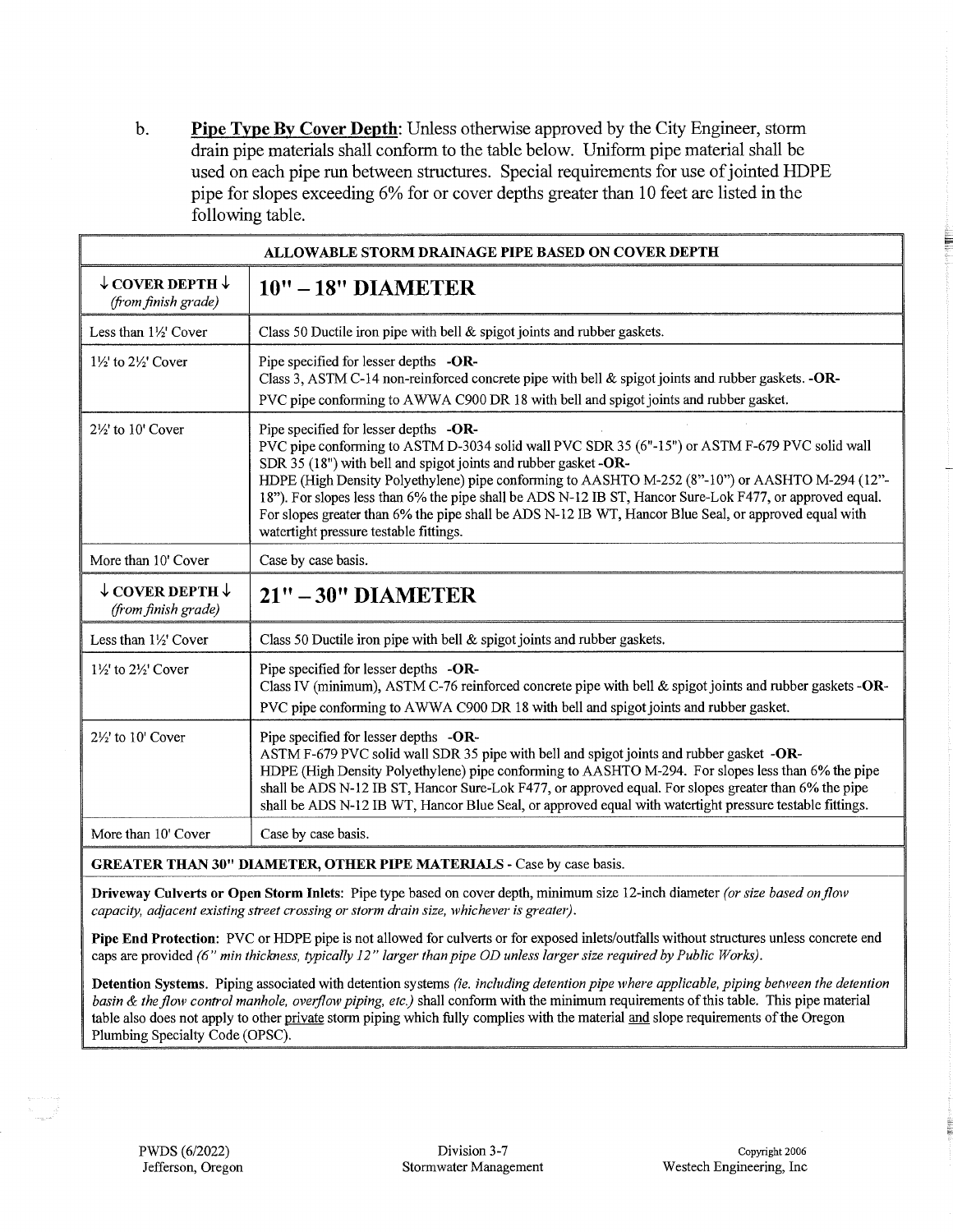#### **c. Storm Drain Pipe**

#### **1) Ductile Iron**

a) Ductile iron storm pipe shall be Class 50 pipe conforming to AWWA C-151, and cement-mortar lined and seal coated in accordance with AWWAC-104.

#### 2) **Non-Reinforced Concrete Pipe (CP)**

- a) Non-reinforced concrete pipe and specials shall conform to AASHTO M86 (ASTM C-14), Class 3 minimum.
- b) Joints shall be bell and spigot with an 0-ring as specified or shown on the drawings and conforming to the following:
	- (1) Bell and Spigot joints shall be sealed with flexible watertight gaskets meeting or exceeding all requirements of Federal Specifications SS-S-06210 (GSA, FSS Washington, DC) "Sealing Compounds, Preformed Plastic for Pipe Joints," type 1 Ropeform. Such gaskets may be RAMNEK as manufactured by K.T. Snyder Co., Inc., of Houston, Texas; KENTSEAL No. 2 Joint Sealant as manufactured by Hamilton Kent Mfg., Co., of Kent, Ohio, or approved equal.
	- (2) 0-Ringjoints shall conform to ASTM C-443. The gaskets shall conform to material requirements of ASTM C-361.

#### 3) **Reinforced Concrete Pipe (RCP)**

- a) Reinforced concrete pipe shall meet the requirements of AASHTO Ml 70 (ASTM C-76) Class IV minimum.
- b) Joints shall be 0-ring type in conformance with non-reinforced concrete pipe joint and gasket specifications above.

# 4) **PVC Pipe**

- a) Pipe and fittings shall conform to ASTM D-3034, SDR 35 or ASTM F 679, SDR 35 as outlined above.
- b) Pipe shall be continually marked with manufacturer's name, pipe size, cell classification, SDR rating, and ASTM classification.
- c) The joints shall conform to ASTM D-3212, Joints for Drain and Sewer Plastic Pipes Using Flexible Elastomeric Seals.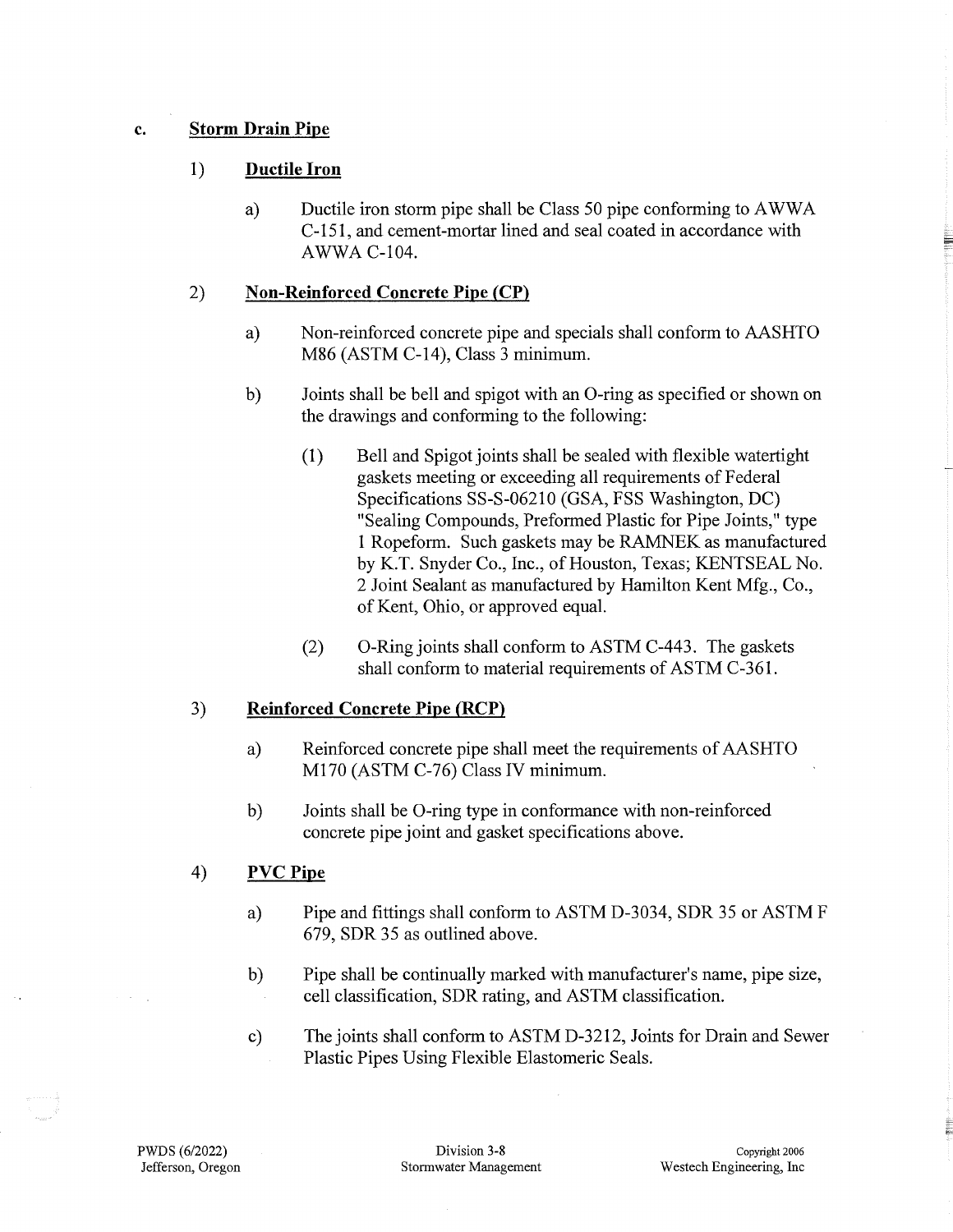## 5) **High Density Polyethylene Pipe ffiDPE)**

- a) Pipe and fittings shall have integrally formed smooth interior pipe surface.
- b) Pipe and fittings shall conform to the requirements as listed in the table above.
- c) HDPE (High Density Polyethylene) pipe conforming to AASHTO M-252 (8"-10") or AASHTO M-294 ( $\geq$ 12"). For slopes less than 6% the <sup>p</sup>ipe shall be ADS N-12 IB ST, Rancor Sure-Lok F477, or approved equal. For slopes greater than 6% the pipe shall be ADS N-12 IB WT, Hancor Blue Seal, or approved equal with watertight pressure testable fittings.

#### d. **Joints**

- 1) Except as otherwise specified, joints for pipe shall be watertight joints using elastomeric ring gaskets. The gaskets shall be securely fixed into place so that they cannot be dislodged during joint assembly.
- 2) The gaskets shall be of a composition and texture which is resistant to common ingredients of drainage, including oils and groundwater, and which will endure permanently under the conditions of the proposed use.

#### e. **Pipe Accessories**

- 1) Fittings shall be of the same material as the pipe, molded or formed to suit pipe size and end design, in required tee, bends, elbows, cleanouts, reducers, traps and other configurations as required.
- 2) Manufactured fittings shall be used for all connections to existing or new storm drains.

# f. **Catch Basins**

- 1) Catch basin construction and dimensions shall conform to the Standard Details. Side inlet grated catch basins shall be required.
- 2) Catch basin frame and grate shall conform to standard details, and shall be fabricated of structural steel, ASTM A-7, A-36 or A-273.
- 3) Solid lids on junction boxes shall be minimum 3/4-inch steel plate, and shall be provided with at least one lifting hole. Junction boxes located in a travel lane shall have a manhole frame and cover.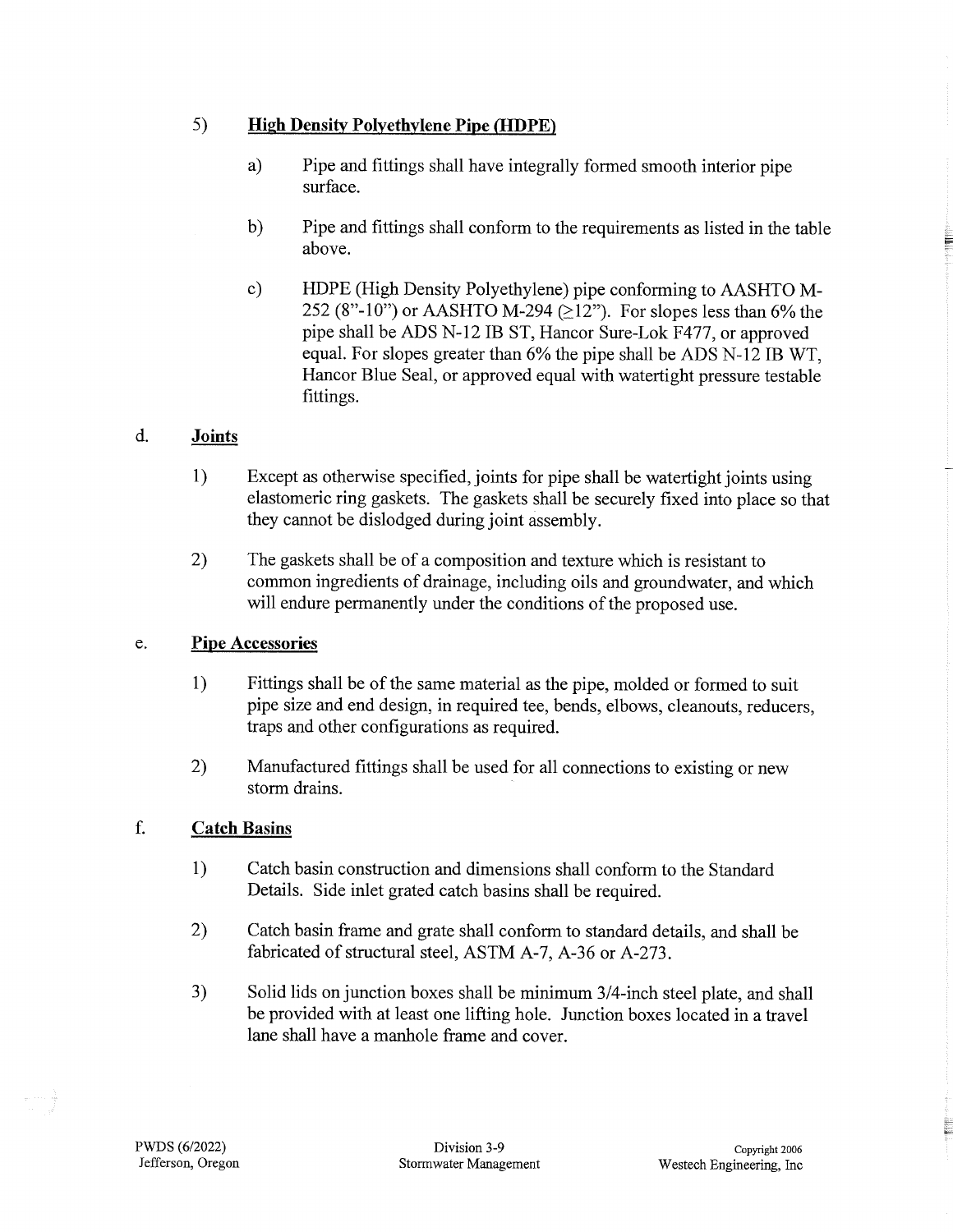#### g. **Manholes**

- 1) Except as modified herein, precast concrete pipe manhole sections, transition sections, eccentric cones, flat slab tops, and adjusting rings shall conform to the requirements outlined under Division 4, Sanitary Sewers and as shown in the standard details.
- 2) Storm manholes shall be equipped with permanent factory installed steps to provide a continuous ladder of 12-inch center-to-center rung spacing. Steps shall be same as specified for sanitary sewer manholes. Steps shall not be required for manholes 4 feet or less in depth *(rim to invert).*
- 3) Manhole castings for storm manholes shall have 16-hole lids.
- 4) Unless otherwise required by the Public Works Director, connections to existing storm manholes shall comply with the requirements for manhole taps on sanitary sewer manholes, as outlined under Division 4, Sanitary Sewers and as shown in the standard details *(except for vacuum testing requirement).*
- 5) Pollution/Flow Control Manholes
	- a) Unless otherwise required by the Public Works Director, pollution/flow control manholes shall be provided with a 24-inch diameter casting and lid, with a separate access hole over the orifice.

#### h. **Mainline Storm Cleanouts**

- 1) Except as modified herein, mainline storm cleanouts *(where approved by the City)* shall conform to the requirements outlined under Division 4, Sanitary Sewers and as shown in the standard details.
- 2) A 3,300 psi concrete collar is required for cleanouts located outside of paved areas. The shaft or chimney of the cleanout shall be a minimum of 8-inches in diameter.

# i. **Concrete (Cast-in-Place)**

1) All concrete shall conform to the requirements of OSSC (ODOT/APWA) 00440, Commercial Grade Concrete, 3300 psi min  $(a)$  28 days, max 5" slump, 4.5% air  $(\pm 1.5\%)$ .

# J. **Underground Warning Tape**

1) Underground warning tape shall be detectable or non-detectable acid and alkali resistant safety warning tape. The tape shall consist of a minimum 4.0 mil (0.004") thick, virgin low density polyethylene plastic film formulated for extended use underground. The tape shall be in accordance with the APW A national color code and shall be permanently imprinted in lead free black

⊨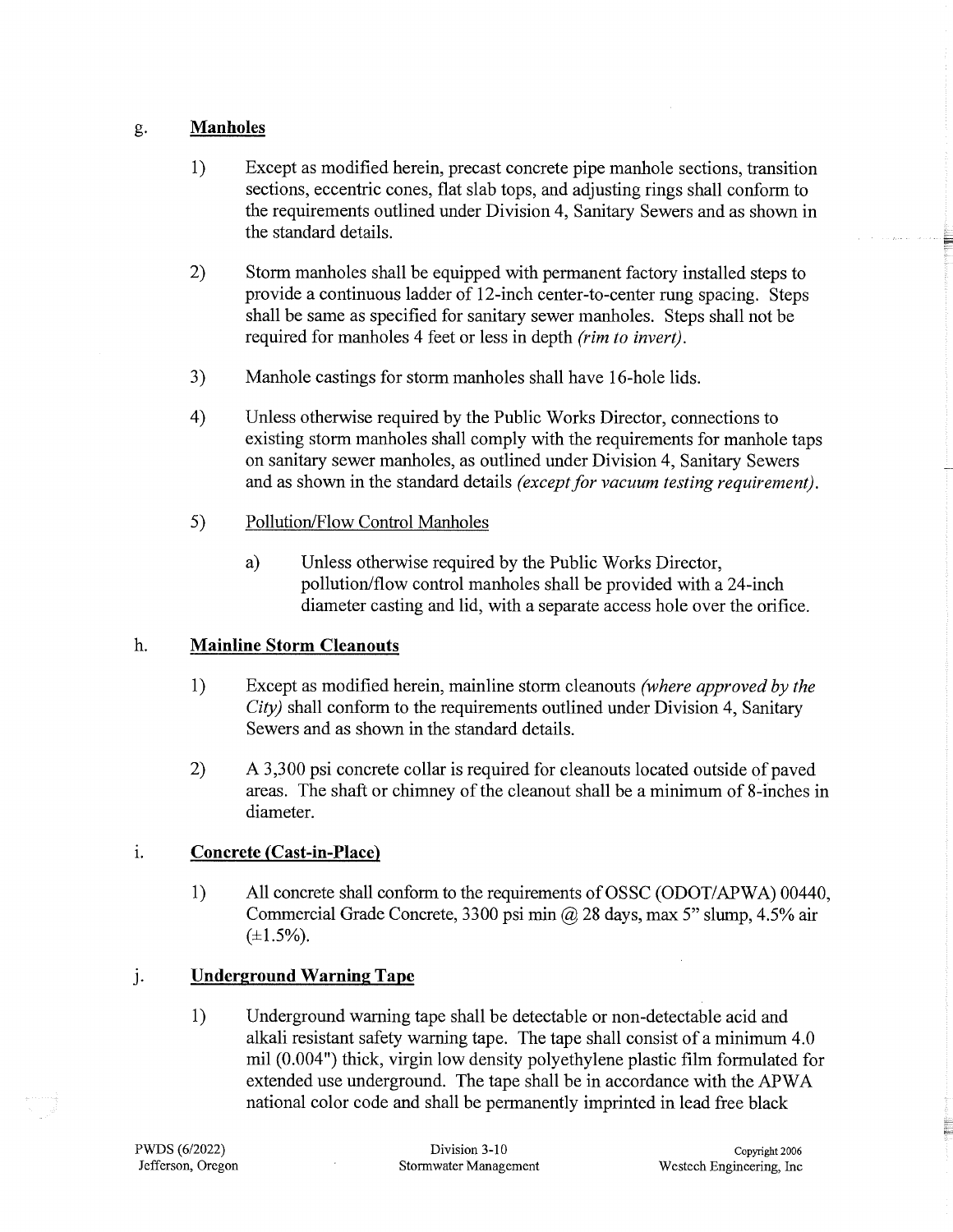pigments suitable for direct burial.

2) The tape shall be safety green and shall be provided with the legend "CAUTION BURIED STORM DRAIN LINE BELOW" or approved equivalent printed continuously down the length of the tape.

#### k. **·Toning Wire**

- 1) A continuous insulated 12 gauge solid core copper toning wire shall be supplied with non-metallic pipe. Insulation shall be green in color for storm piping.
- 2) Wire shall penetrate into manholes and catch basins within 18 inches of the rim elevation.

#### 1. **Warning Tape**

1) Warning tape shall conform with the requirements noted on the standard details and standard construction notes *(6-inch width, color* & *"Caution: Buried Below" wording as required for pipeline being installed).* 

#### m. **Bore Casings and Accessories**

- 1) Carrier pipe used in bore casings shall be Ductile Iron or PVC as specified herein.
- 2) Bore casing and carrier pipe design and installation shall conform to the requirements outlined under Division 5, Water Distribution.

# **3.9 GENERAL DESIGN CONSIDERATIONS**

#### a. **General Requirements**

- 1) The design of storm drainage systems shall include provisions to adequately control runoff from all public and private streets and the roof, footing, and area drains of residential, multifamily, commercial and industrial developments, and to provide for the future extension of the storm drainage system to serve the entire drainage basin.
- 2) All storm water runoff shall be conveyed to an approved point of disposal. In the case of private development, the developer shall pay all costs associated with designing and constructing the facilities necessary to meet this requirement.
- 3) The design storm peak discharge from the subject property may not be increased from conditions existing prior to the proposed development except where it can be satisfactorily demonstrated by the applicant that there is no adverse impact to downstream properties, and that the "remaining available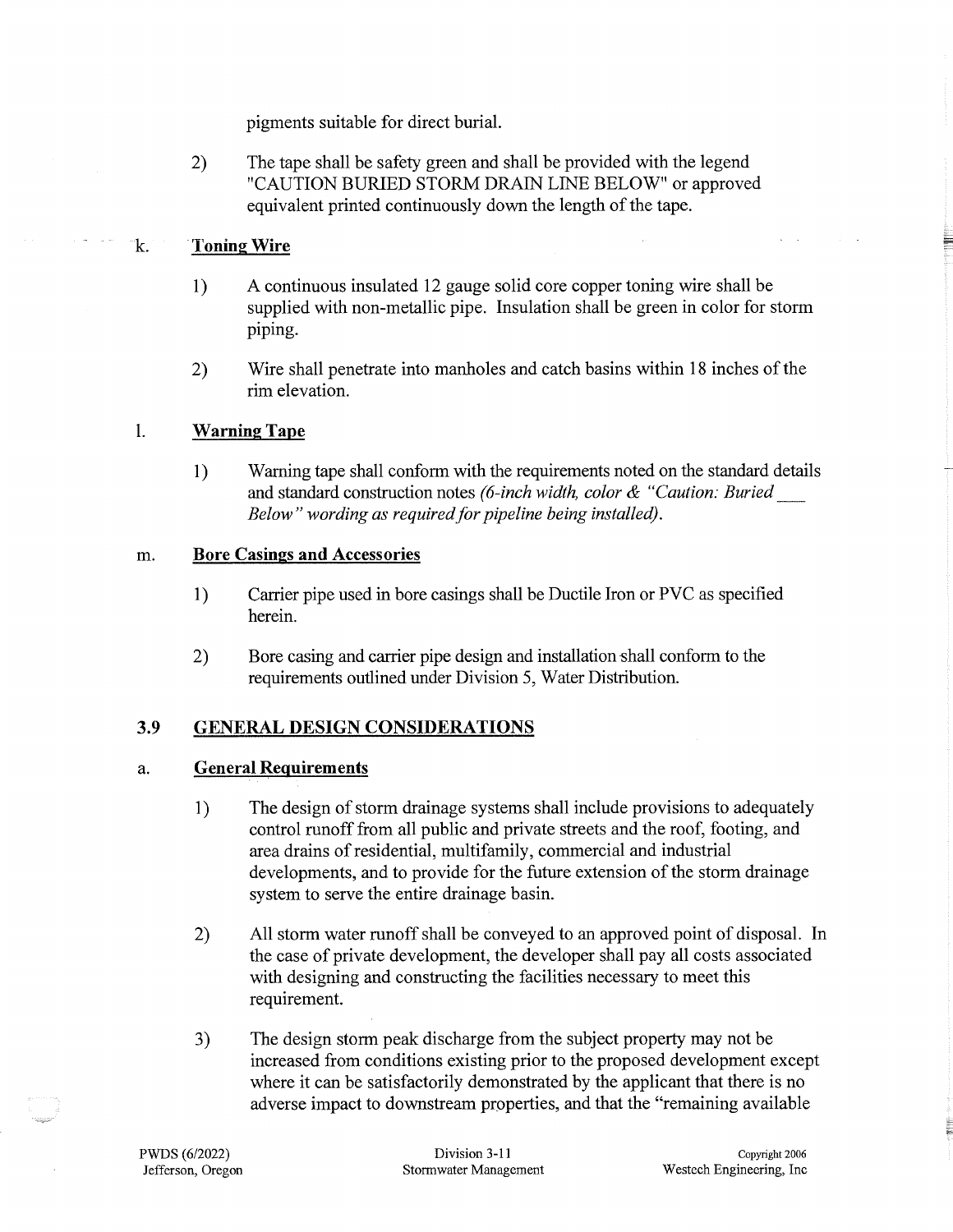downstream capacity for the site being developed" *(per PWDS 3.18.g)* is not exceeded.

- 4) Public storm drains within easements will be permitted only upon a showing that drainage cannot be provided from within a right-of-way. Minimum easement widths shall be as outlined herein.
- 5) Gravity Flow: Where possible, all public & private storm drains shall be designed to flow by gravity to an existing or new storm drain system without lift stations.
- 6) Self-Cleaning. Except for pollution control or water quality structures, all storm drain system components shall be designed to be self-cleaning to the extent possible.

#### b. **Approved Point of Disposal**

- 1) Surface or subsurface drainage *(caused or affected by changing of the natural grade of the existing ground or removal of natural ground cover of placement of impervious surfaces)* shall not be allowed to flow over adjacent public or private property in a volume or location materially different from that which existed before development occurred unless written approval is first granted by the all agencies with jurisdiction and by affected property owners, and all such drainage shall be collected and conveyed in an approved manner to an approved point of disposal.
- 2) The approved point of disposal for all stormwater may be a storm drain, existing well defined open channel or creek as approved by the City Engineer and the Public Works Director. Acceptance of proposed point of disposal will depend upon the prevailing site conditions, condition and capacity of existing downstream facilities, and feasibility of alternate design.
- 3) When private property must be crossed in order to reach an approved point of disposal *(or* if *downstream improvements are required across private property in order to provide required capacity or depth),* it shall be the developer's responsibility to acquire a recorded drainage easement from the private property owner meeting the approval of the City Engineer and the Public Works Director.
- 4) Where existing open channels must be improved to provide adequate slopes and/or capacity for design flows, the design and construction of such on-site or downstream off-site improvements shall be the developer's responsibility, including acquisition of access rights for surveying, design and construction of such improvements.
- 5) New drainage facilities installed must be a closed conduit system. Temporary drainage ditch facilities, when approved, must be engineered to contain the stormwater without causing erosion or other adverse effects to the private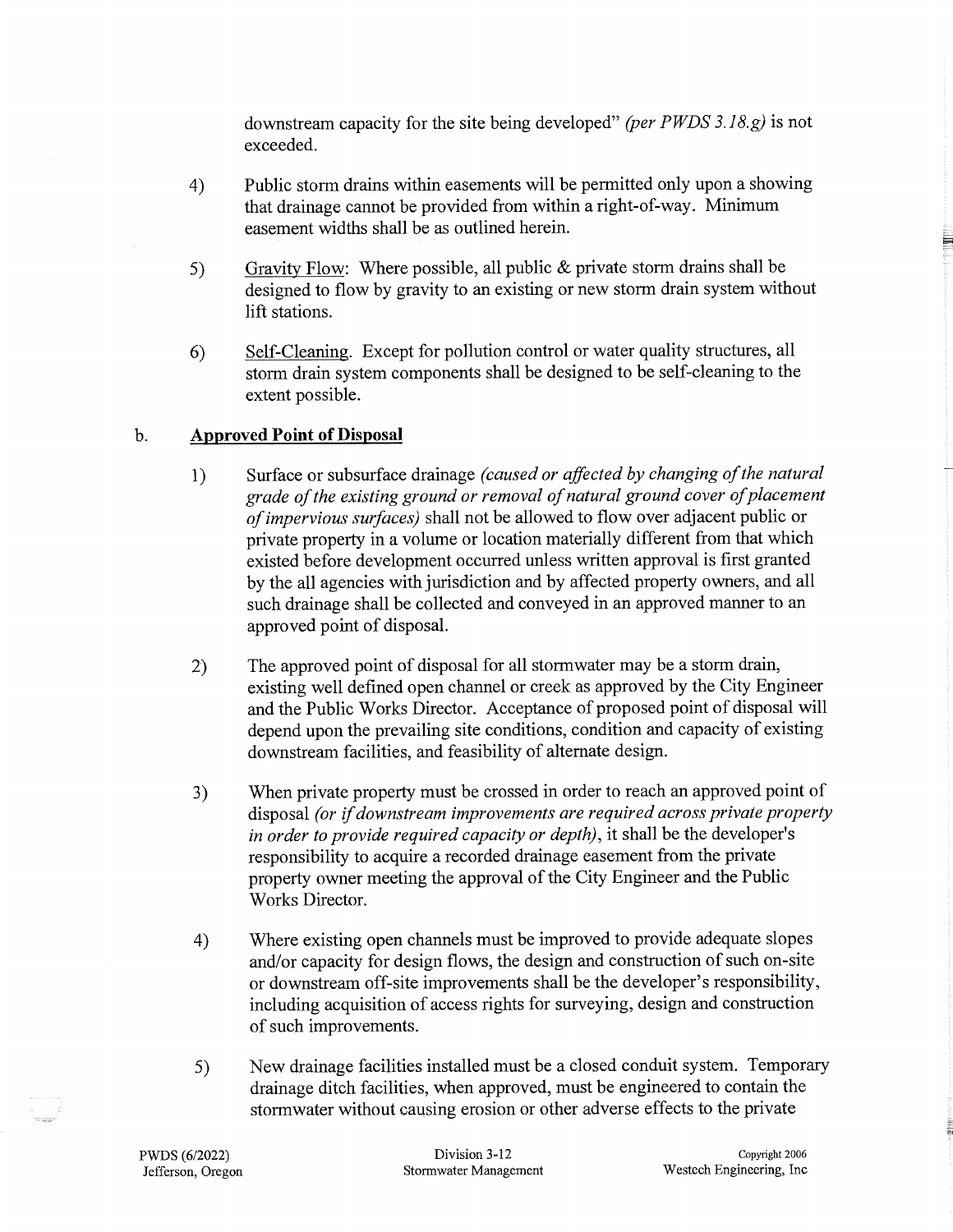property.

#### c. **Providing for Future Development & Collection of Upstream Drainage**

- 1) To  $&$  Through. As a condition of development, all developments will be required to provide public storm drainage systems *(or private storm drainage systems where approved by the City)* to serve adjacent upstream parcels in order to provide for the orderly development of the drainage area, as well as connection *(to the new system)* of existing storm lines or laterals crossed or intercepted by the new storm lines *(including manholes or catch basins which can be served by the new storm lines),* at locations as required by the City Engineer and Public Works Director *(see also PWDS 1.6.e).*
- 2) The requirement above shall include the extension of storm drain lines in easements across the property as required to collect drainage from adjoining upstream/uphill properties and across street frontages of the property to adjoining properties when the storm drain system is located in the street rightof-way. This shall include extension to the far side of streets fronting or adjacent to the development as required to avoid work within or under these streets in the future.
- 3) The requirements above shall include storm drains which are oversized to provide capacity for future upstream development, or as required to meet the minimum sizes shown in the applicable storm master plan *(see also PWDS 1.6.h).*
- 4) Swales along Property Lines to Intercept Upstream Drainage. Where swales along property lines are necessary to intercept uphill surface runoff, the swales shall be a minimum of 1 foot in depth (3H/IV max side slopes) and inlets shall be provided at spacing & location acceptable to the City Engineer *(typically on the upstream side of each property line crossed, unless otherwise approved).*

#### d. **Design Factors**

- 1) The following factors as a minimum shall be addressed in the design of storm drain systems and determination of design flows.
	- a) Drainage basin to be served.
	- b) Topography of the area
	- c) Depth of excavation
	- d) Soils conditions
	- e) Land use within the area to be served.
	- t) Projected population within the area to be served at build-out.
	- g) Flows from commercial, industrial or institutional users.
	- h) Condition and size of existing storm drains

 $\sim$   $\sim$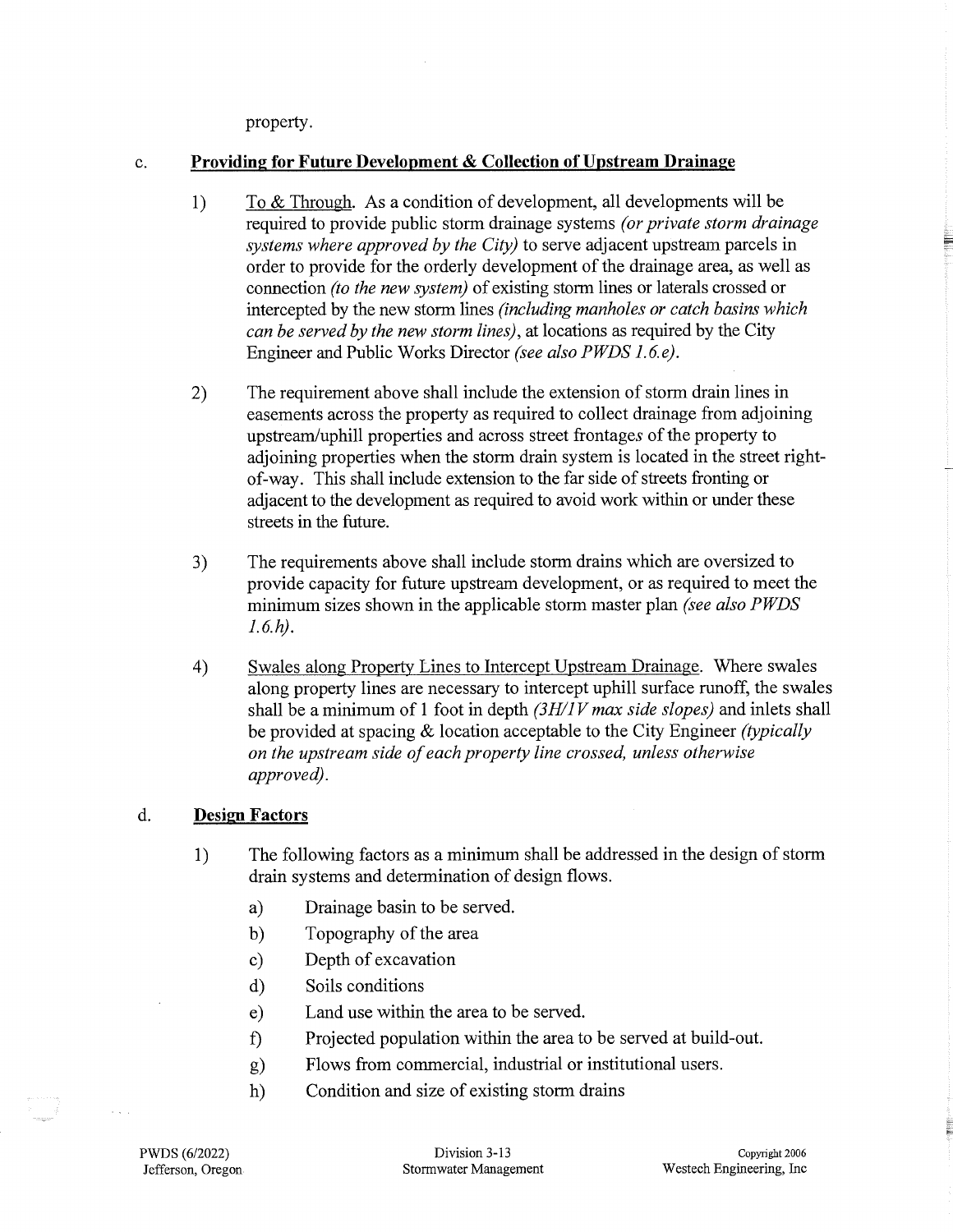- i) Location of approved disposal point
- j) Maintenance, including accessibility for cleaning and inspection personnel and equipment.

#### **3.10 DESIGN CALCULATIONS AND CAPACITY**

#### a. **Design Calculations**

- 1) Design calculations shall be submitted for all drainage facilities and shall be stamped by a professional engineer licensed in the State of Oregon. Peak flows for detention and water quality design shall be calculated using the Santa Barbara Urban Hydrograph *(SBUH)* method *(see PWDS 3.18.b for list of approved alternatives to SBUH method)* subject to requirements herein and direction from the City Engineer and/or other agencies with jurisdiction. Peak flows for conveyance design shall be calculated using either the Rational Method or the SBUH method, subject to requirements herein and direction from the City Engineer and/or other agencies with jurisdiction.
	- a) A summary of these drainage calculations, including basin maps, shall be included on the site plan drawings *(see PWDS 1.10.g).*
- 2) Rational Method: One method used for calculating peak flows from small drainages less than 200 acres is the Rational Method.
	- a) Peak design discharges shall be computed using the rational method formula, Q=CiA, where Q = flow in cfs, C = runoff coefficient,  $i =$ rainfall intensity, and  $A = \text{area}$  in acres.
- 3) SBUH: Another method of involves the use of the Santa Barbara Urban Hydrograph (SBUH) method to develop runoff hydrographs using 24 hour storm data for the local area, based on current NOAA Atlas 24 hour isopluvials for Oregon.
	- a) For Jefferson, the 24-hour precipitation values from the NOAA Atlas 2, Volume X, for use with the SBUH method are as follows *(ODOT design rainfall intensities may differ):* 
		- $(1)$   $\frac{1}{2}$  2-YR 24-Hr = 1.3"
		- $(2)$  2-YR 24-Hr = 2.6"
		- $(3)$  5-YR 24-Hr = 3.0"
		- $(4)$  10-YR 24-Hr = 3.3"
		- $(5)$  25-YR 24-Hr = 3.8"
		- (6)  $50-YR$  24-Hr = 4.2"
		- $(7)$  100-YR 24-Hr = 4.6"
	- b) The City Engineer reserves the right to verify all calculations using the Rational Method, and to require larger pipe sizes if the Rational Method calculations result in higher flows than the SBUH

PWDS (6/2022) Jefferson, Oregon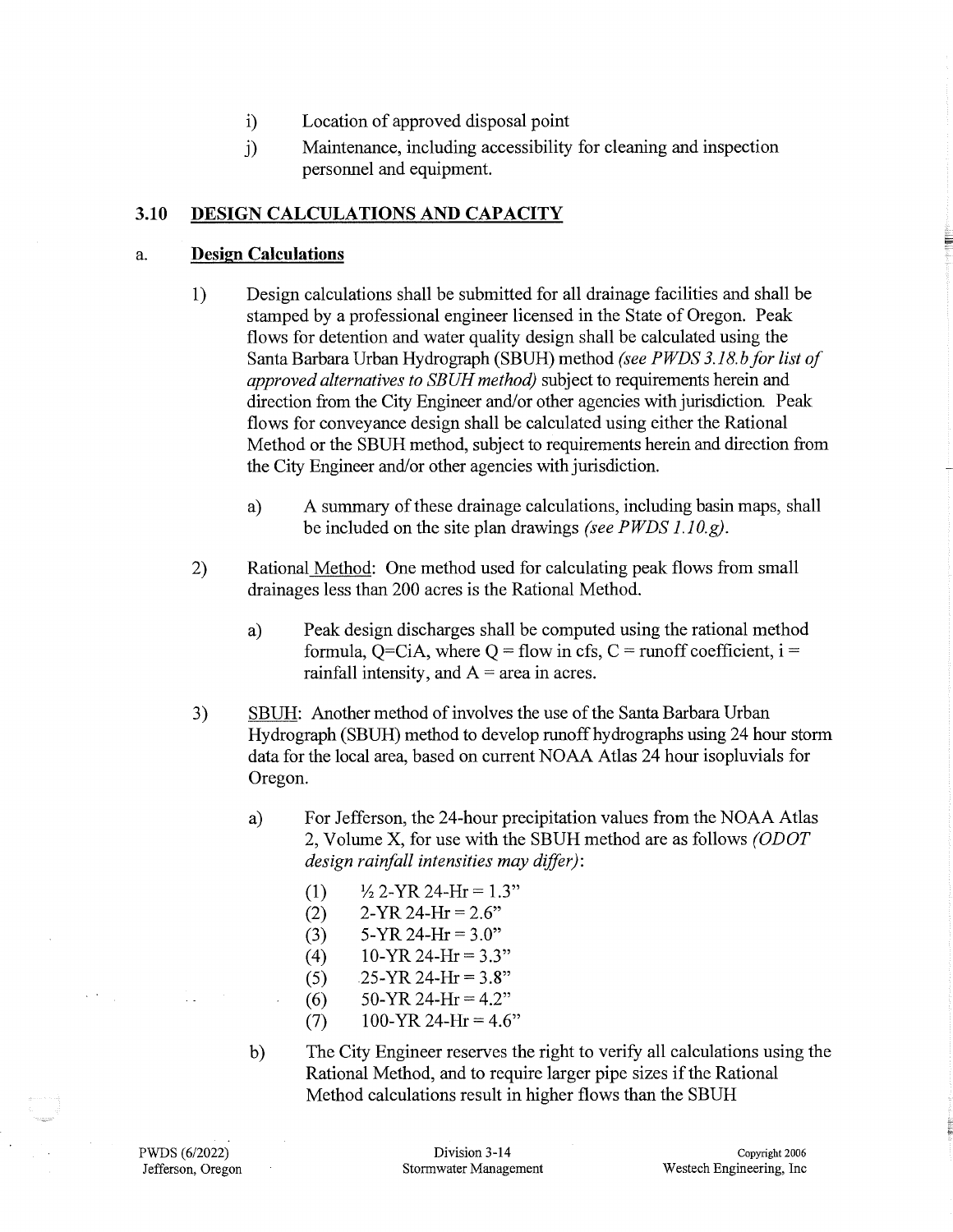#### methodology.

#### b. **Design Storm**

- 1) Rational Method Rainfall Intensity-Duration Curve The rainfall intensityduration-frequency (IDF) curve for use under the Rational Method in the City of Jefferson is the ODOT Zone 7 IDF curve (enclosed herein).
- 2) Rational Method Design Frequency The intensity-duration design frequency for use under the Rational Method is based on the time of concentration for the area and the size of the drainage facility. The adopted criteria are listed in the following table.

| Rational Method - DESIGN STORM FREQUENCY <sup>1</sup>                                                                |                  |  |
|----------------------------------------------------------------------------------------------------------------------|------------------|--|
| <b>AREA</b>                                                                                                          | <b>FREQUENCY</b> |  |
| Residential areas <sup>2</sup>                                                                                       | 10-year storm    |  |
| Commercial and high value districts <sup>2</sup>                                                                     | 10-year storm    |  |
| Trunk lines (18" pipe and larger)                                                                                    | 25-year storm    |  |
| Minor creeks, open channels and drainage ways (not shown as<br>a flood plain on the Flood Insurance Rate Map (FIRM)) | 50-year storm    |  |
| Major creeks/channels (shown as a flood plain on the FIRM)                                                           | 100-year storm   |  |

 $1$  See PWDS 3.10.a.3 regarding design storm when SBUH methodology is used for pipe sizing. <sup>2</sup> See categories below for trunk lines, creeks, open channels, drainage ways, etc. in these areas.

3) **SBUH Design Storm for Pipe Sizing:** Where Santa Barbara Urban Hydrograph (SBUH) based computer program is proposed for use in sizing storm drain pipes, a 50 year 24 hour SBUH storm event must be used in lieu of the 10 year or 25 year rational storm frequency to provide equivalent capacity for peak discharge.

È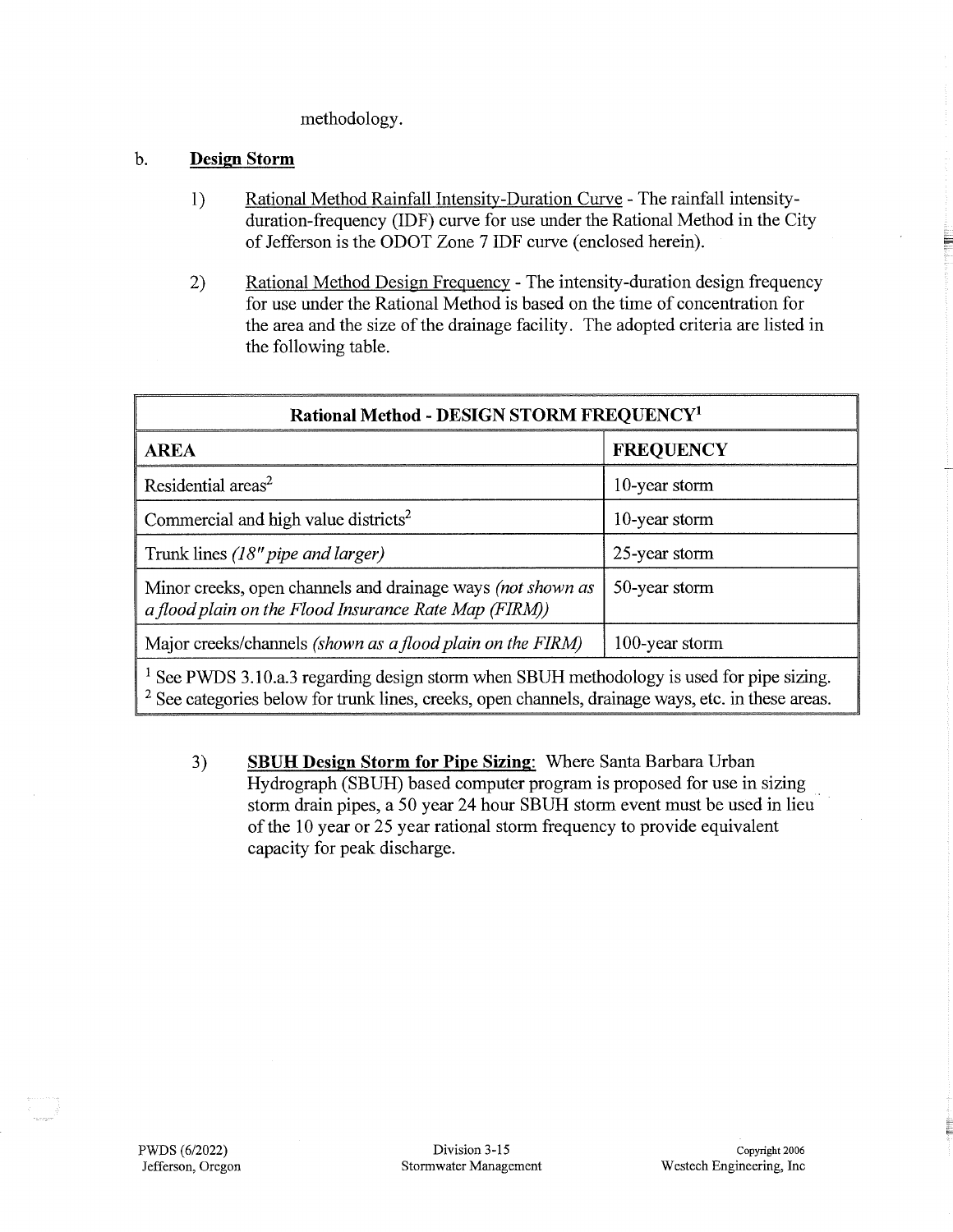

lfTIF !'Ill!

~I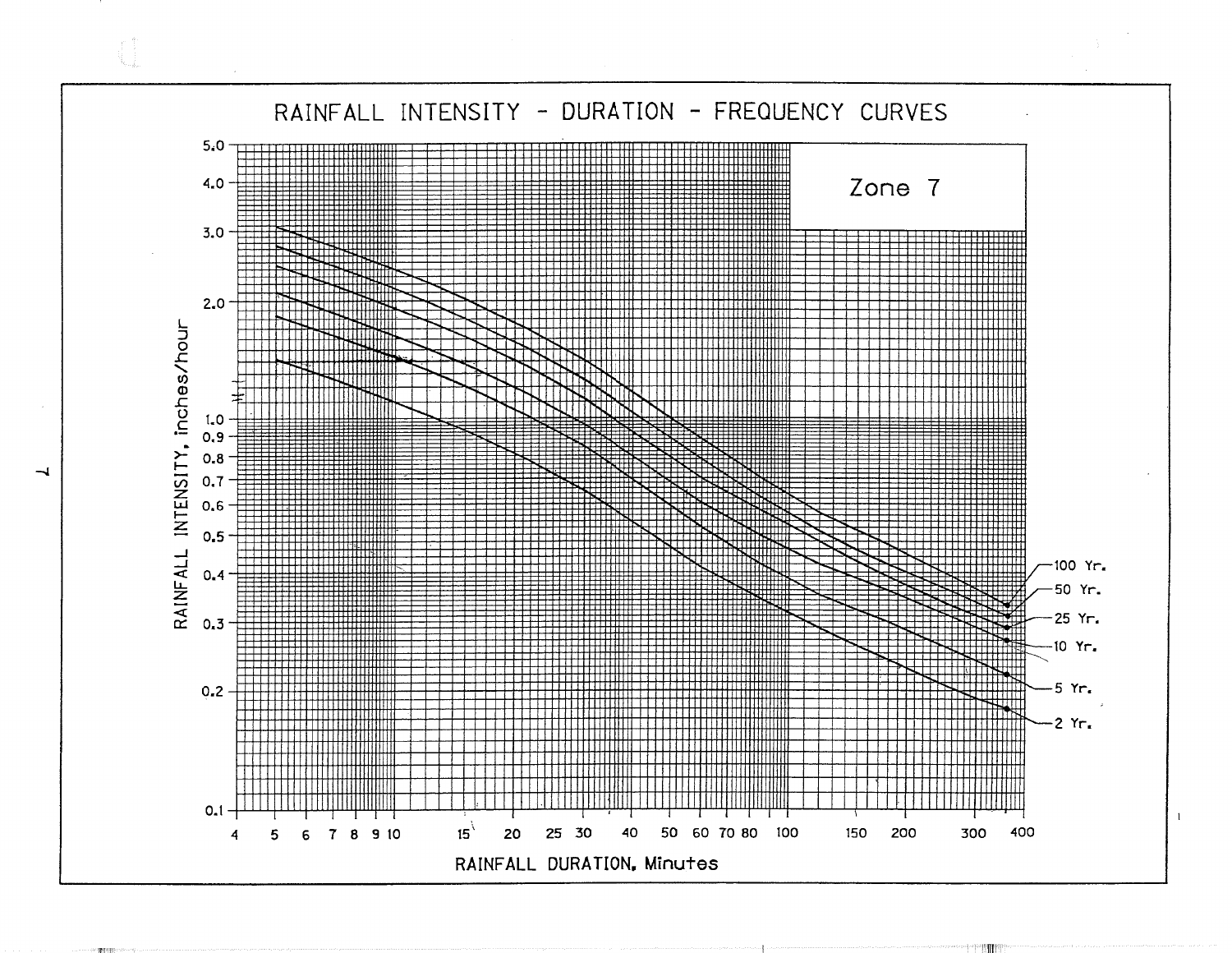| Rainfall        | Rainfall Intensity, inches/hour |         |         |         |          |
|-----------------|---------------------------------|---------|---------|---------|----------|
| Duration        | 5 year                          | 10 year | 25 year | 50 year | 100 year |
| (Min)           | Storm                           | Storm   | Storm   | Storm   | Storm    |
| 5               | 1,82                            | 2,10    | 2.45    | 2.75    | 3,10     |
| $\overline{6}$  | 1.71                            | 1.98    | 2.30    | 2.60    | 2,90     |
| $\overline{7}$  | 1.62                            | 1,88    | 2.19    | 2.45    | 2.75     |
| $\overline{8}$  | 1.56                            | 1.78    | 2.09    | 2.35    | 2.60     |
| $\overline{9}$  | 1,50                            | 1.70    | 2.00    | 2.24    | 2.50     |
| 10              | 1.43                            | 1,62    | 1.90    | 2.15    | 2.40     |
| 11              | 1.39                            | 1.57    | 1.85    | 2.05    | 2.30     |
| 12              | 1.32                            | 1.51    | 1.78    | 2,00    | 2.20     |
| 13              | 1.29                            | 1.46    | 1,72    | 1.92    | 2.15     |
| 14              | 1.25                            | 1.40    | 1.67    | 1.87    | 2.09     |
| $\overline{15}$ | 1,20                            | 1,38    | 1.61    | 1.80    | 2.02     |
| 20              | 1.05                            | 1.19    | 1.40    | 1.57    | 1.77     |
| $\overline{25}$ | 0.93                            | 1.07    | 1.24    | 1.39    | 1.55     |
| 30              | 0,84                            | 0.96    | 1.12    | 1.25    | 1.40     |
| 35              | 0.76                            | 0.87    | 1,00    | 1.11    | 1.27     |
| 40              | 0.70                            | 0.79    | 0.91    | 1,02    | 1.16     |
| 45              | 0.64                            | 0.73    | 0.84    | 0.94    | 1.07     |
| 50              | 0.59                            | 0.68    | 0.78    | 0.88    | 0.99     |
| $\overline{55}$ | 0.55                            | 0.64    | 0.74    | 0.83    | 0.94     |
| 60              | 0.52                            | 0,60    | 0.69    | 0.78    | 0,88     |
| 70              | 0.48                            | 0.55    | 0.64    | 0,71    | 0.79     |
| 80              | 0,44                            | 0.51    | 0.59    | 0.65    | 0.73     |
| 90              | 0.41                            | 0.48    | 0.56    | 0.60    | 0.68     |
| 100             | 0.39                            | 0.46    | 0.53    | 0,56    | 0.64     |
| 110             | 0.37                            | 0.44    | 0.50    | 0,54    | 0.60     |
| 120             | 0.35                            | 0.42    | 0,48    | 0.51    | 0.57     |
| 130             | 0.34                            | 0.41    | 0.46    | 0,49    | 0.55     |
| 140             | 0.33                            | 0.395   | 0.44    | 0.47    | 0.53     |
| 150             | 0.32                            | 0.385   | 0.43    | 0.458   | 0.51     |
| 160             | 0.31                            | 0.375   | 0.41    | 0.44    | 0.495    |
| 170             | 0.305                           | 0.368   | 0.40    | 0.43    | 0.48     |
| 180             | 0.30                            | 0.36    | 0.39    | 0.42    | 0.47     |

# **ODOT Zone 7 IDF Curve Tabular Data (Jefferson)**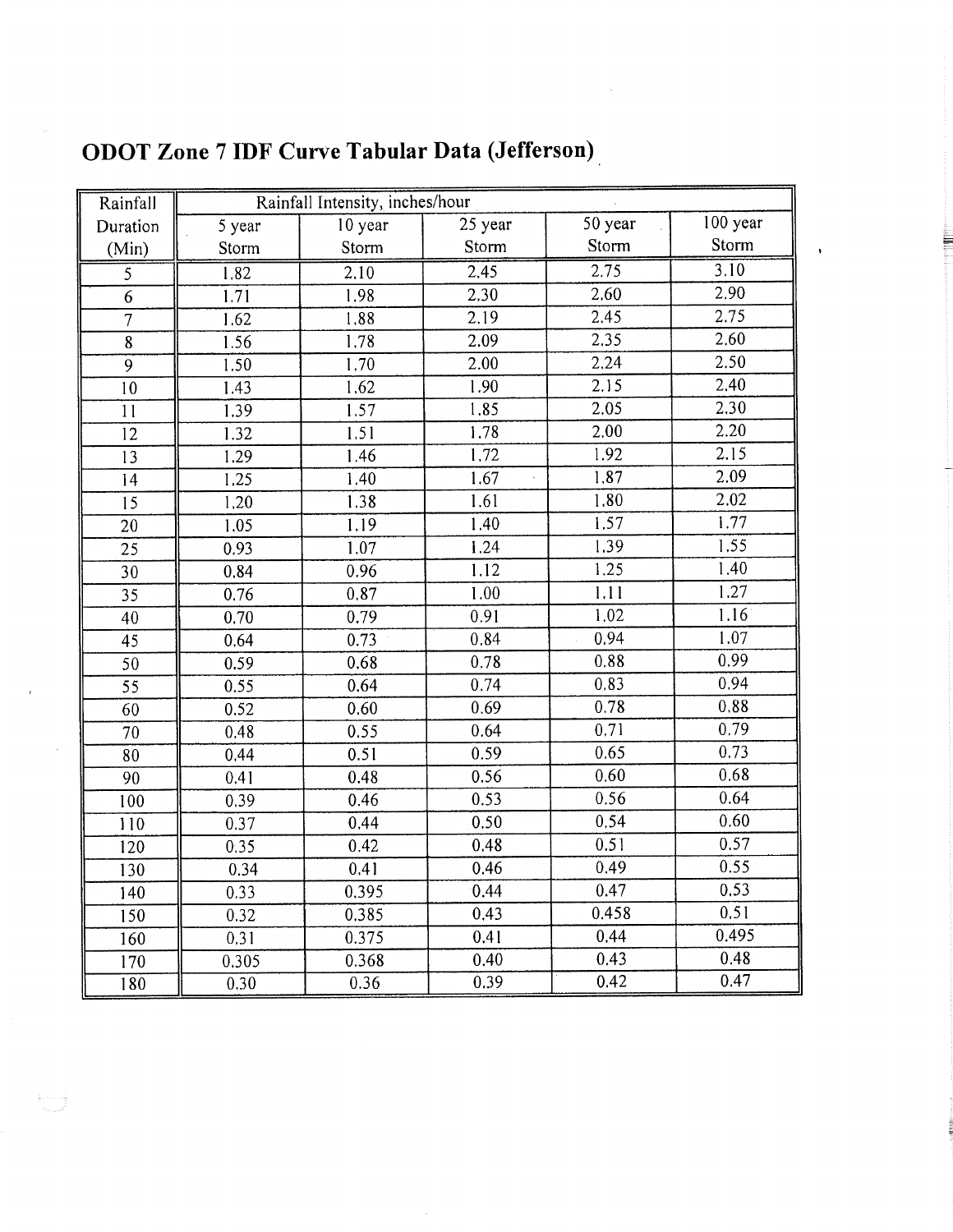#### c. **Runoff Coefficients**

1) The Rational Method coefficients of runoff "C" are listed below *(ie. for use with rational method calculations).* Use of coefficients other than those listed must be based on field investigations which demonstrate conclusively that the proposed coefficients are justified. See requirements above for CN runoff curve numbers required for use with Santa Barbara Urban Hydrograph (SBUH) calculations.

| <b>Rational Method - RUNOFF COEFFICIENTS</b>                                                                                         |                                            |                                                                                                                                     |                                              |
|--------------------------------------------------------------------------------------------------------------------------------------|--------------------------------------------|-------------------------------------------------------------------------------------------------------------------------------------|----------------------------------------------|
| <b>SOIL COVER</b>                                                                                                                    | <b>FLAT</b><br><b>TERRAIN</b><br>$S < 2\%$ | <b>ROLLING</b><br><b>TERRAIN</b><br>2% <s≤10%< td=""><td><b>STEEP</b><br/><b>TERRAIN</b><br/><math>S &gt; 10\%</math></td></s≤10%<> | <b>STEEP</b><br><b>TERRAIN</b><br>$S > 10\%$ |
| Cultivated Land                                                                                                                      | 0.30                                       | 0.35                                                                                                                                | 0.40                                         |
| Parks & Cemeteries                                                                                                                   | 0.15                                       | 0.20                                                                                                                                | 0.30                                         |
| Woodlands & Forests                                                                                                                  | 0.10                                       | 0.15                                                                                                                                | 0.20                                         |
| Meadows & Pasture Land                                                                                                               | 0.25                                       | 0.30                                                                                                                                | 0.35                                         |
| 1)<br>Single-family residential in urban<br>areas, except corner lots with duplex<br>potential                                       | 0.40                                       | 0.45                                                                                                                                | 0.50                                         |
| 2)<br>Gravel parking lots                                                                                                            | 0.50                                       | 0.55                                                                                                                                | 0.60                                         |
| 3)<br>Mobile home parks                                                                                                              | 0.60                                       | 0.65                                                                                                                                | 0.70                                         |
| 4)<br>Multi-family residential, zero-lot-line<br>single-family residential and potential<br>duplex lots in single-family residential | 0.70                                       | 0.75                                                                                                                                | 0.80                                         |
| Highly impermeable (roofs and paved<br>areas)                                                                                        | 0.90                                       | 0.90                                                                                                                                | 0.90                                         |

2) All CN parameters *(runoff curve number)* used for SBUH calculations shall be as conservative or more conservative than the equivalent Rational Method runoff coefficients listed in these standards.

# d. **Time of Concentration**

1) For land in a pre-development condition, the minimum time of concentration from the most remote point in the basin to the first defined channel *(ie. gutter, ditch or pipe)* shall be 10 minutes.

È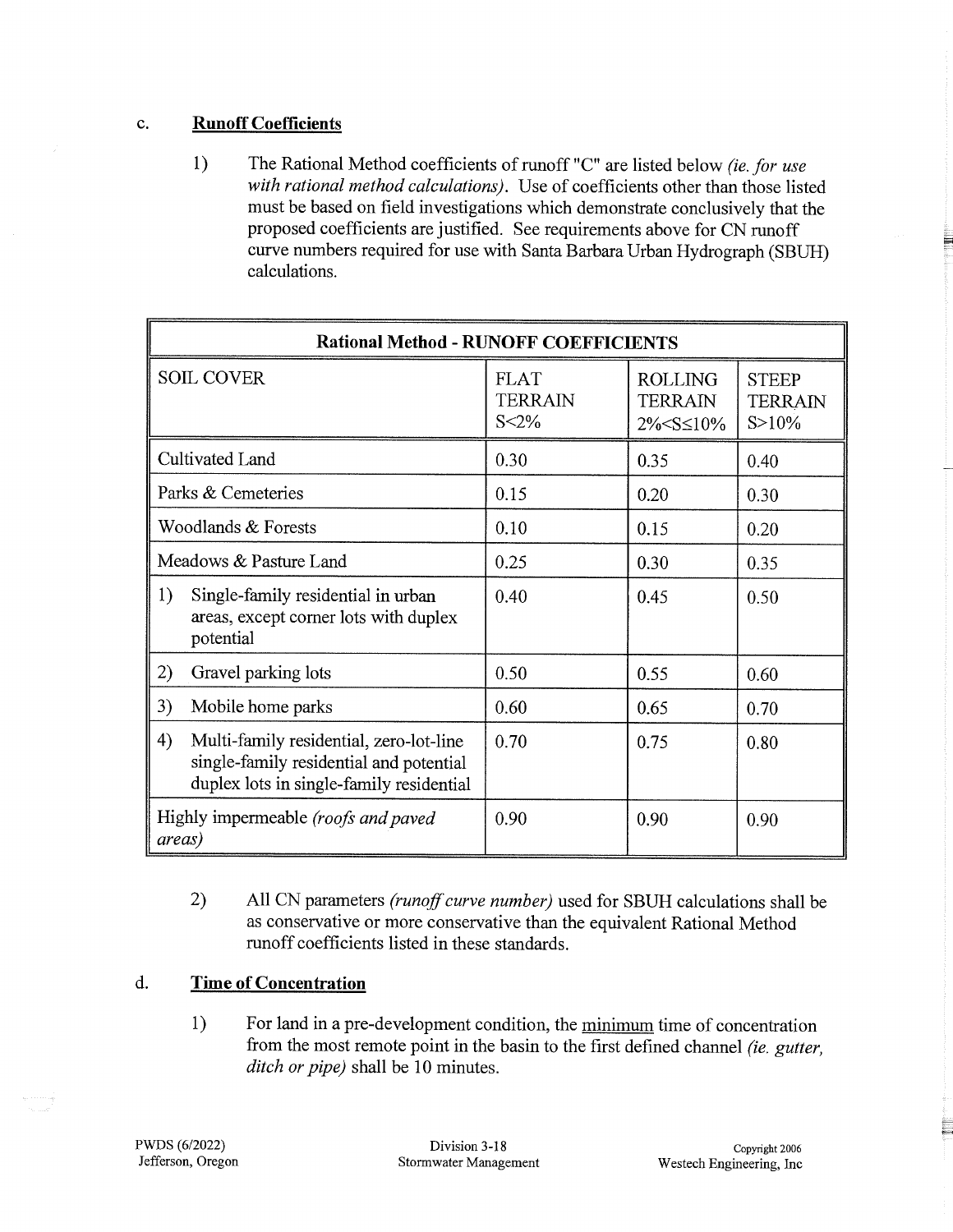2) For developed residential and commercial/industrial property, the maximum post-development time of concentration from the most remote point in the development to the closest inlet shall be 10 minutes, unless calculations by an acceptable method show the time to be longer for very large developments.

# **3.11 OPEN CHANNELS**

- a. Within the UGB, creation of new open channels will not generally be allowed, and existing open channels shall be rerouted at the time of development so as not to be located in backlot areas of residential developments or other non-residential backlot areas without maintenance vehicle access along one side of the open channel.
	- 1) Where open channels are allowed by the City, ditches or open channels shall be offset from lot lines, such that maintenance access can be provided and survey monuments are not required to be set within the open channel.
- b. For reasons of maintenance and safety, bank slopes generally shall be 3H:1V or flatter unless otherwise required by the Public Works Director. Unless otherwise required by Public Works Director or the City Engineer, open channels shall generally be provided with a minimum of 1 foot freeboard above the design high water level, where required to ensure that the channel does not overflow onto private property between periods when the ditch is mowed or cleaned by the agency with jurisdiction.
- c. The maximum allowable design velocity shall be 7 fps.
- d. The minimum allowable design velocity shall be  $2\frac{1}{2}$  fps. The installation of a concrete lined low-flow channel may be required to achieve minimum velocity necessary to ensure that the channel is self-cleaning to the extent feasible.
- e. Unless otherwise approved by the City Engineer, all piped discharges to open channels *(existing or new)* shall be mitered to match the channel side slope and include a reinforced concrete collar *(6" minimum thickness)* to prevent settlement or erosion of the pipe trench at the discharge location, and to protect the end of the pipe. Unless otherwise approve by Public Works and the City Engineer, the concrete collar shall extend from the channel bottom to the top of bank. Grates shall be provided on all inlets or outlets 18" or larger unless otherwise specifically approved by Public Works and the City Engineer, as well as at any locations required by Public Works to accommodate maintenance or mowing requirements.
- f. If grated inlets are provided at locations where swales or open channels flow into a piped storm drainage system, such grated inlets shall be slanted or mitered to match the channel end slope *(to minimize the risk grates blinding off with debris during storm events).* 
	- 1) The overflow path where storm water will be routed if the grated inlet is obstructed by debris shall be identified to verify that water will not flow onto private property which does not normally receive such flows or otherwise

È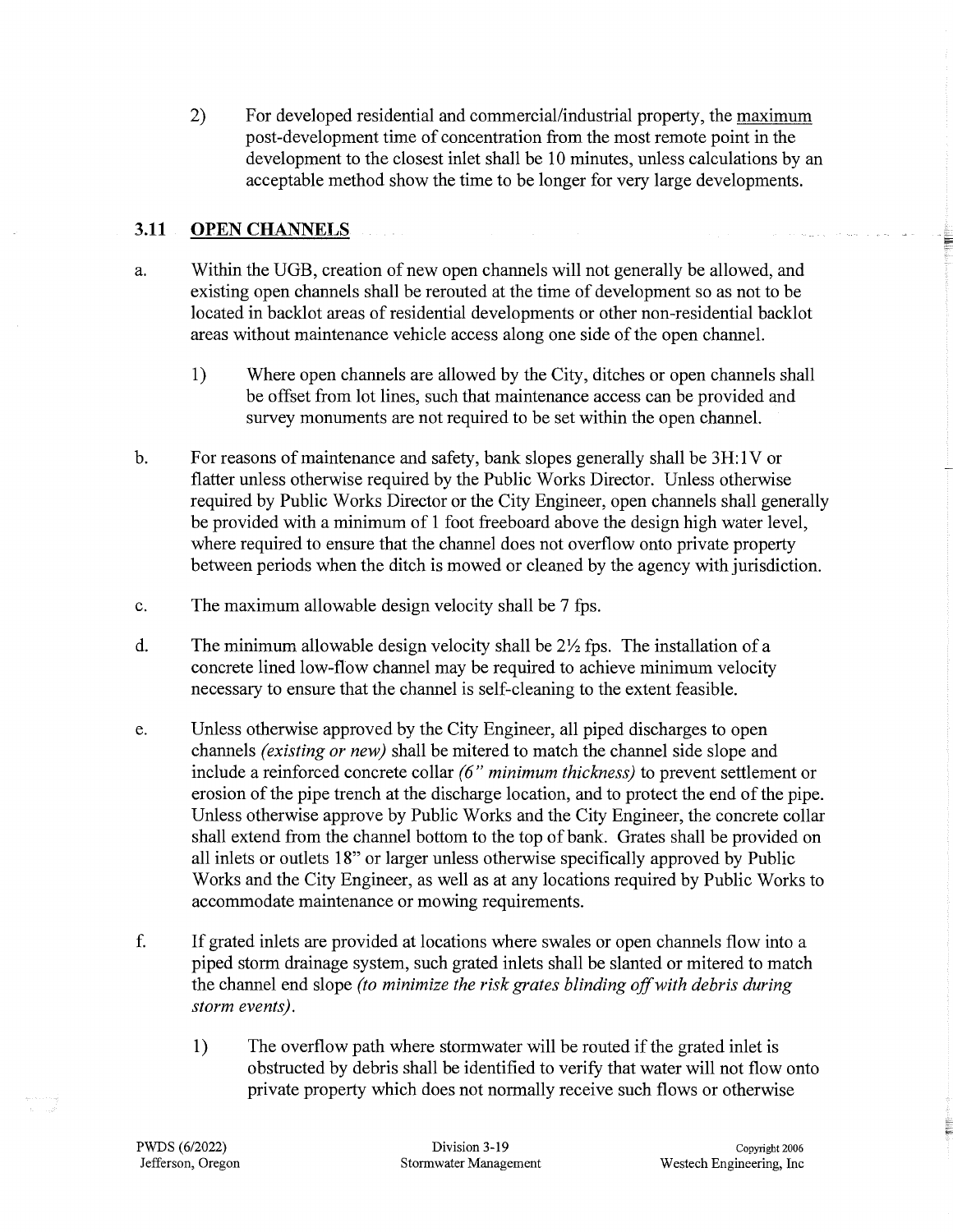cause downstream damage.

# **3.12 STORM DRAIN ALIGNMENT AND LOCATION**

# a. **General**

- 1) Generally, storm drains shall be laid on a straight alignment between catch basins and between manholes. Lines 15-inch in diameter and smaller may be laid on horizontal curves conforming to the street curvature provided the radius of the horizontal curve is not less than 200 feet.
- 2) Variance for horizontal curves on larger size pipes shall be reviewed by the City Engineer on a case by case basis.
- 3) Where storm drains are being designed for installation parallel to other utility pipe or conduit lines, the vertical location shall be in such a manner that will permit future side connections of main or lateral storm drains and avoid conflicts with parallel utilities without abrupt changes in vertical grade of main or lateral storm drains.

# b. **Storm Drain Location in Relation to Water and Sewer Lines and Other Utilities**

- 1) Public storm drainage lines shall be separated from all other parallel public utilities by a minimum of 5 feet between utility centerlines, but in all cases a minimum of 3 foot clear separation shall be provided.
- 2) Installation of franchise or private utilities in a common trench with storm drain lines shall be prohibited.

# c. **Storm Drain Location in Street Right-of-Ways**

- 1) Unless otherwise approved by the City Engineer and the Public Works Director, storm drain lines shall generally be located in the street right-of-way within six (6) feet of the face of curb.
- 2) Variance for horizontal curves on larger size pipes shall be reviewed on a case by case basis for approval by the City Engineer.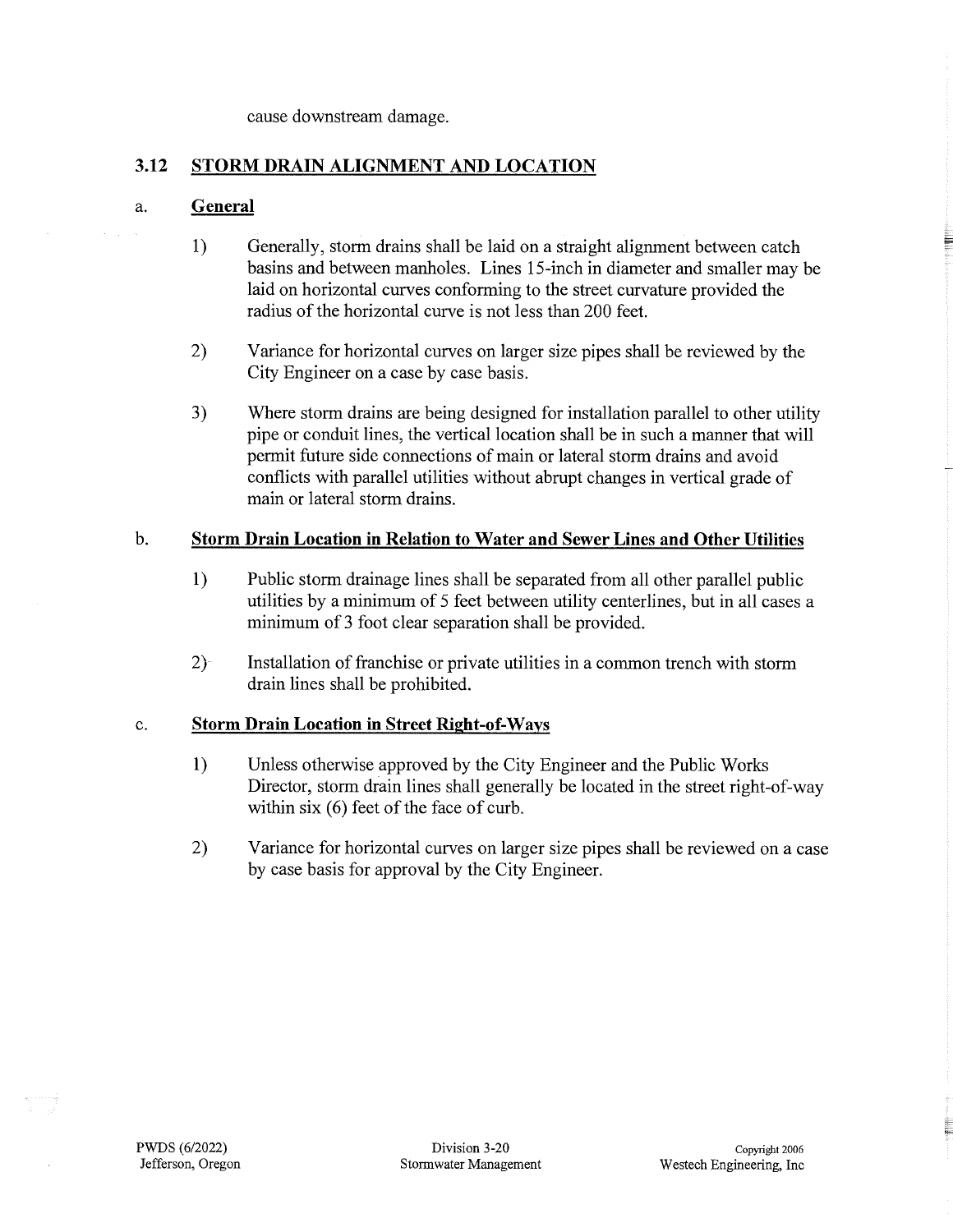# d. Storm Drain Location in Easements, Easement Widths, Maintenance Access **Requirements**

1) Minimum Easement Widths: Unless otherwise specified or authorized by the City, minimum easements widths for storm drains shall be as follows:

| <b>MINIMUM STORM DRAIN EASEMENT WIDTHS</b>                                                                            |                 |                                                                                                  |  |
|-----------------------------------------------------------------------------------------------------------------------|-----------------|--------------------------------------------------------------------------------------------------|--|
| <b>Storm Drain Diameter</b>                                                                                           | Depth to Invert |                                                                                                  |  |
|                                                                                                                       | $\leq 6$ feet   | $> 6$ feet                                                                                       |  |
| $10 - 15$ inches                                                                                                      | 12 feet         | 12 feet plus 2 feet for each foot (or fraction<br><i>thereof</i> ) deeper than 6 feet to invert. |  |
| $18 - 24$ inches                                                                                                      | 16 feet         | 16 feet plus 2 feet for each foot (or fraction<br><i>thereof</i> ) deeper than 6 feet to invert. |  |
| $>$ 24 inches                                                                                                         | 20 feet         | 20 feet plus 2 feet for each foot (or fraction<br><i>thereof</i> ) deeper than 6 feet to invert. |  |
| Note: Easements shall be a constant width between manholes or other in-line structures. Easement width shall be based |                 |                                                                                                  |  |

2) Open channels located outside of public right-of-ways shall be provided with an easement widths as follows:

on the deepest portion of the line between such structures.

- a) Channel width less than 14 feet at top of banks: Channel width plus 12 feet on one side and 2 feet on the other.
- b) Channel width greater than 14 feet at top of banks: Channel width plus 12 feet on both sides.
- 3) Public storm drains in easements will be allowed only after all reasonable attempts to place the mains in a right-of-way have been exhausted. All easement installations must be approved in writing by the City Engineer and the Public Works Director on a case-by-case basis.
- 4) Offset. When storm drains in easements are approved by the City, the storm drain line shall be offset a minimum of 6 feet from any property line or easement boundary, or 1/3 the required easement width *(rounded up to the nearest foot),* whichever is greater.
- 5) Easement locations for public storm drain lines serving a PUD, apartment complex or commercial/industrial development shall be in parking lots, private drives or similar open areas which will permit an unobstructed vehicle access for maintenance by City forces.

·~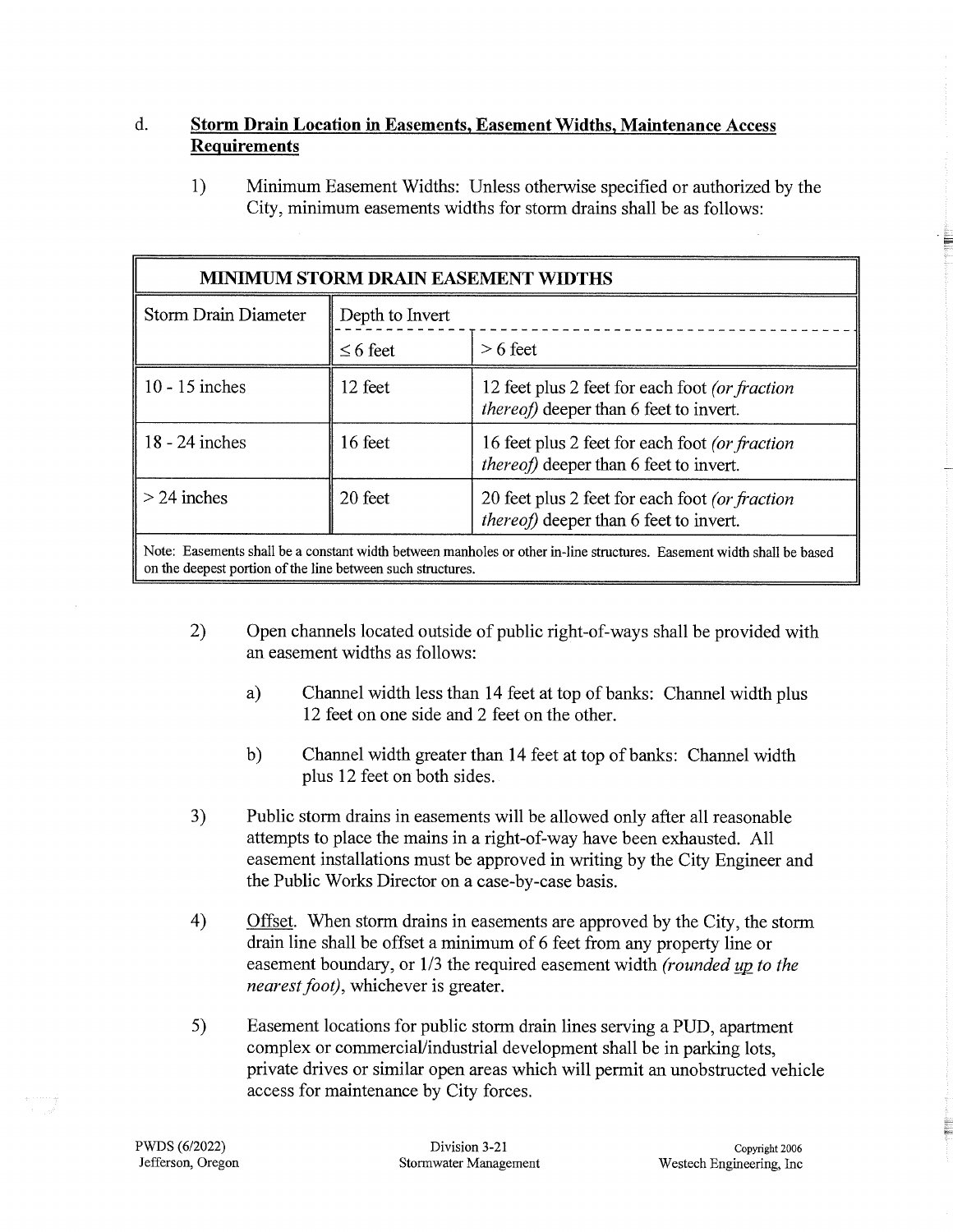- 6) Maintenance Access Requirements. Where required by the Public Works Director, public storm drain lines or detention systems located outside of developed street right-of-ways *(public or private)* will require maintenance access similar to that required for sewers under PWDS 4.15.d *(ie. all-weather access lanes required along mainlines and/or for access to manholes including flow control manholes, inlets or other structures, maintenance agreement, etc.).*
- 7) City standards require that easements granted to the City shall not be used for any purpose which would interfere with the umestricted use for storm drain purposes. Under no circumstances shall a building or structure or tree be <sup>p</sup>laced over a storm drain pipe or easement, nor shall any parallel fences or parallel utilities be constructed within the easement *(access gates acceptable to the City shall be installed in fences which the City allows to be constructed across City easements).* Prohibited structures shall include decks, as well as footings or overhanging portions of structures located outside the easement.
- 8) Common placement in the easement of a sanitary sewer and storm drain line may be allowed under certain conditions subject to approval by the City Engineer and the Public Works Director. Easements wider than the minimum may be required.
- 9) Franchise utilities shall not be placed in City utility easements unless approved in writing by the Public Works Director, subject to separation requirements in excess of minimums as dictated by Public Works.
- 10) Common easements will be reviewed on a case-by-case basis. Separation of utilities must meet Oregon State Department of Environmental Quality (DEQ) requirements.
- 11) All easements must be furnished to the City for review and approval prior to recording. All recording costs shall be borne by the Developer.

# **3.13 STORM DRAIN MINIMUM PIPE SIZE**

- a. Public mainline, lateral or connector pipe storm drains shall not be less than 10-inches inside diameter, and shall begin at a structure and terminate at an approved point of disposal.
- b. Per 3.8.b (table), driveway culverts *(or any other pipe specifically approved with an open inlet end)* shall be a minimum of 12-inches diameter. Larger diameters shall be provided where required for flow capacity or where required to match the size of adjacent existing street crossings or storm drain pipes.
- c. When two parallel pipes are installed in lieu of a box culvert, the minimum separation between the pipes shall be one foot or 1/3 the diameter, whichever is greater. This requirement may be waived if the void between the pipes below the springline is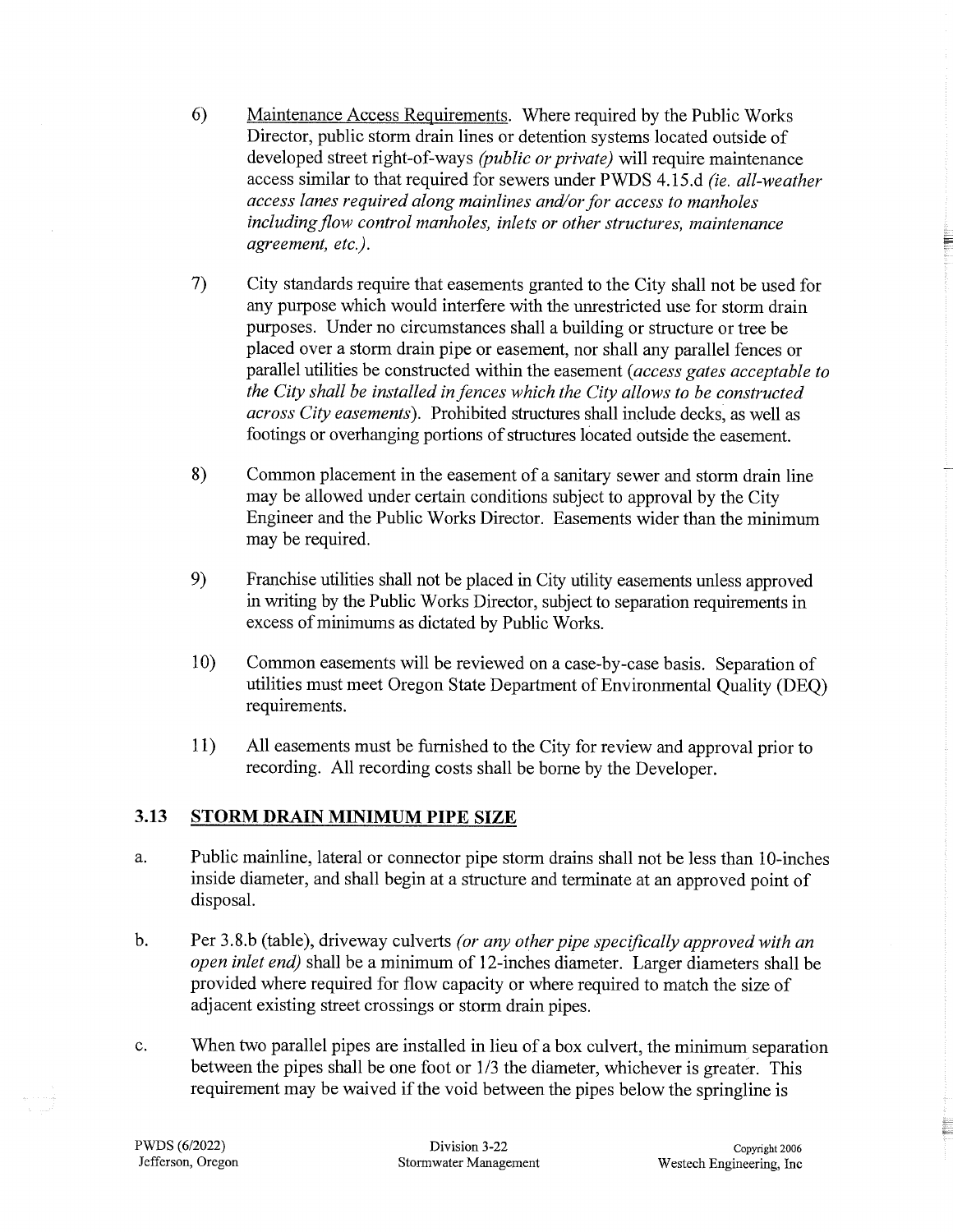filled by grouting or other approved method.

# **3.14 STORM DRAIN MINIMUM COVER**

- a. All storm drains shall be laid at a depth sufficient to protect against damage by traffic and to drain building footings where practical. Sufficient depth shall mean the minimum cover from the top of the pipe to finish grade at the storm drain alignment.
- b. Under normal conditions minimum cover shall be 24-inches above the top of the pipe in paved areas and 30-inches at all other locations.
- c. In areas of relatively flat terrain, the design engineer must demonstrate that sufficient depth is provided at the boundary of the development to properly drain the reminder of the upstream basin area tributary to the site.

#### **3.15 STORM DRAIN MINIMUM SLOPE & ROUGHNESS COEFFICIENT**

- a. All storm drains shall be laid on a grade which will produce a mean velocity *(when flowing full)* of at least *2Yz* feet per second, based upon Manning's pipe friction formula using a roughness coefficient as noted below.
	- 1) Roughness Coefficient:
		- a) A minimum "n" value of 0.013 shall be used in Manning's formula for the design of all smooth wall pipe and 0.024 for corrugated wall pipe, or per the pipe manufacturer's recommendations, whichever is greater. The use of higher "n" values for existing pipe may be required by the City Engineer as deemed necessary by the City.
		- b) In theory, new PVC and HDPE pipes have manufacturer's "n" value of 0.009 to 0.012. However, sand, dirt and rock and other deposits tend to build up in pipes over time. Hence, an "n" value of less than 0.013 will not be considered for approval.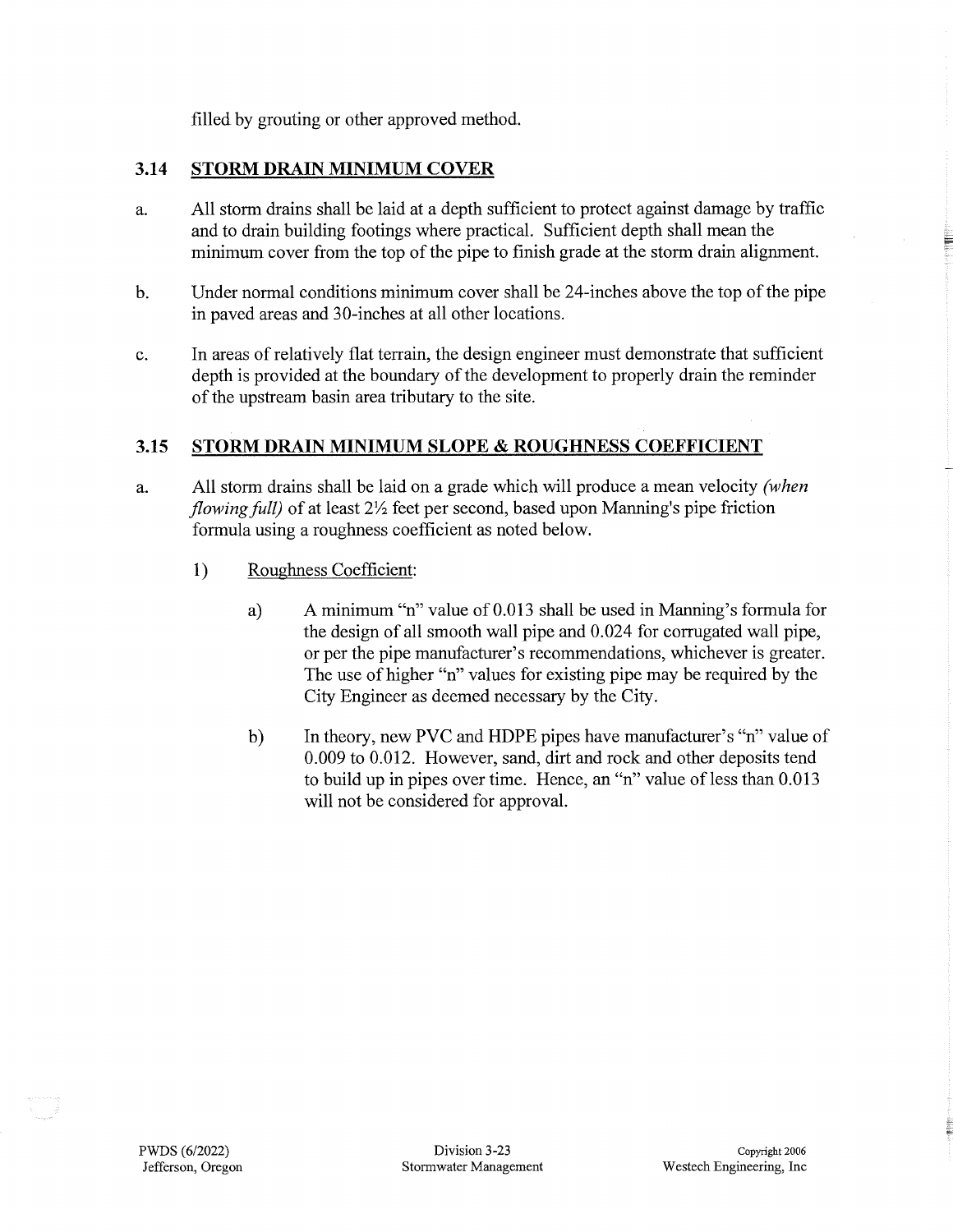| MINIMUM STORM DRAIN PIPE SLOPES<br>(for $2\frac{1}{2}$ fps velocity) |                                                  |  |
|----------------------------------------------------------------------|--------------------------------------------------|--|
| Inside Pipe Diameter<br>(inches)                                     | Smooth Wall $(n=0.013)$<br>$%$ Slope (ft/100 ft) |  |
| 10                                                                   | 0.39                                             |  |
| 12                                                                   | 0.30                                             |  |
| 15                                                                   | 0.23                                             |  |
| 18                                                                   | 0.18                                             |  |
| 21                                                                   | 0.14                                             |  |
| 24                                                                   | 0.12                                             |  |
| 27 & larger                                                          | 0.10                                             |  |

b. The minimum acceptable slopes for various pipe sizes and types are listed below:

- c. In general, gradients greater than those shown above are desirable and are particularly recommended on connector pipes and the upper ends of laterals.
- d. The minimum grade may be reduced from the above table to produce an absolute minimum velocity of 2.0 fps upon approval of the City Engineer and the Public Works Director. Cases requiring a flatter grade than permitted above shall also be reviewed on a case by case basis for approval by the Public Works Director.
- e. Engineers are cautioned not to specify sewers of sizes which are obviously larger than necessary for satisfactory carrying capacity but which are specified in order to meet grade requirements *(ie. a 15-inch pipe for an 12-inch pipe to acquire a decrease in slope).* 
	- 1) In cases where using a larger pipe is the only option available to serve a development *(as demonstrated by the design engineer to the satisfaction of the Public Works Director and the City Engineer),* the larger pipe size so installed shall not be considered as a justification for the developer to be eligible for oversizing or SDC reimbursement.
- f. Storm drains shall be laid with uniform slope between structures.
- g. Grades *(slopes)* shall be determined to the pipe invert at the edge of the catch basin or manhole and lengths to the center of the catch basin or manhole.
- h. The difference between the inlet pipe slope (Si) and outlet pipe slope (So) at any catch basin or manhole shall not exceed 25 percent.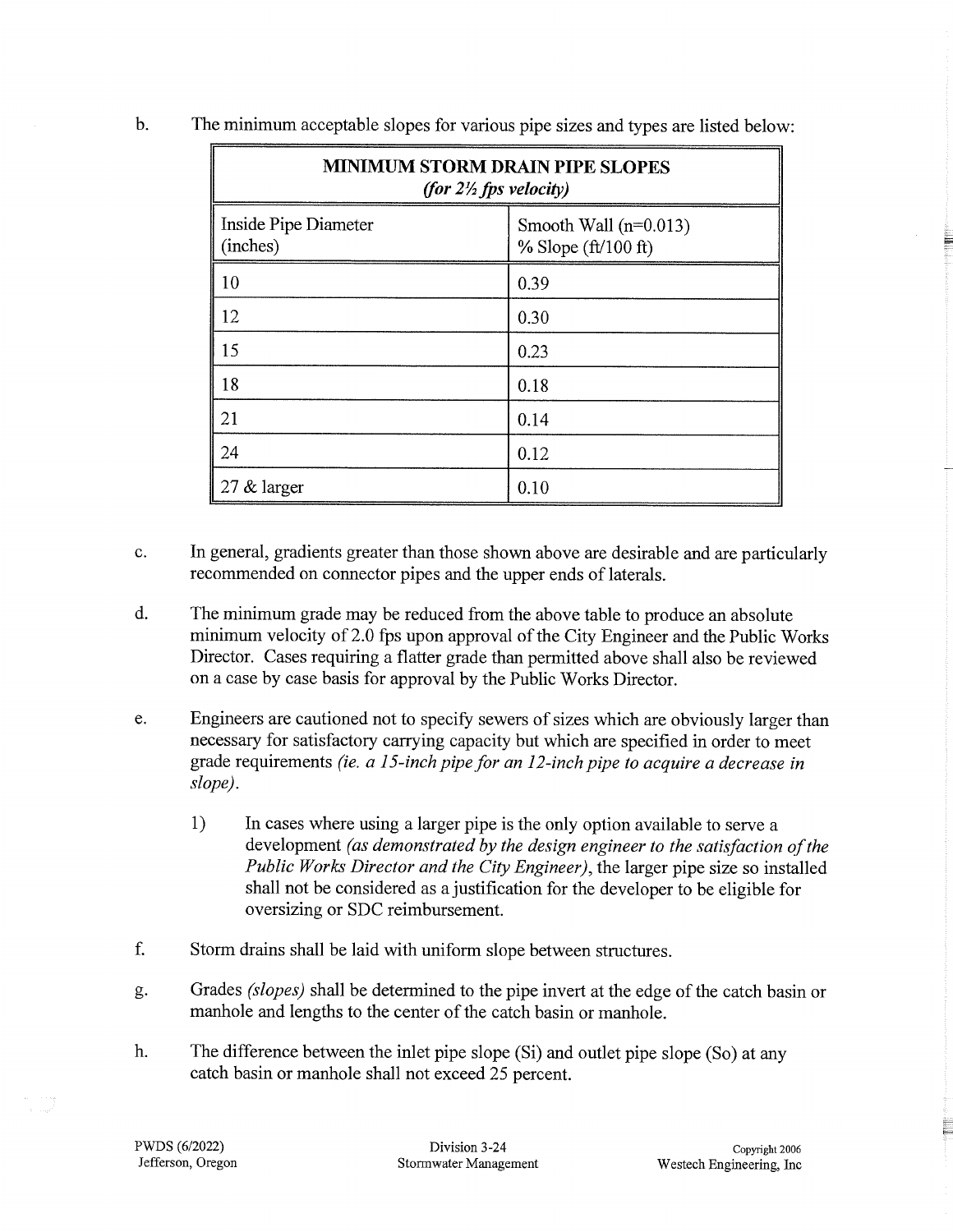- i. Storm drains on slopes of 20 percent or more shall be anchored with concrete anchor walls or other restraining methods approved or specified by the City.
- j. Where velocities greater than fifteen (15) feet per second are attained, the pipe material shall be ductile iron and special provision shall be made to protect manholes against erosion and displacement by shock. This may be accomplished by installing one additional manhole to decrease the slope or to split a 90° horizontal direction change into two 45° incremental changes.

#### **3.16 UNDERGROUND WARNING TAPE & TRACER WIRE**

- a. Detectable or non-detectable acid and alkali resistant safety warning tape shall be provided along the full length of all service laterals and all mainlines not located under sidewalks or paved portions of public streets.
- b. Underground warning tape shall be placed a minimum of 12-inches and a maximum of 18-inches below the finish ground surface, and shall be continuous the entire length of the service laterals installed from the mainline to the back of the PUE. Where required for mainlines not located under sidewalks or paved portions of public streets, the warning tape shall be continuous between manholes or cleanouts.
- c. All storm piping *(both public lines and private lines serving parking lots, detention basins, etc.)* shall have an electrically conductive tracer wire, 12 gauge minimum size single strand insulated copper with green sheathing, installed in the trench for the purpose of locating the pipe in the future. The tracer wire shall run the full length of the installed pipe with each end accessible from the surface through a manhole, cleanout or catch basin.

# **3.17 MANHOLES AND CATCH BASINS**

# a. **General**

- 1) All junctions between storm drains shall be made at manholes, catch basins or detention basins.
- 2) Manholes or junction boxes shall be required at the following locations or as determined by the City Engineer:
	- a) All changes in horizontal or vertical alignment. Minor horizontal curvature in pipe less than 15 degrees may be allowed, *(without manholes or cleanouts),* depending on pipe size, street alignment, degree of curvature and reason. Maximum joint deflection shall be per manufacturer's recommendation.
	- b) All connections unless otherwise noted herein.
	- c) All changes in pipe size.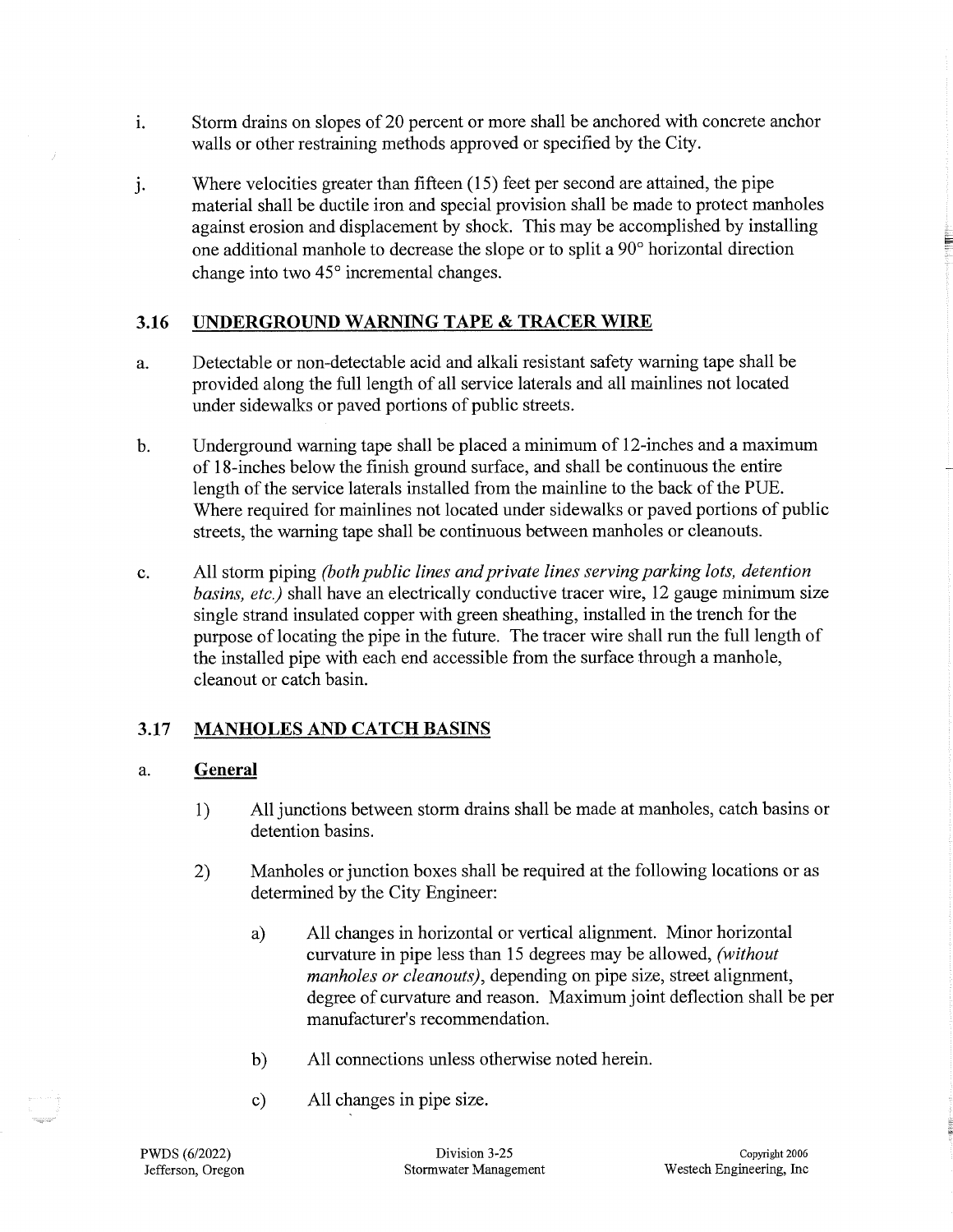- d) At a spacing no greater than five hundred (500) feet.
- 3) For new storm mainline and/or new catch basin construction, catch basin laterals of 10 feet or less in length and 10 inches in diameter or less may connect to the main line with a shop fabricated 90 degree "T", provided the connections is located not more than one hundred (100) feet from a manhole or cleanout on the main line and the main line is a minimum of 15-inches or larger in diameter.
- 4) In lieu of connecting to manholes, catch basins or junction boxes, storm drain laterals draining private property may be connected directly to the public main line, provided the private storm lateral diameter is 8-inches or less and is no more than half the diameter of the main line. Unless otherwise approved by Public Works, the connection to the mainlines shall be with a saddle or Inserta-Tee connection so as to provide a strong, leak-proof joint. The lateral shall not project inside the main line.

#### b. **Catch Basins**

- 1) General
	- a) Side inlet grated catch basins shall be used at all locations. Exceptions will be considered on a case by case basis.
	- b) Catch basins may be used for the junction of pipes 15-inches in diameter or less where the depth from rim to invert is less than 4 feet.
	- c) Catch basins shall be designed to completely intercept the 5 year design storm gutter flow.
- 2) Location
	- a) The maximum length of curb and gutter which may be drained by a catch basin is 500 feet.
	- b) The maximum impervious area which may be drained by a catch basin is 20,000 square feet.
	- c) Catch basins shall be installed where the improvement ends on all streets terminating on a descending grade, and piped to an approved point of disposal.
	- d) Catch basins on corners shall not be located in front of handicap access ramps.
	- e) Catch basins in the middle of blocks shall be located within 5 feet of the extension of a common property line.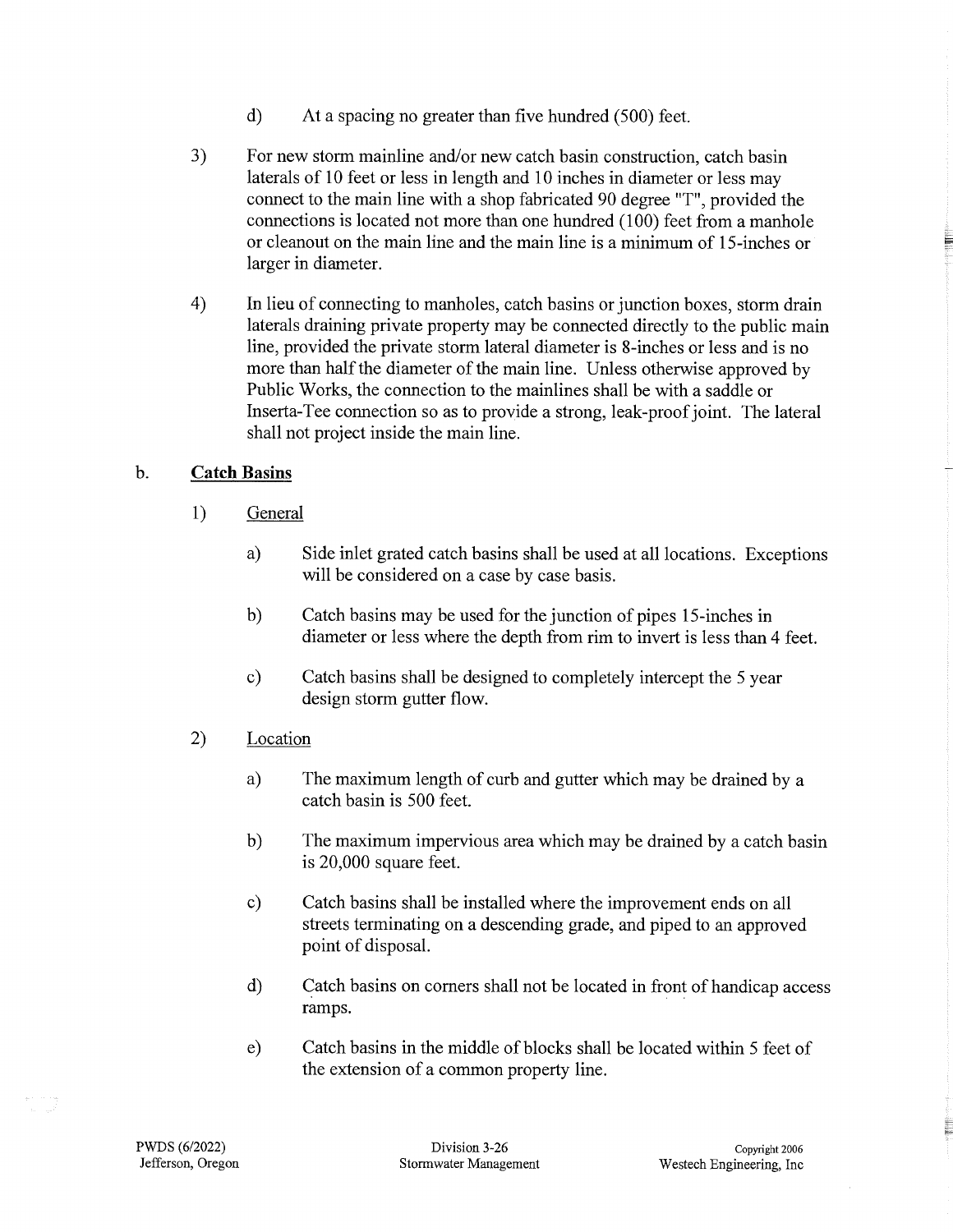- f) Catch basins shall be installed at all low spots, whether on private or public property, and shall be connected to a storm drainage facility.
- g) Catch basins shall be set to minimize gutter flows across new pedestrian access ramps to the extent practicable, as determined by the Public Works Director and City Engineer. A catch basin shall be set on the uphill side of pedestrian ramps, unless otherwise approved on a case-by-case basis.
- h) Maintenance of Private Catch Basins. In order to ensure compliance with City requirements regarding stormwater discharge, all catch basins on private property *(parking lots, etc.)* which drain to a public storm system shall be provided with a recorded agreement allowing for inspection entry by Public Works, unless catch basins are located within a City easement, or otherwise covered by a detention system maintenance agreement. Maintenance of private catch basins and private storm water systems shall be an ongoing responsibility of the property owner, whether or not a maintenance agreement is recorded.
- 3) Drop Across Catch Basin Structure
	- a) The vertical drop across flow-through storm drain catch basins shall not be less than 0.1 feet.

# c. **Manholes**

- 1) Manhole Size
	- a) Manhole size shall conform to the requirements outlined under Division 4, Sanitary Sewers and the standard details.
- 2) Manhole Location
	- a) Manholes shall be installed at all pipe junctions where the depth from rim to invert exceeds 4 feet or where the pipe is 18-inches in diameter or greater. Exceptions will be reviewed on a case by case basis.
- 3) Drop Across Manhole Structure
	- a) The vertical drop across storm drain manholes shall conform to the requirements outlined under Division 4, Sanitary Sewers.
	- b) Where pipes of different sizes enter the same manhole, the design shall generally provide that the crowns of the pipes are set at the same elevation. Deviation requires approval by the City Engineer.
	- c) In cases where two pipes discharge into a manhole from opposite directions and one pipe has a slope more than 4% steeper than the pipe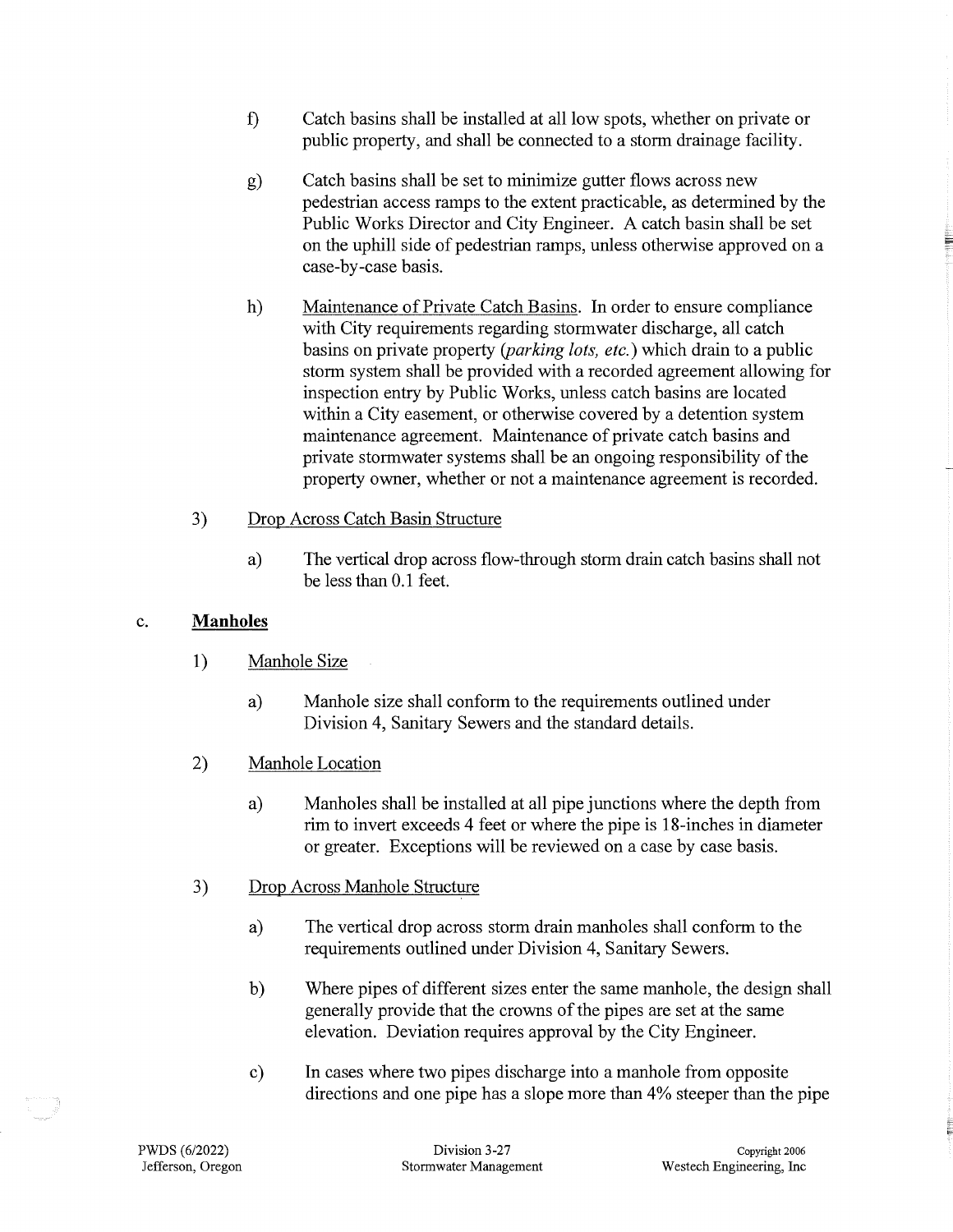opposite, the invert of the pipe with the lower slope shall be set a minimum of 0.35 feet or  $\frac{1}{2}$  the pipe diameter, whichever is greater, above invert of the steeper pipe.

- 4) Rim Elevation
	- a) The rims of all manholes located within paved or other hard surfaced *(or where paved pads are required around manholes per standard details)* areas shall be set to finished grade. Manholes outside of these areas shall be set above finish grade as shown on the standard details.
	- b) Concrete riser rings shall be used to bring casting to grade. The height from the top of the cone or flattop section to the rim shall not exceed 18 inches.

#### d. **Mainline Storm Cleanouts**

- 1) Mainline storm cleanouts will not be approved as substitutes for manholes or terminal catch basins. Cleanouts shall only be allowed at the upper end of main storm lines less than 150 feet long which will be extended on the same grade and alignment during the next construction phase of a multiphase development, and which do not have any laterals.
- 2) All mainline cleanouts will be considered on a case-by-case basis and approved by the City Engineer and the Public Works Director. In all cases, plan and profile showing the alignment and depth of the anticipated future extension from the proposed cleanout to the next manhole shall be submitted prior to approval of cleanouts.

# **3.18 DETENTION FACILITIES**

#### a. **Where Required**

- 1) Peak storm water runoff shall be controlled by detention facilities for the following:
	- a) All commercial, industrial and multi-family developments
	- b) Projects with 10,000 square feet or more of impervious area
	- c) Projects which expose more than 60,000 square feet of soil, or
	- d) All other developments where such control is needed to prevent the capacity of the downstream system from being exceeded.
- 2) Developers shall be responsible for demonstrating to the satisfaction of the City Engineer that the downstream system has capacity for the proposed flows.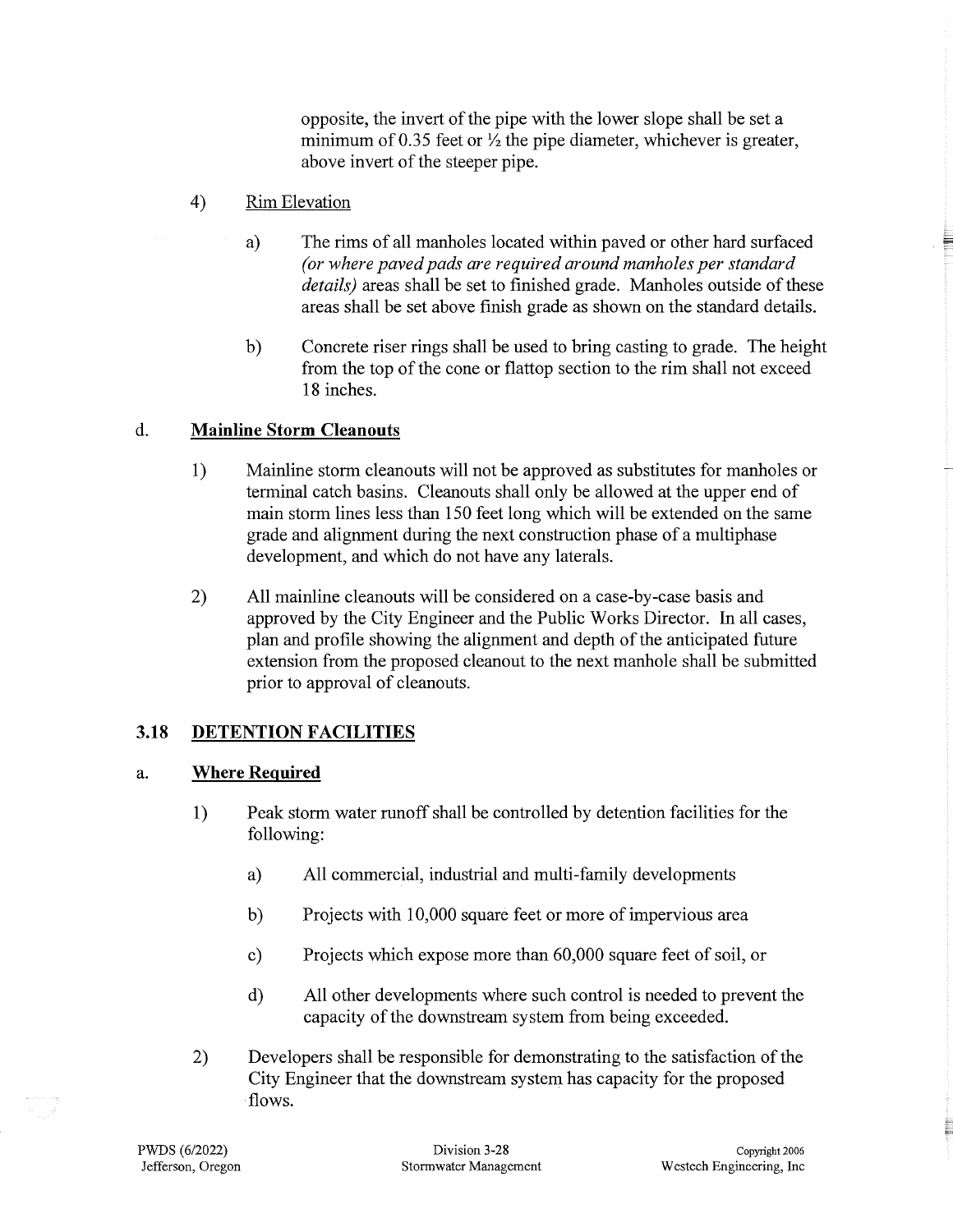3) Developers proposing to not provide detention or control shall be responsible for demonstrating to the satisfaction of the Engineer that such control is not necessary.

# b. **Allowable Runoff Rate (Outflow)**

- 1) Peak runoff rate shall be limited to that which would occur under predevelopment conditions for the design storms as defined below, or the *remaining available downstream capacity for the site being developed,* whichever is more stringent.
	- a) The allowable runoff rate from the developed site shall be less than or equal to the pre-development conditions for the  $\frac{1}{2}$  2-year, 10-year, and 50-year, 24-hour design storm events using a Type lA storm rainfall distribution.
	- b) Storm intensities for the design storms are provided above in PWDS 3.10.3.a.
	- c) Acceptable analytical methods to determine storm water runoff calculations are the Santa Barbara Unit Hydrograph (SBUH) method, Natural Resource Conservation Service (NRCS) TR-20 or TR-55 methods, or the Environmental Protection Agency Stormwater Management Model (SWMM).
- 2) Remaining available downstream capacity is defined as the downstream capacity unused during the design storm event. The *remaining available downstream capacity for the site being developed* is that portion of the remaining available downstream capacity equivalent to the ratio of the site being developed to the total undeveloped land in the basin.

# c. **Detention Facility Siting & Maintenance**

- 1) Unless otherwise approved by the City Engineer and Public Works Director, all detention facilities shall be located on private property. Detention facilities located within a public right-of-way shall be configured as piped detention facilities *(ie. surface detention within right-of-way is not allowed).*
- 2) Detention Easement & Maintenance Responsibility. All detention facilities shall be maintained by the property owner or Home Owner's Association *(or similar entity acceptable to the City),* including but not limited to cleaning and maintenance of outlet/flow control structures, irrigation *(via a permanent irrigation system),* mowing, etc.
	- a) Maintenance shall be assured through a recorded maintenance agreement acceptable to the City (see Appendix D).
	- b) All detention basins, with the exception of parking lot detention

È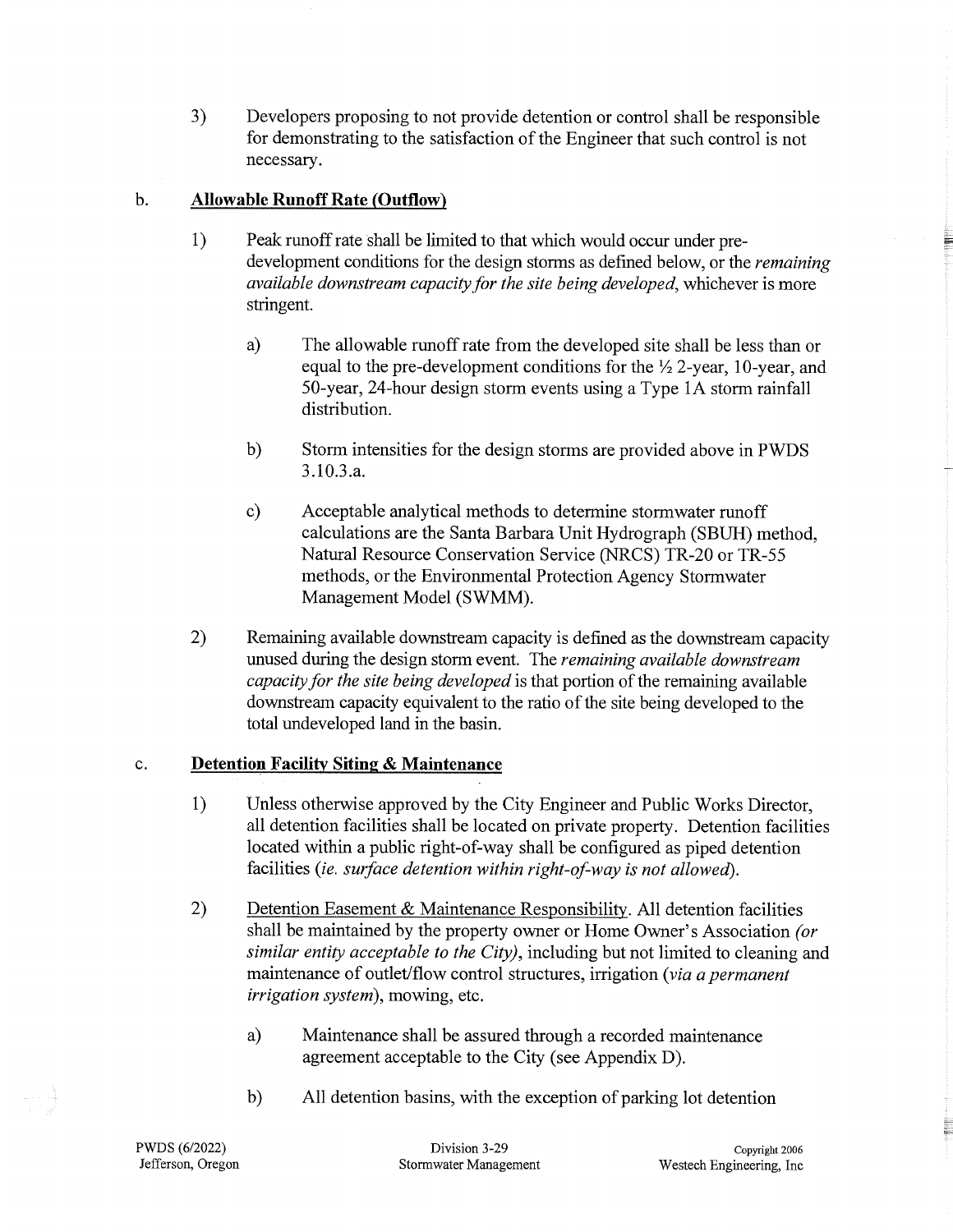basins, shall be within a storm/detention and access easement to the City.

- 3) Flow Control Structure Maintenance Access Requirements. Unless otherwise approved in writing by the Public Works Director, provisions for all weather maintenance vehicle access to detention flow control structure shall be installed by the developer *(see also PWDS 3.12.d.6).*
- 4) Irrigation & Landscaping.
	- a) Grass and a permanent automatic underground irrigation system shall be provided and installed by the developer for open detention basins outside of parking lots *(number of zones as required based on basin size and full irrigation coverage of interior* & *exterior slopes* & *bottom).*
	- b) Irrigation controllers shall be mounted in a secure location, and shall be battery or solar powered unless a permanent power supply is installed and provided by the developer *(as approved by the Public Works Director and the City Engineer).*
	- c) Any deficiencies in the irrigation system coverage or irrigation controllers during the warranty period shall be corrected by the contractor.

#### d. **Detention Facility Design**

- 1) General
	- a) All detention facilities and drainage calculations shall be designed and stamped by a Professional Engineer registered in the State of Oregon. Detention facilities shall be designed to protect public and private property.
	- b) Unless otherwise approved by the City Engineer, all open detention basins *(including detention chambers with open bottoms)* shall be designed as off-stream storage basins, sloped to drain completely between design storms.
	- c) The water level in the receiving stream during the design storm event must be lower than the bottom of the detention basin, unless otherwise approved by the City Engineer and the Public Works Director on a case-by-case basis. Any portion of the detention basin below the design water level in the receiving stream or storm system, or below the highest seasonal groundwater level *(for open basins or detention systems with open bottoms),* may not be utilized for storage volume in detention calculations.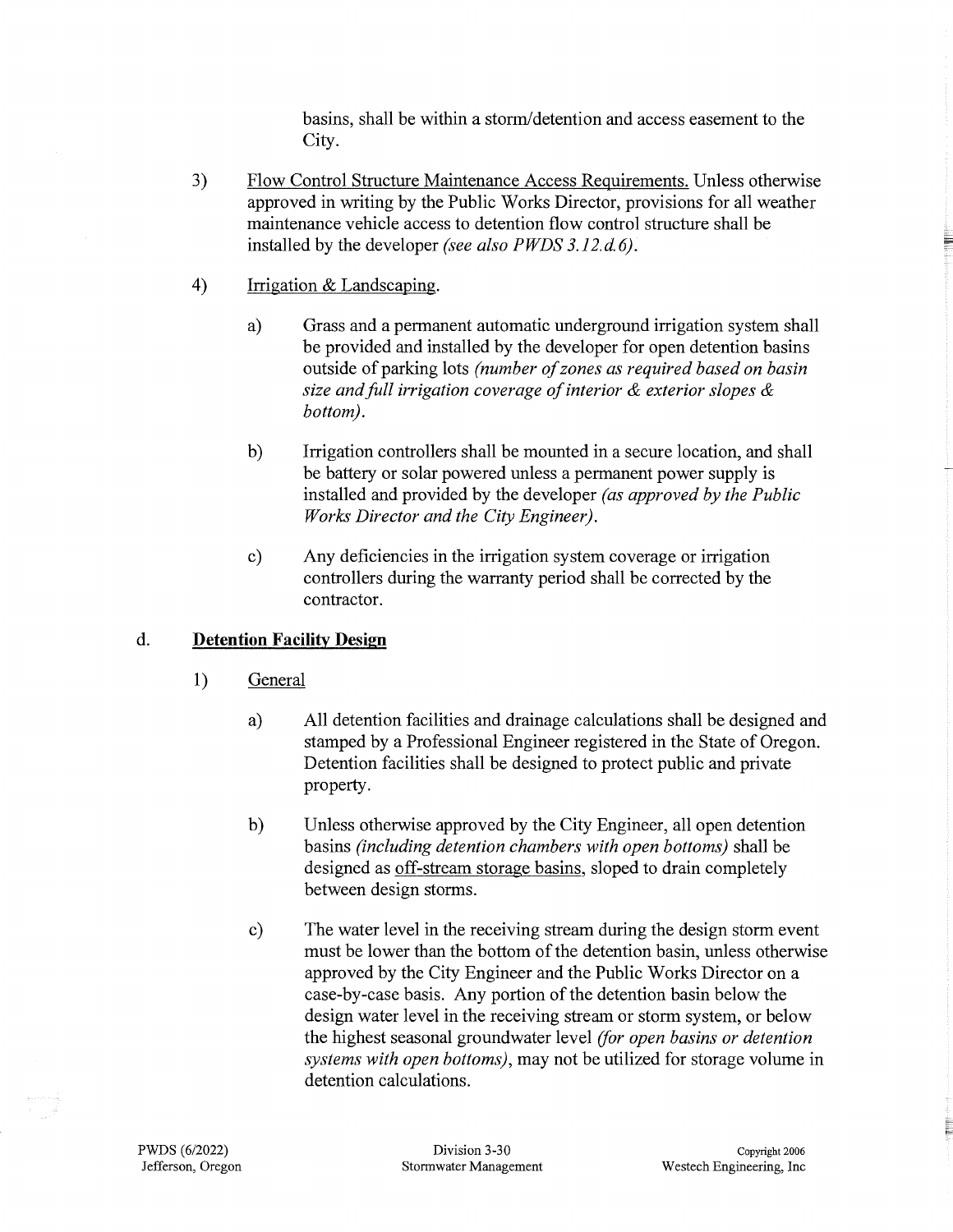- 2) Detention Basin Storage Capacity
	- a) Detention facilities shall have storage capacities to to meet the more stringent of the following:
		- (1) Detain peak runoff from the developed site to match the peak runoff in pre-development conditions for the  $\frac{1}{2}$  2-year, 10-year, and 50-year, 24-hour design storm events *(see also PWDS 3.18.b.1.a).*
		- (2) The difference between the *remaining available downstream capacity for the site being developed* (as defined above) under design storm conditions and a 25 year frequency storm under developed conditions.

#### 3) Orifice

a) The orifice size and the hydraulic head shall be adjusted to produce the allowable outflow based on the following formula:

$$
D = 6.166 \left(\frac{Q}{H^{1/2}}\right)^{1/2}
$$

Where:

 $D =$ Orifice diameter in inches.

 $Q =$  Discharge in cubic feet per second.

 $H = Hyd$ raulic head above the orifice in feet.

- b) To prevent excessive plugging, the minimum orifice diameter shall be  $1\frac{1}{2}$ -inches. The orifice shall be located in a pollution control manhole in an accessible location outside of the detention basin.
- c) The outlets of all detention basins shall be provided with suitable debris barriers designed to protect the outlet from blockage or plugging.
- d) Flow control orifice assemblies shall substantially conform with the general configuration shown on the City standard details, as approved by the Public Works Director and the City Engineer *(even* if *installed in a structure other than a manhole as shown on the details).* 
	- (1) Details for alternate structures to house the flow control assembly shall be drawn to scale, and to demonstrate that the assembly fits in the proposed structure while allowing for equivalent maintenance & cleaning access.
	- (2) If an alternate flow control outlet assembly is proposed which does not allow for continuous outflow from the detention system equivalent to the predevelopment flowrate, the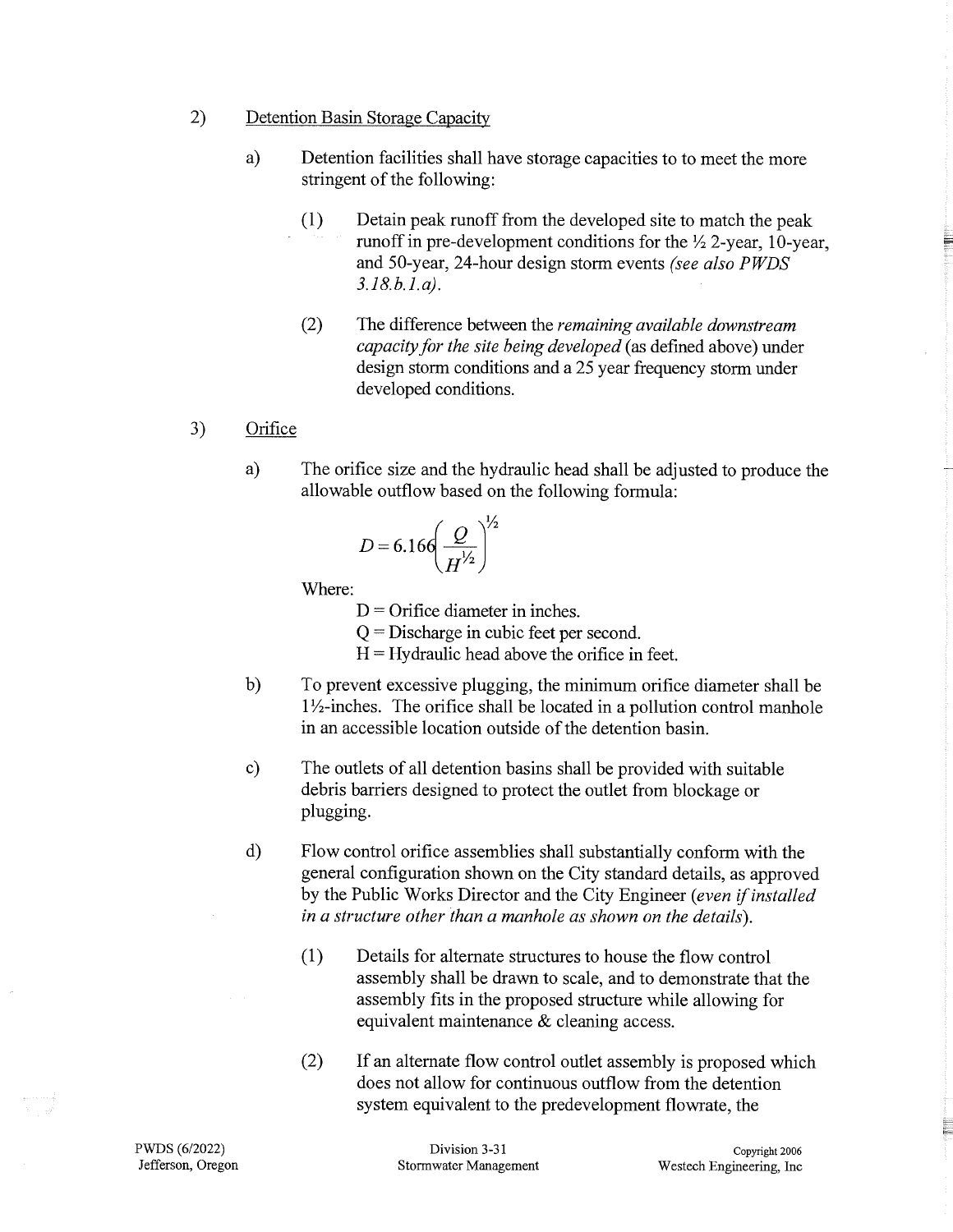detention storage volume shall be increased to compensate for antecedent rainfall which reduces the available detention storage prior to the start of the design storm event.

# 4) Overflow System

- a) The detention facility shall have a primary overflow system with the capacity to pass a 50-year frequency storm. Detention basin overflows shall discharge into a public storm drain facility or the natural drainage course for the drainage basin where the development is located *(without flowing across adjacent property where a recorded easement or an established natural drainage channel does not exist),* and shall be designed to minimize the impact to downstream systems *(the design engineer shall identify the flow path that overflow water will follow to demonstrate that this requirement is satisfied).*
- b) The primary overflow elevation shall be a minimum of 1 foot below the top of the top of the structure designed to contain the water.
- c) The design engineer shall also demonstrate how emergency overflow *(for flows which exceed the primary overflow capacity)* will get from the detention basin to an approved downstream storm system without causing damage to the detention system or adjacent properties.
- d) The design of detention facilities shall ensure that primary or secondary overflow or system failure will not cause flooding in any habitable building area.
- 5) Open Basins
	- a) Depth-At maximum storage, the maximum allowable water depth shall not exceed 5 feet.
	- b) Freeboard The maximum water surface elevation at overflow shall be a minimum of 1.0 feet below the top of the structure *(curb, bank, berm, etc.)* designed to contain the water.
	- c) Side Slopes  $&$  Top Width
		- (1) The interior side slopes for detention basins shall be no steeper than 4H:1V. Exterior side slopes shall be no steeper than 3H:1V for maintenance. Steeper slopes or retaining walls may be used where approved in writing by the City Engineer and Public Works and if access to the detention facility is restricted by chain link or other approved fencing a minimum of six (6) feet high. Chain link fences, posts & hardware along public right-of-ways shall be vinyl coated.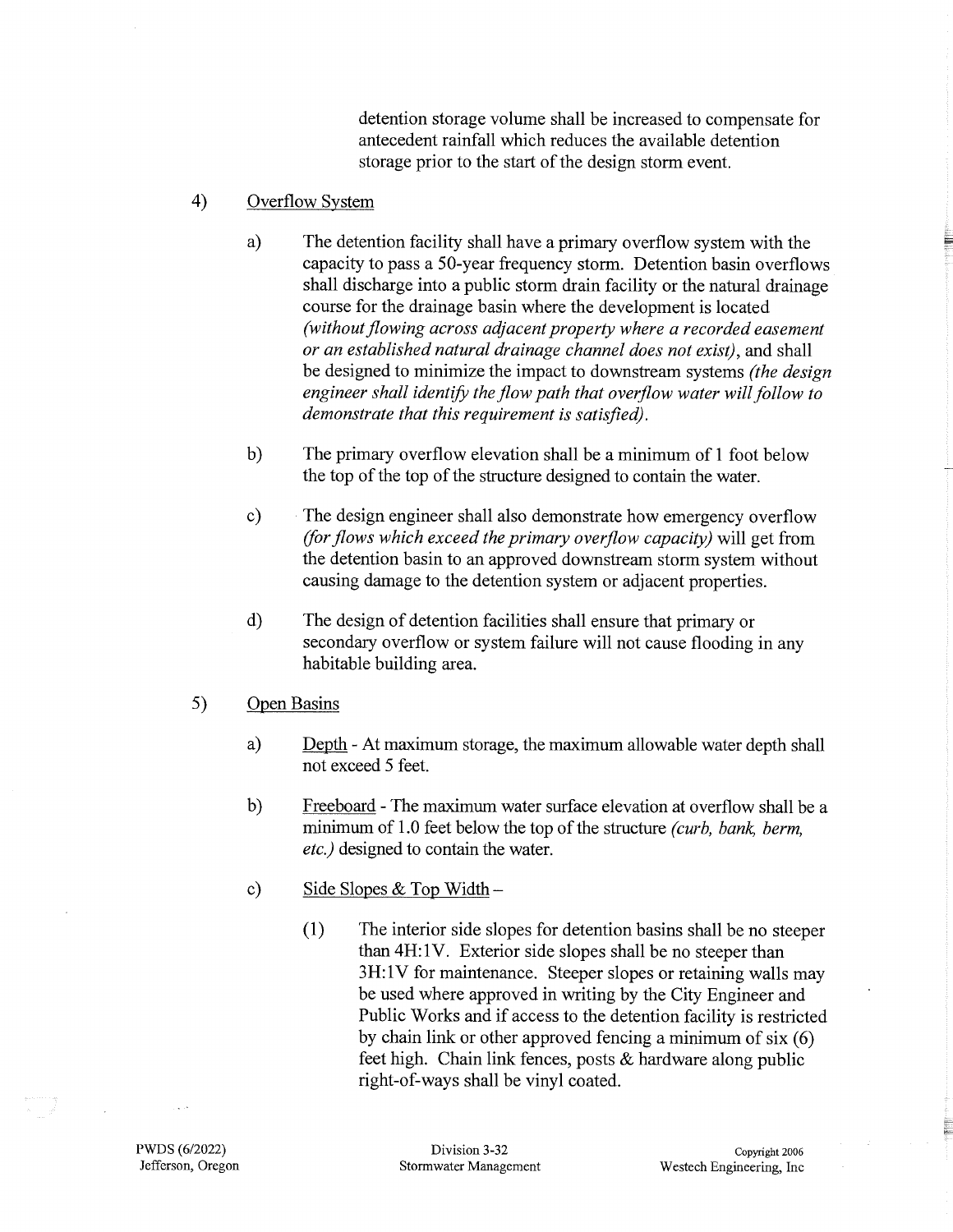- (2) Unless greater width is required based on site specific geotechnical or maintenance access considerations, dikes surrounding open basin detention systems shall generally have a minimum top width of 4 feet.
- d) Bottom Slope - The bottom of all constructed and graded detention basins shall be sloped a minimum of 1% towards the outlets for drainage. Flatter slopes will require the use of a concrete valley gutter or similar method as approved by the City Engineer.
- e) Maintenance and/or Mowing Access Provisions for maintenance and/or mowing access shall be provided for interior and exterior slopes, and for the bottom of open basins *(provide an access ramp* if *mowing is required and side slopes exceed 4H:IV, or provide concrete or similar access steps* if *mowing is not required).*
- 6) Parking Lot Detention Basins
	- a) Depth-The maximum water depth for parking lot detention basins shall be 1 foot.
	- b) Freeboard The maximum water surface elevation at overflow shall be a minimum of 0.25 feet below the top of any and all structures designed to contain the water. Landscape berming is typically not allowed for containing water on parking lot detention basins.
	- c) The maximum water level *(overflow)* in parking lot detention basins shall be a minimum of 1 foot below the lowest habitable floor elevation of buildings within the proximity of the basin.
	- d) No parking lot detention basins shall be located within the primary ingress/egress portions of the site. Parking lot detention basins shall be designed to provide a minimum 11 foot wide unflooded emergency access route at maximum water level conditions *(ie. overflow conditions),* and shall not encroach into designated fire lanes.
- 7) Piped or Arched Bottomless Underground Detention System
	- a) Piped Detention. Unless otherwise approved, piped detention systems shall be designed as a watertight subsurface pipeline *(ie. solid wall pipe)*, and shall be sloped a minimum of 0.1% towards the outlet to drain.
		- (1) Inspection/Maintenance Access A pollution control manhole with an orifice shall be provided at the downstream end of the piped detention system, and a standard manhole shall be provided at the upstream end.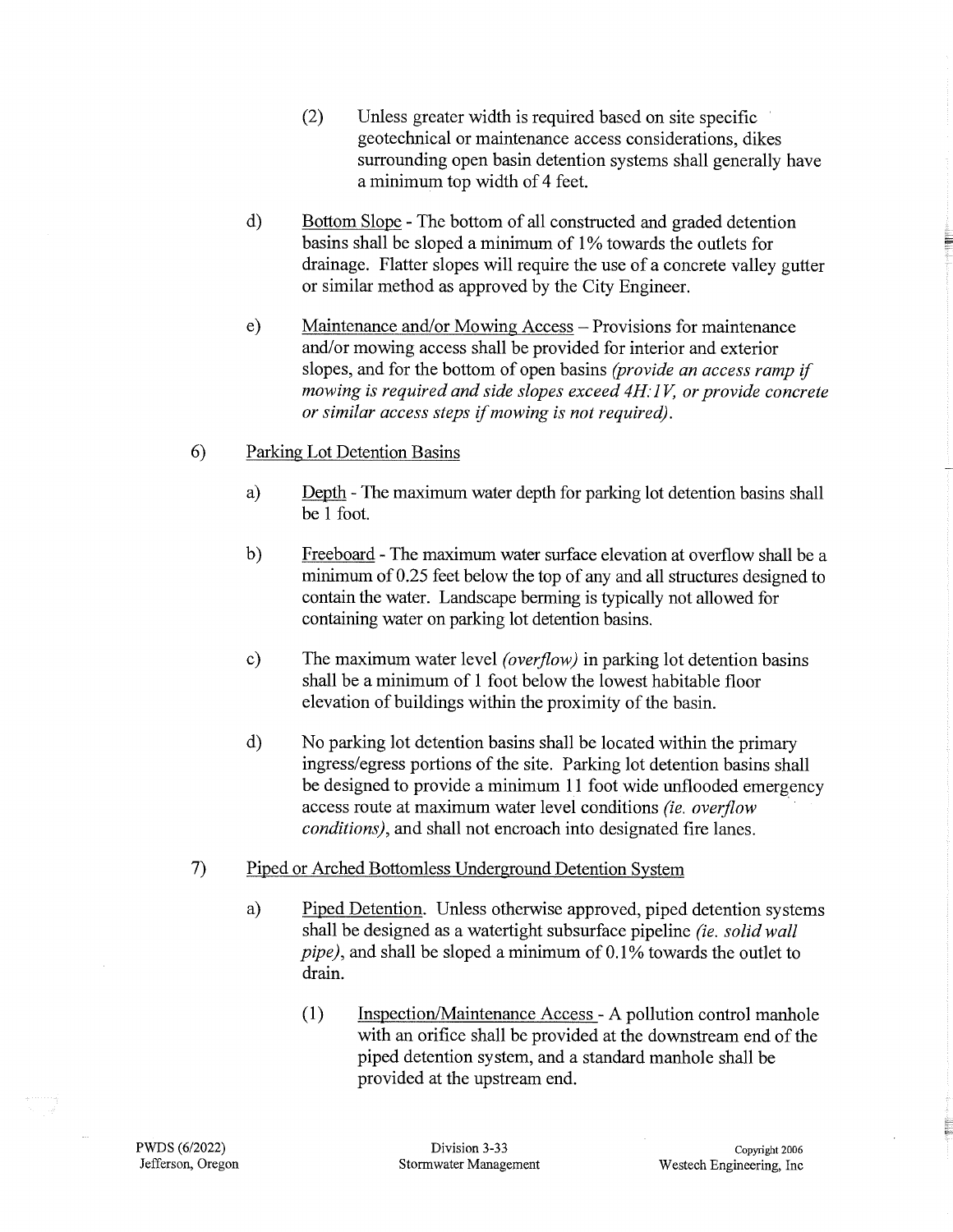- (2) Pipe type shall be based upon the depth of cover and loading conditions as specified herein.
- b) Arched Bottomless Chambers. Where open-bottom arched subsurface stormwater detention chambers are proposed, they shall be designed as off-stream storage basins (PWDS 3.18.d.l.b), and licensed as infiltration systems by DEQ as applicable.
	- (1) Fabric Base Liner, Cleaning Access. Where sediment or debris can enter the chambers *(ie. an isolation row),* a double layer of continuous geotextile fabric *(without seams)* shall be provided on top of the angular stone foundation rock, extended laterally beyond the base legs of the arched detention chambers for a distance per manufacturer's recommendations, to allow the chambers to be cleaned of silt or debris with a hydrocleaner/jet-vac as applicable.
	- (2) Cleaning Access. A manhole shall be provided at the downstream end of each isolation chamber row, to allow for hydro-cleaner access and sediment/debris removal.
	- (3) Chamber Outlet Pipe Invert. The chamber system shall be configured with the outlet pipe invert even with the fabric base liner, so that sediment and debris can be pulled from the chambers during cleaning. Details or notes defining this configuration shall be included on the design drawings.
	- (4) Inspection/Maintenance Access Inspection ports and/or maintenance access points shall be provided at intervals meeting manufacturer's recommendations *(upstream end and midpoint of each chamber row as a minimum).*
	- (5) Piped Cross Connections. If parallel chambers are proposed without each row having a piped inlet, cross connection pipes between chamber rows shall be provided *(at each end of each chamber).* The cross connection pipes may be raised above the chamber floor to prevent sediment from flowing from the isolation chamber to the remaining chambers.
	- (6) Chamber Slope or Drainage. If the chamber bottoms are not sloped to drain out between storms, they shall be provided with an underdrain system connected to the outlet manhole in order to accomplish this.
- c) Easement widths shall conform to the minimum requirements outlined herein.

s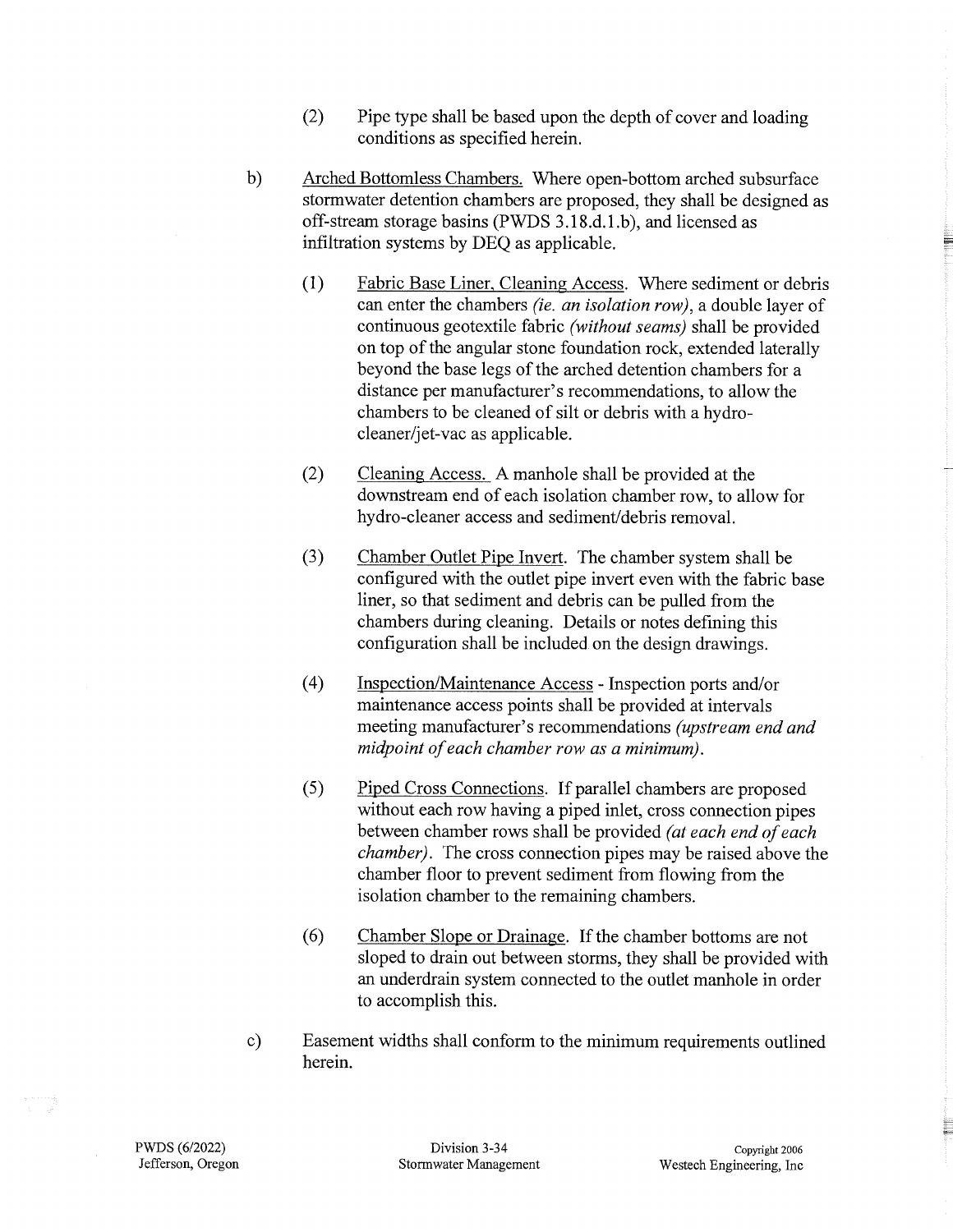#### **3.19 STORMWATER QUALITY FACILITIES**

#### a. **Where Required**

- 1) Development and other activities which create or replace 10,000 square feet or more of impervious surfaces, or increase the amount or concentration of runoff are required to provide permanent water quality facilities to reduce contaminants entering the storm water system and the Santiam River.
- 2) An on-site water quality facility shall be constructed unless, in the judgment of the City Engineer, any of the following conditions exist:
	- a) There is a more efficient and effective regional site within the sub-basin that was designed to incorporate the development or is in the near vicinity with the capacity to treat the site.
	- b) The development is for the construction of one or two family *(duplex)*  dwellings on existing lots of record.
- 3) If an on-site water quality facility cannot be constructed to treat the runoff from the development's impervious surface, or if portions of the on-site runoff cannot be treated, then the City Engineer may allow an offsite water quality facility to be designed to treat runoff from an equivalent area of adjacent untreated impervious surfaces.
- 4) Exempt from this requirement are water lines, sanitary sewer lines, private utilities, or other land developmentactivities that will not directly add impervious surface area or increase the amount of storm water runoff or pollution leaving the site once construction has been completed and the site is either restored to or not altered from its approximate original condition. City projects will be considered on a case-by-case basis by the City Engineer, based on existing facilities, nature of construction activities, maintenance considerations, and other factors.

#### b. **Stormwater Quality Design**

- 1) The stormwater quality facilities shall be designed to remove suspended solids, debris, oil and grease carried by the storm drain system, and retain them for safe and easy removal. The stormwater quality facility chosen shall possess design features to prevent resuspension of previously collected contaminants and materials.
- 2) The stormwater quality facilities shall treat the runoff from all newly constructed impervious surfaces. For purposes of stormwater quality requirements, impervious surfaces shall include pavement, gravel roads, buildings, public and private roadways, and all other surfaces with similar runoff characteristics.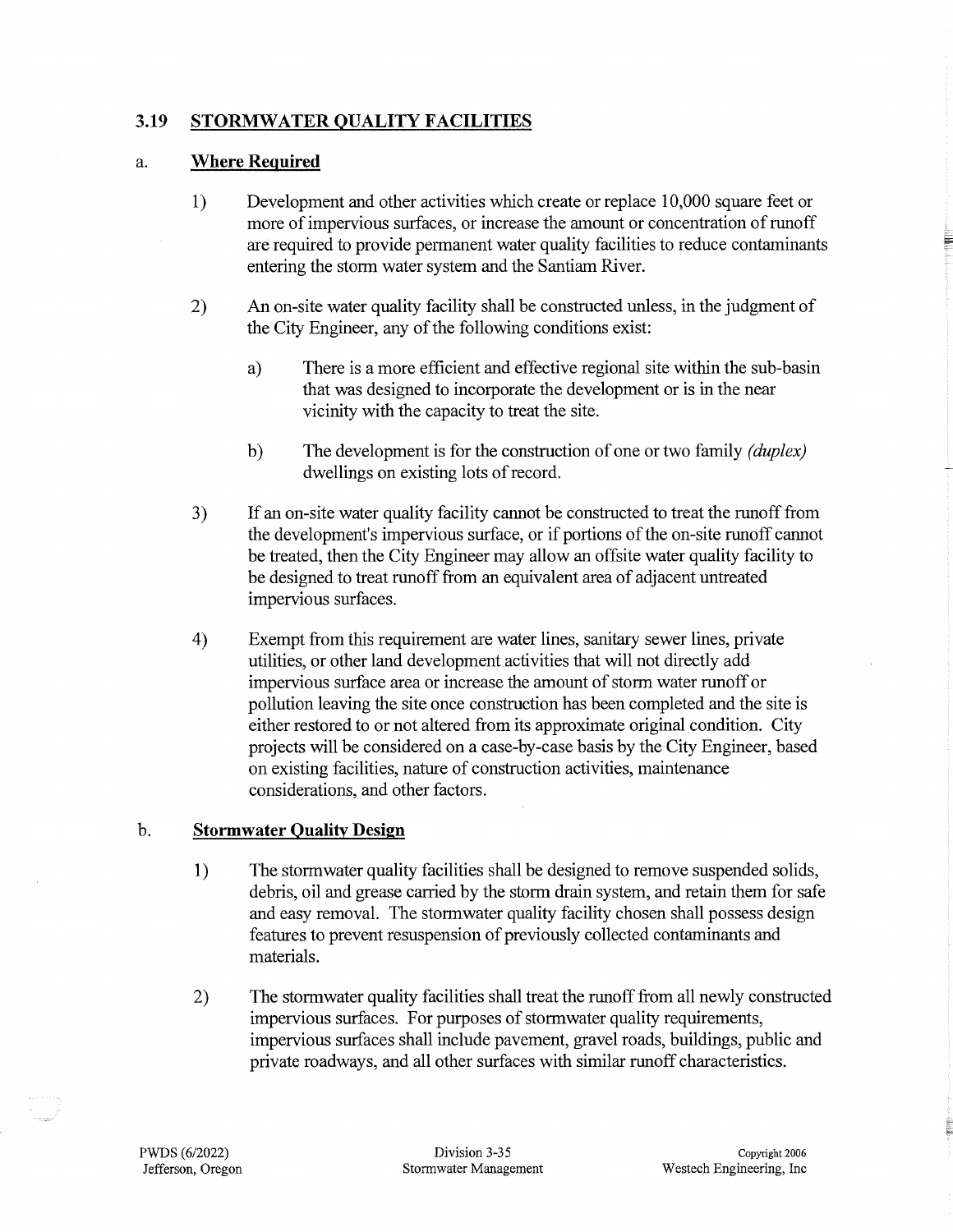- 3) Design Rainfall. The storm water quality facilities shall be designed for the runoff from the <sup>1</sup>/<sub>2</sub>-2-year 24-hour storm event *(ie. first flush)*. Flows resulting from rainfall greater than the 1/2-2-year 24-hour storm event may either bypass the water quality facility or pass through the water quality facility with a reduced level of treatment.
- 4) Residential Subdivisions, Impervious Area. The water quality facilities for any residential subdivision shall be adequately sized to accommodate the public streets  $\&$  infrastructure within the subdivision, as well as for the future construction of housing on the individual lots based on an assumed 3,000 square feet of impervious surface per dwelling unit.
- 5) An operation and maintenance plan shall be prepared detailing how the water quality facility is to be maintained, and shall be submitted for review with the final design.
- 6) Maintenance Agreement. For private stormwater quality facilities, an executed operation and maintenance agreement approved by the City Engineer prior to final approval or acceptance of the water quality facility by the City, and recorded against all affected properties.
- 7) Infiltration Testing Requirements. If a design based on stormwater infiltration are proposed, soils infiltration tests shall be performed as summarized under PWDS 3.21, including type of testing, notice of testing, location and depth of testing, etc. A final infiltration report stamped by the Geotechnical Engineer shall be provided with the design drawings submitted for review by the City.

# c. **Water Quality BMPs**

- 1) Approval of the appropriate BMP for each development will be considered on a case-by-case basis by the City Engineer, and shall be based on maintenance considerations, nature of activities within the development, and other factors.
- 2) The following are general guidelines for BMPs generally acceptable to the City. This listing is not all inclusive, and other design options which are functionally equivalent may be proposed for consideration by the City Engineer.
- 3) Mechanical Treatment
	- a) The device shall be capable of removing at least 70% of suspended fine and coarse sediment load and 70% of the floatable oil and grease.
	- b) The selected device shall incorporation a high-flow bypass or contain an internal built-in diversion structure to divert intense runoff events and prevent scouring of the previously collected contaminants.
	- c) The device shall be capable of storing a minimum of 24-inches of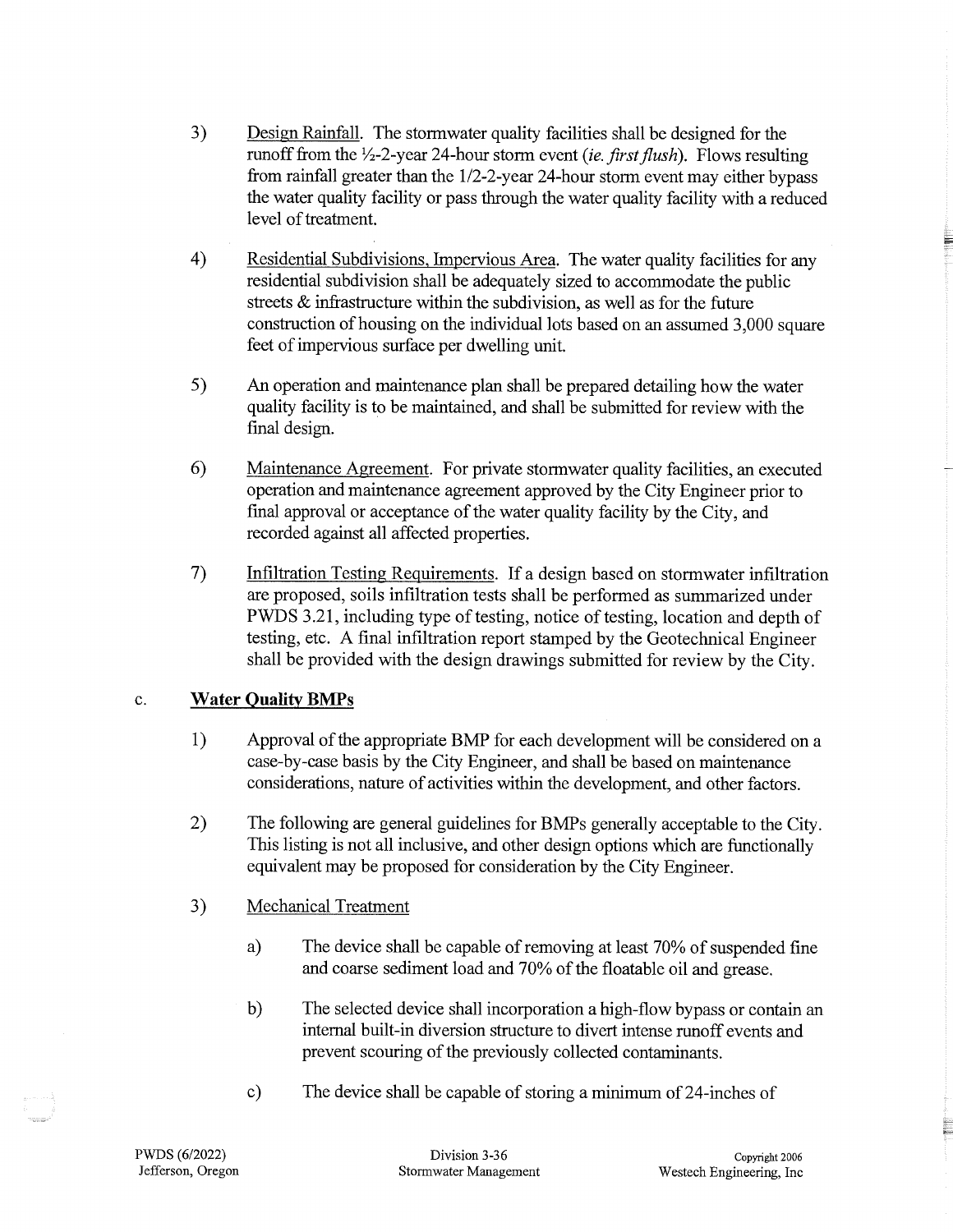sediment or 15% of the operating volume, whichever is greater. The storage chamber shall incorporate a means of inspecting sediment levels, as well as oil and grease accumulation levels, without entering the structure.

- d) The device shall be Storm Filter by Contech, Perk Filter by Oldcastle, or other approved equivalent system with a WADOE gold rating.
- e) The devices shall be sized and installed per manufacturer's recommendations and approval by the City Engineer.
- 4) Water Quality Swale (Bioswale)
	- a) The swale width and profile shall be designed to convey the water quality design storm event at a maximum design depth of 0.5 feet and maximum design velocity of 0.9 foot per second, maximum slope of 1.5 percent, designed using a Manning "n" value of 0 .25, having a minimum of 3H: 1 V side slopes in the treatment area and a minimum length of 100 feet. A minimum of one foot of freeboard above the design water surface *(ie. high flow storm)* shall be provided for facilities not protected by high flow storm diversion devices.
	- b) The swale shall have a minimum hydraulic residence time of 9 minutes.
	- c) Woody or shrubby vegetation shall not be planted in the active treatment area of the swale.
	- d) The swale shall incorporate an energy dissipation feature and a flow spreading device at the inlet. The flow spreader shall provide a uniform flow distribution across the swale bottom. On a swale wider than 8 feet a flow spreader shall be installed every 50 feet.
	- e) To minimize flow channelization, the swale bottom shall be smooth with uniform longitudinal slope, and with a minimum bottom width of 2 feet. Check dams shall be provided as necessary or as directed to reduce flow channelization.
	- f) Grasses shall be established as soon as possible after the completion of the swale. The initial rate of application shall be 5 pounds of water quality seed mix per 1000 square feet or as approved by the City Engineer. The water quality seed mix shall be a low maintenance variety.
	- g) Unless otherwise approved by the City Engineer, the swale shall be designed for the storm event described above. Larger storm events may be directed around the water quality swale by a flow diversion structure.
	- h) Maintenance Access Provisions for maintenance and mowing access

ii: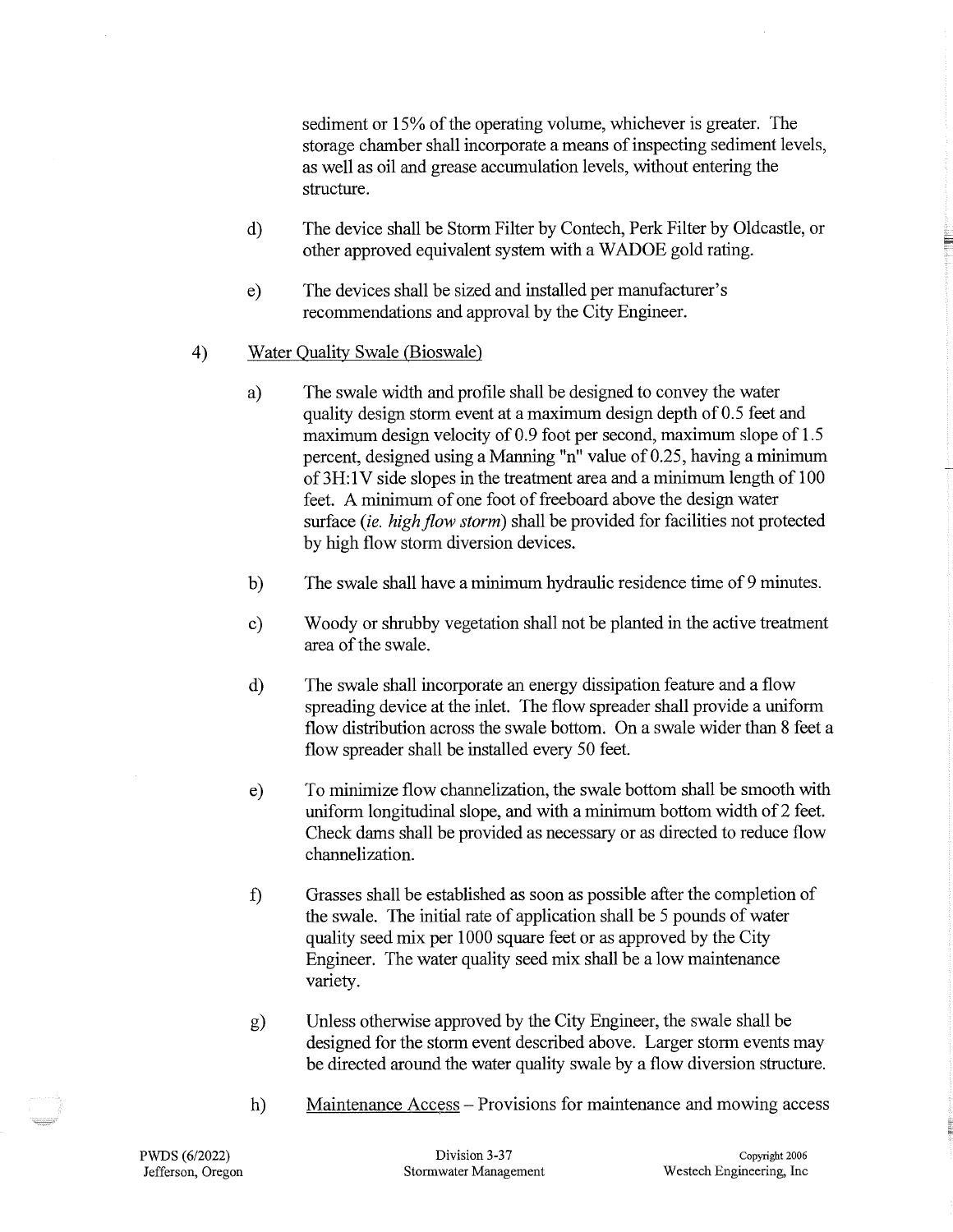shall be provided for interior and exterior slopes, and for the bottom of Bioswales *(ie. same access provisions as required for open detention basins).* The City Engineer will determine the acceptability of the proposed maintenance access provisions.

- 5) Stormwater Planter or Rain Garden
	- a) Facilities may be designed as strictly filtration systems, or as strictly infiltration systems with an overflow, or as partial infiltration systems with an overflow.
	- b) Facilities may be designed as a facility to combine both stormwater detention and water quantity treatment in a common facility. In the event of conflicts between water quality standards and detention standards, the more stringent shall apply *(as determined the by City Engineer and the Public Works Director).*
	- c) The horizontal bottom dimension of the facility shall be a minimum of 3 feet. Facilities shall be designed to evenly distribute and filter flows. Surface longitudinal slopes must be 0.5% or less.
	- d) Facilities may be designed with side slopes or structural retaining walls. Where retaining walls taller than 24" are proposed adjacent to areas accessible to pedestrians, rails or fall protection shall be provided along the top of the walls. If side slopes are used, a maximum slope of 3H: 1 V must be used for systems which do not include stormwater detention *(see PWDS 3.18 for detention basin slope requirements).*
	- e) The cross section of the facility is to be composed of the following *(listed from bottom to top):* 
		- (1) Drain Rock: 12 inches min.-48" inches max.,  $1\frac{1}{2}$ "  $-3\frac{1}{4}$ " clean, open-graded crushed rock
		- (2) Choker Course: 3 inches, %" *W'* clean, open-graded crushed rock
		- (3) Water Quality Mix: 18 inches
	- f) Facilities may be designed without drain rock and choker course rock. If used, however, the above cross section thickness requirements apply.
	- g) Water Quality Soil Mix (Stormwater Planter or Rain Garden).
		- (1) The water quality soil mix shall be equal parts organic compost, sand, and loam *(ie. topsoil).* The compost shall be weed free, decomposed, non-woody plant material; animal waste is not allowed. Compost must be supplied by a member of the Seal of Testing Approval (STA) program. See a list of

~

~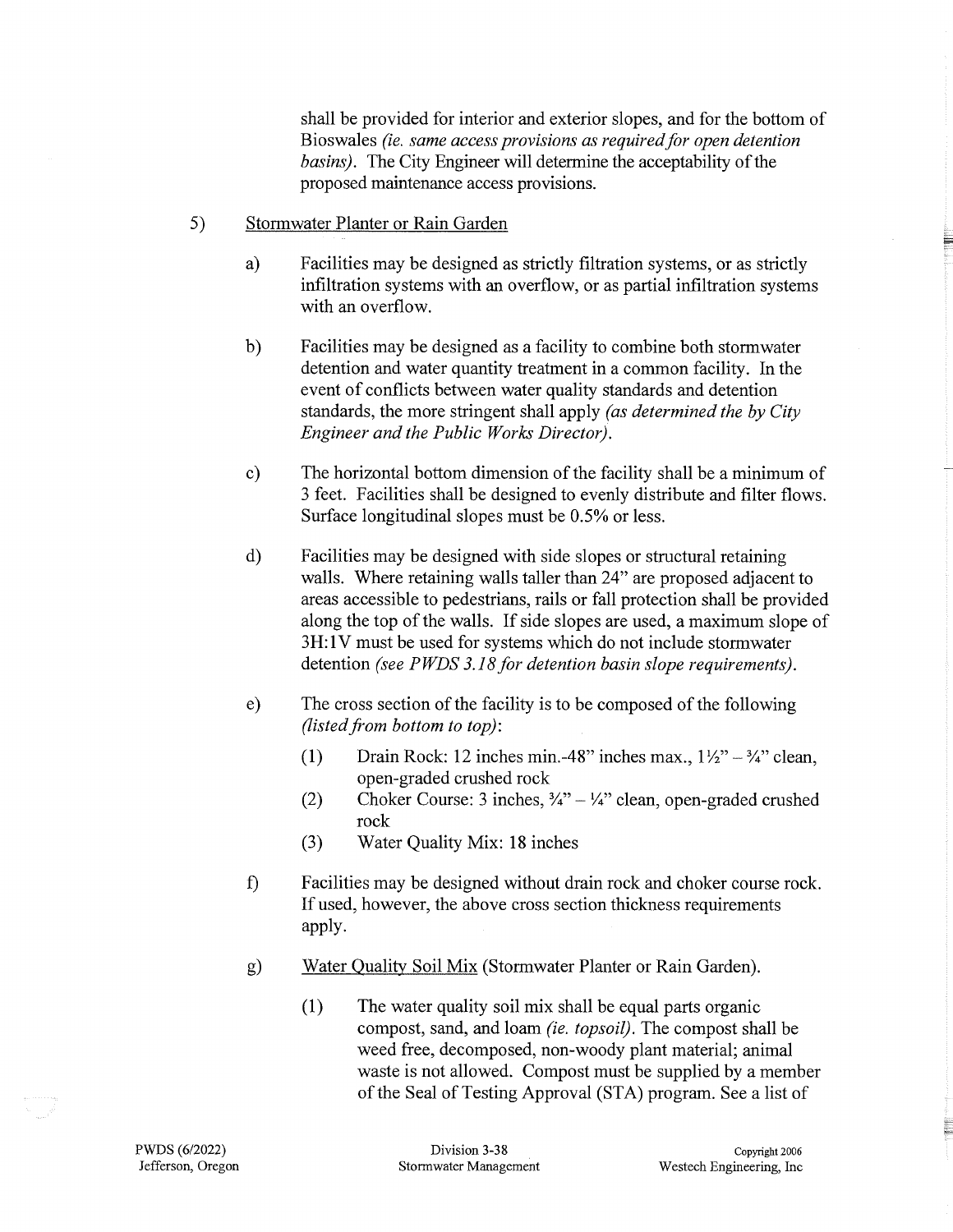local providers at www.compostingcouncil.org.

- (2) Water quality mix material must be tested *(per ASTM D2434, constant head test)* to meet an infiltration rate of 4 inches per hour. Prior to construction, test results must be submitted to the Design Engineer and City Engineer for approval.
- (3) The blended water quality mix must be analyzed for particle gradation in conformance with ASTM C117/C136. The analysis shall include the sieve sizes listed below and meet the following gradation criteria. The material shall also have a Coefficient of Uniformity  $(D_{60}/D_{10})$  of six or greater. Results are to be submitted to the Design Engineer and City Engineer prior to construction.

| <b>Sieve Size</b> | <b>Percent Passing</b> |
|-------------------|------------------------|
| 1-inch            | 100                    |
| #4                | 75-100                 |
| #10               | 40-100                 |
| #40               | 15-50                  |
| #100              | $5 - 25$               |
| #100              | 5-15                   |

- h) Infiltration Testing, Capacity, Design Loading, etc.
	- (1) A Geotechnical Engineer or geologist investigation and report is required to determine the seasonally high groundwater level. Sites with groundwater levels within 3 feet of the lowest elevation of the stormwater facility cannot use infiltration as a water quality BMP.
	- (2) If a design based on stormwater infiltration into native soils is proposed, soils infiltration tests shall be performed by a registered Professional Geotechnical Engineer licensed in the State of Oregon to document the permeability and infiltration capacity, as summarized under PWDS 3.21, based on ASTM standard testing methods.
	- (3) Under Drain Requirements. Where the measured infiltration of the underlying native soils is less than 2 inches per hour, a perforated collection pipe must run the length of the facility within the drain rock layer to prevent long-term ponding. The perforated pipe is to collect flows passing through the growing medium and convey it by gravity to an approved point of discharge.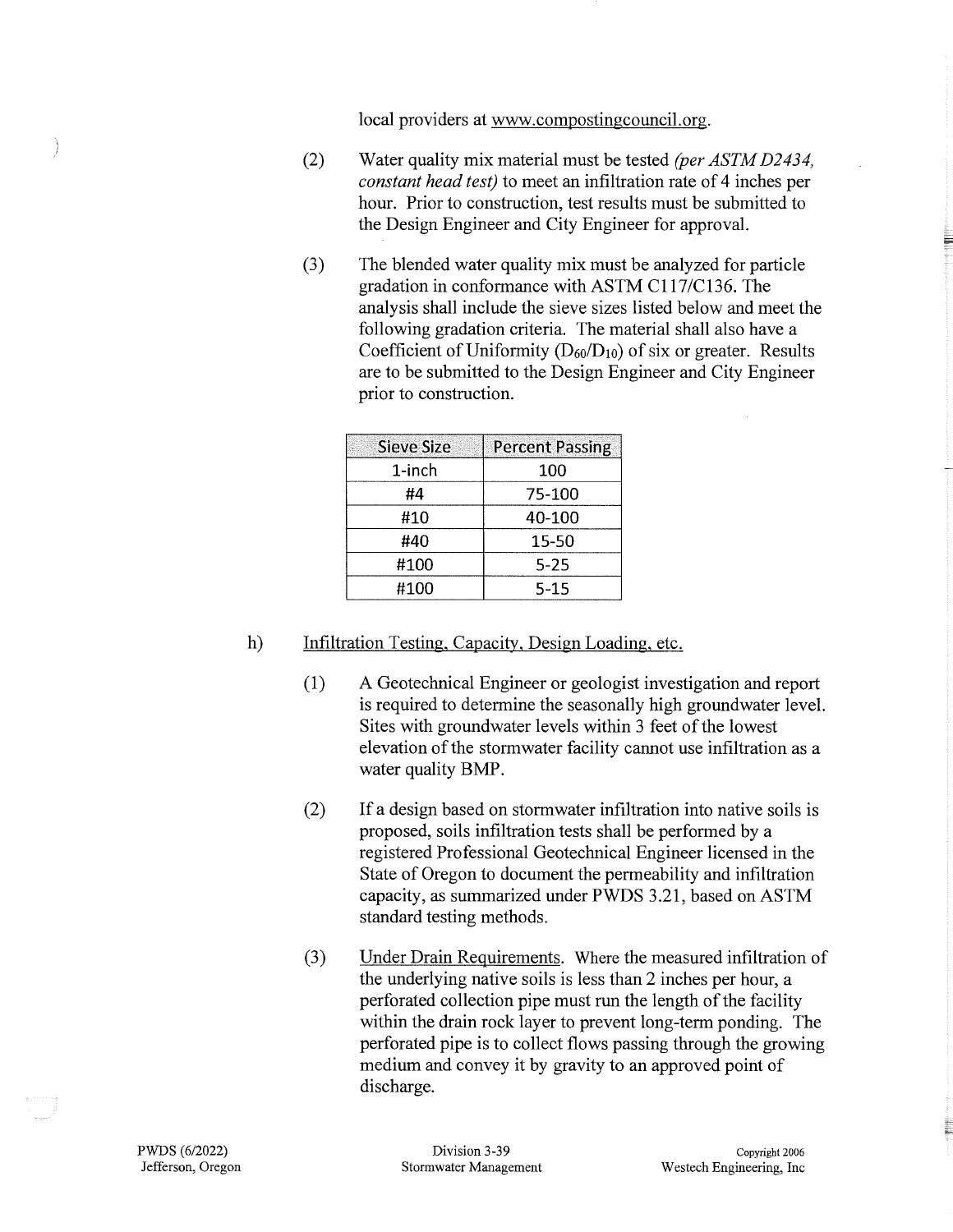- (4) Storage volume within the water quality mix and choker course is to be calculated with a 20% void ratio and storage volume within the drain rock is to be calculated with a 40% void ratio.
- (5) Filtration through the water quality mix is to be assumed at 2 inches per hour times the wetted surface area of the facility.
- ( 6) The facility must be designed with a maximum treatment water depth of 12 inches *(measured from top of water quality mix)*  and filter the entire water quality storm through the water quality mix. For facilities not protected by a high flow storm diversion device, a minimum freeboard of 12 inches is required above the design water surface *(ie. high flow storm),* excep<sup>t</sup> that freeboard may be reduced to 6 inches where perimeter curbs are provided.
- (7) The facility must be designed to drain stormwater below the bottom of the water quality mix within 30-hours after the end of the water quality storm event.
- (8) For facilities with side slopes, the water quality mix should extend 3 inches minimum above the peak water surface reached during the water quality storm event.
- (9) The facility shall incorporate an energy dissipation feature at the inlet. The inlet(s) and outlet must be located to provide the maximum linear separation feasible.
- i) Planting Requirements (Stormwater Planter or Rain Garden).
	- (1) The entire facility should be planted with herbaceous rushes, sedges, perennials, fems and shrubs that are well-suited to wetto-moist soil conditions. If the facility has side slopes, soil conditions will vary from wet to relatively dry and several <sup>p</sup>lanting zones should be considered. Areas above the designed high water line are to be planted with self-sustaining, low maintenance grasses, ground covers, perennials, and shrubs suitable for the local climate.
	- (2) All vegetation should be planted densely and evenly in quantities per 100 square feet of:
		- (a) 115 herbaceous plants, 1' on center spacing, 4" pot container size; or
		- (b)  $100$  herbaceous plants, 1' on center (4" pot container size), and 4 shrubs, 2' on center (1-gal container size).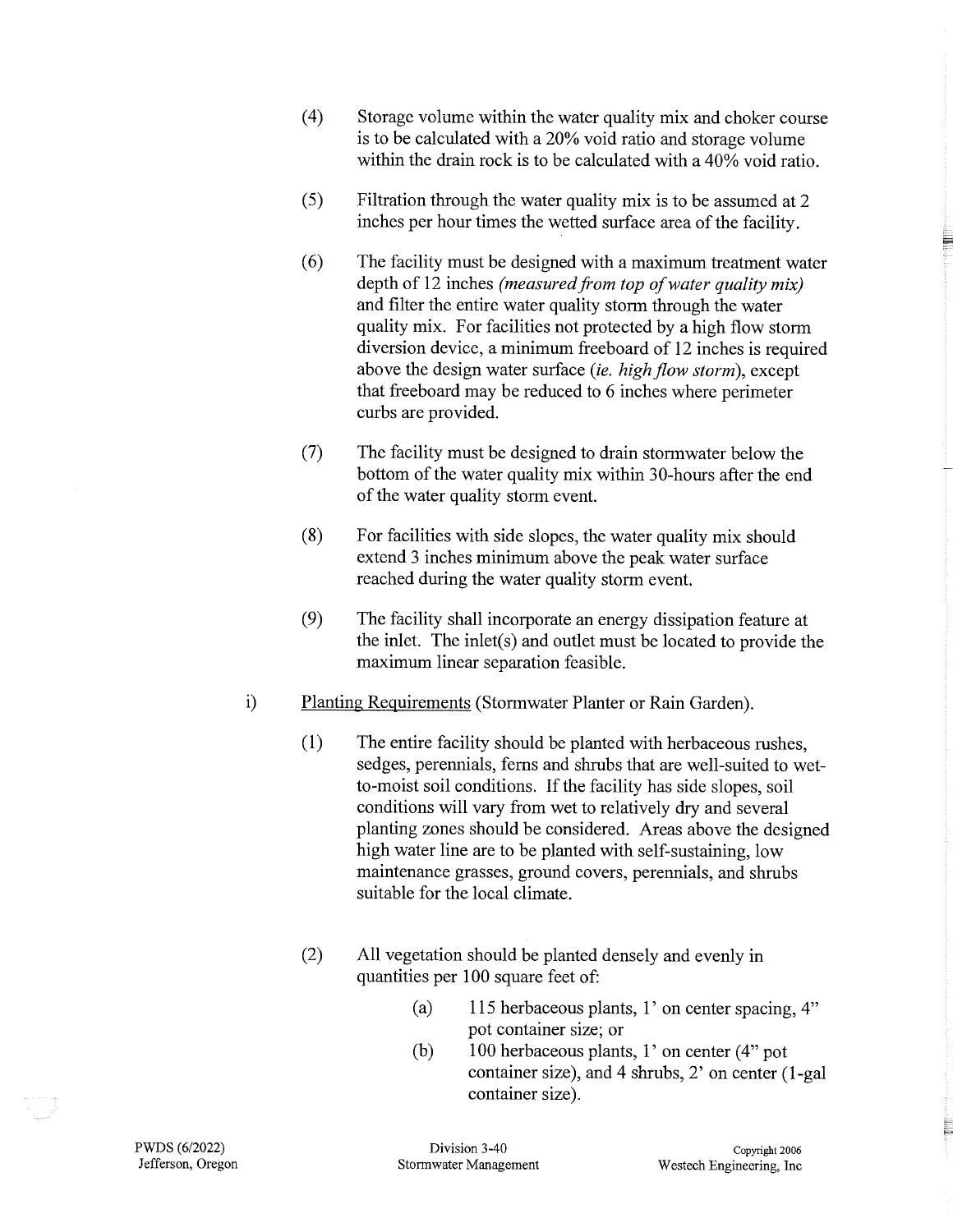- (3) Prior to planting, facility treatment areas shall install coconut or jute matting over the entire surface or equivalent approved by the City Engineer.
- (4) Bark mulch is not allowed on the interior slopes or top of the facility.
- (5) Provide supplemental water for a minimum of two years from June  $1<sup>st</sup>$  to October  $15<sup>th</sup>$  with 1" of water per week.
- j) Construction & Permanent Setbacks (Stormwater Planter or Rain Garden).
	- (1) Before site work begins, clearly mark infiltration facility areas to avoid soil disturbance during construction. No vehicular traffic should be allowed within 10 feet of infiltration facility areas, except as necessary to construct the facility.
	- (2) Facilities infiltrating directly to the underlying soils shall be located at least ten feet from building foundations and shall not be located immediately upslope of building structures.
	- (3) All stormwater treatment facilities shall be set back a minimum of five feet from side lot property lines and easements where the adjoining property is downslope. Where the adjoining property is at the same grade or upslope from the facility, no set back is required.

#### **3.20 PRIVATE STORM DRAINAGE COLLECTION SYSTEMS**

- a. Private storm drainage collection systems shall be designed in conformance with main line standards specified herein when plumbing code grade requirements of Oregon Plumbing Specialty Code (OSPC) cannot be met. The private storm drainage collection systems shall conform to the detention requirements contained herein as applicable.
- b. These provisions of the PWDS do not, nor are they intended to supersede the Oregon Plumbing Specialty Code (OPSC), but are intended to allow the design engineer flexibility in the design of private storm drainage systems where the OPC minimum slope requirements cannot be satisfied.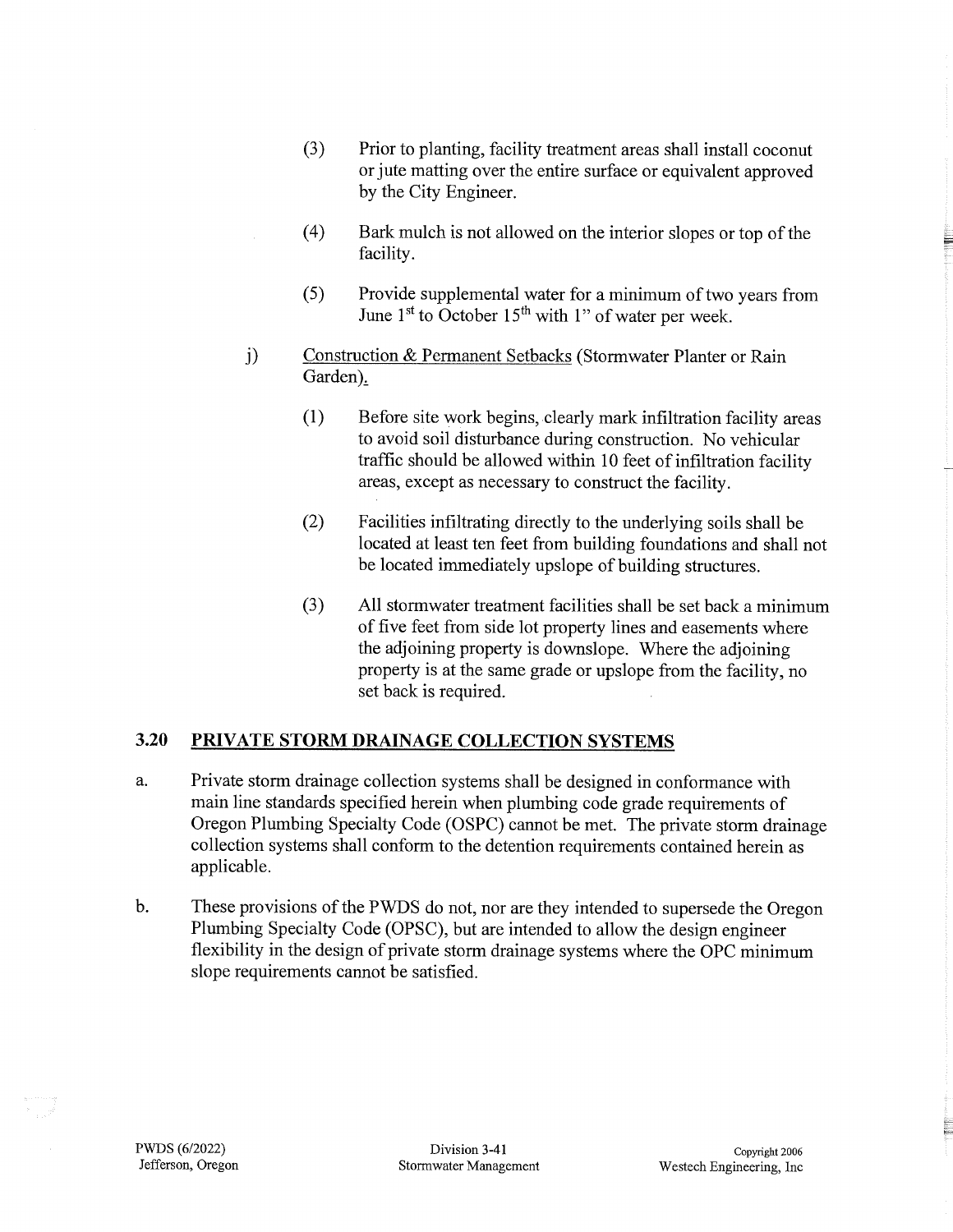# **3.21 INFILTRATION SYSTEMS, DRYWELLS AND FRENCH DRAINS**

- a. Infiltration systems, drywells and french drains are not allowed as the exclusive method for draining public right-of-ways but may be used for developments on private property for buildings, paved driveways, parking and loading spaces, subject to the all of the following conditions:
	- 1) There are no public storm drain facilities, available within a reasonable distance of the development as determined by the City Engineer. The need to acquire easements across private property to access a public storm drain facility that is within a reasonable distance shall not be grounds for allowing an infiltration system unless all other criteria are met.
	- 2) If a design based on stormwater infiltration are proposed, soils infiltration tests shall be performed by a registered Professional Geotechnical Engineer licensed in the State of Oregon to document the permeability and infiltration capacity. The Geotechnical Engineer shall develop a recommended infiltration testing methodology using test methods and sound engineering principles appropriate to the specific site being tested *(test methods proposed must demonstrate infiltration capacity of the site soils, as opposed to percolation capacity).* A detailed summary of the proposed methodology and test procedures shall be submitted to the City Engineer a minimum of 7 business days in advance of the proposed testing, for review and comment by the City Engineer.

Infiltration tests shall be conducted at the location and depth of the proposed infiltration facility. The Geotechnical Engineer shall perform a field evaluation of the soils to demonstrate that the highest seasonal water table is not within 5 feet of the ground surface, or within 2 feet of the bottom of the proposed infiltration facility. A final infiltration report stamped by the Geotechnical Engineer shall be provided with the design drawings submitted for review by the City.

- 3) The system shall be engineered to ensure that adequate reserve capacity is available. Adequate reserve capacity shall include all runoff assuming the maximum amount of impervious area allowed by City Code based on zoning, and shall include an instrument recorded against the property reserving an area adequate for a replacement infiltration system equal in size to the primary system.
- 4) Provisions shall be made for grease and fines removal, including recording of a maintenance agreement *(acceptable to the City Engineer* & *City Attorney)*  against the property.
- 5) The site shall be graded so that it does not drain onto a public right-of-way without a storm drain system or neighboring property in the event that the drywell or french drain fails. The site and adjacent down gradient areas shall

PWDS (6/2022) Jefferson, Oregon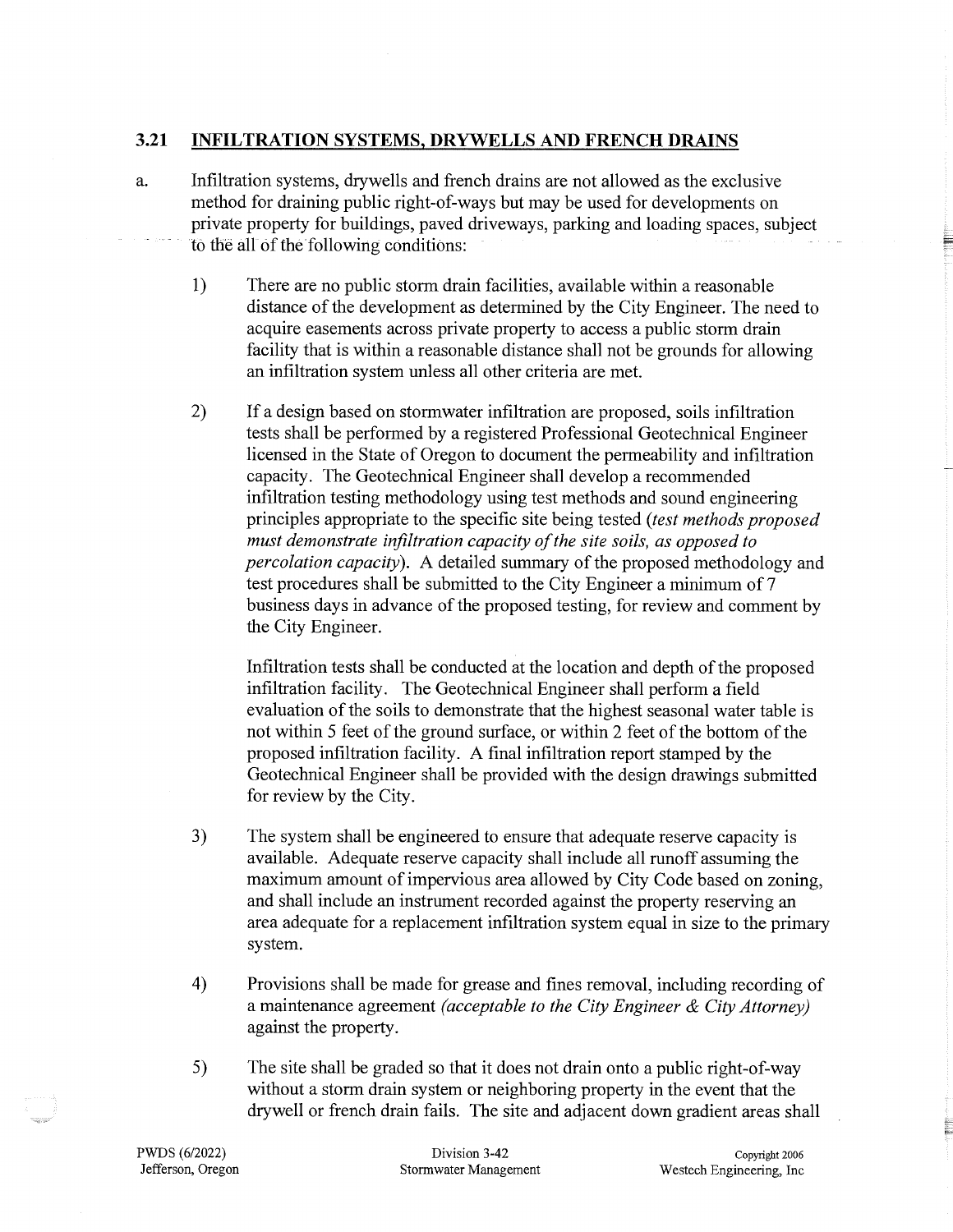have no history of groundwater surfacing or being within 12-inches of the ground surface during the wet winter months, and shall not have field tile systems which may convey the infiltration water onto neighboring property.

- 6) The design shall include pretreatment conforming with Oregon DEQ standards for groundwater injection wells, shall be acceptable to the City Engineer, and shall be approved by and registered with DEQ prior to final plan approval by the City.
- b. DEQ Registration Required. Where drywells, french drains or other infiltration systems are authorized & allowed, they shall be registered with the Oregon DEO to the extent required by DEQ under OAR 340-044-005 through 340-044-055 prior to final approval by the City and construction *(in addition to the standards above).* Only DEQ "rule authorized" infiltration systems are acceptable, unless otherwise approved by DEQ and the City Engineer. Under these DEQ regulations, stormwater dry wells are "rule authorized" if they meet certain standards as determined by DEQ *(conformance with current DEQ/EPA standards must be confirmed prior to submittal for review by the City).* These standards restrict the use of dry wells under the rule authorized provisions to the following.
	- 1) No other method of storm water disposal, including construction or use of surface discharging storm sewers or surface infiltration systems, is appropriate. An appropriate method shall protect groundwater quality and may consider management of surface water quality and watershed health issues.
	- 2) No domestic drinking water wells are present within 500 feet of the injection system.
	- 3) The injection system does not exceed a depth of 100 feet and the bottom of the infiltration structure is a minimum of 10 feet above the highest seasonal groundwater level.
- c. It should be noted that DEQ standards consider water draining from building roof areas *(that has not been mixed with any other stormwater)* differently, in that it can be discharged in a dry well without the same level of treatment required for other types of runoff, although it must still comply with the City and DEQ criteria above and receive DEQ approval prior to final City approval or construction.

#### **3.22 STORM DRAIN SERVICE LATERALS**

- a. As a minimum criterion, construction of the storm service laterals shall be of the same quality and meet the same requirements as the public storm drain with regard to materials, water-tightness, and location. In addition, these storm drains shall conform to the State and local plumbing codes and restrictions.
- b. Storm drain laterals shall be installed for any residential lots which do not have finish

PWDS (6/2022) Jefferson, Oregon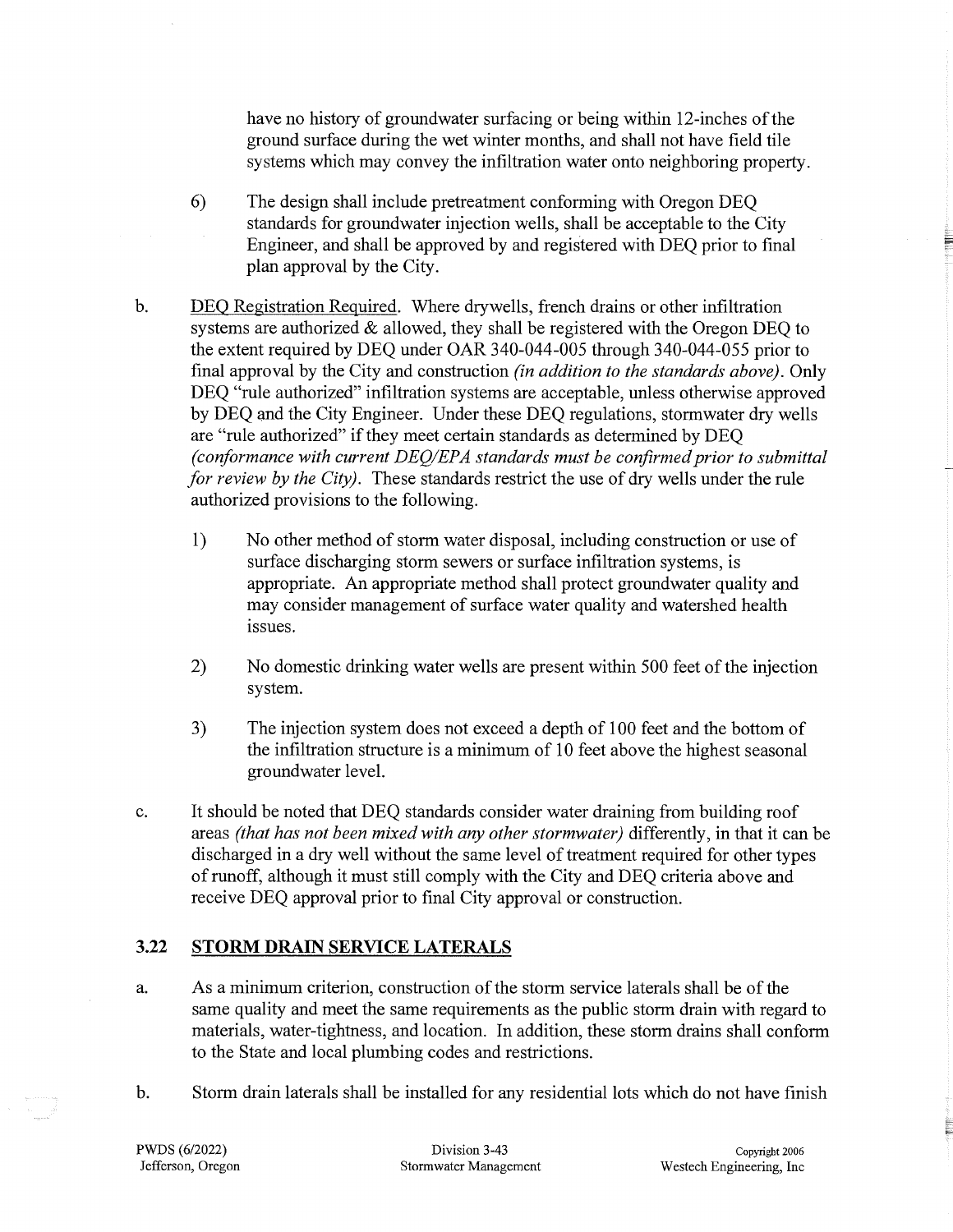grades that slope 2% minimum from the back of the building envelope to the top of the fronting curb *(ie. so as to allow both the roof and footing drains to flow to the fronting curb weep holes*). In all cases, storm drain lines shall be provided as required to prevent roof drainage or concentrated surface drainage from flowing across pedestrian access routes or onto adjacent properties.

c. An easement shall be recorded for any storm lateral which encroaches on or crosses any property other than one being served.

#### d. Storm Service Lateral Cleanouts.

- 1) A cleanout *(set in a cleanout box conforming with City standard details)* shall be installed at the right-of-way or easement line for all storm drain service laterals. The storm drain service lateral shall extend beyond the property line/storm easement boundary cleanout to the back of any PUE fronting the right-of-way or easement, or to the far side of easements for public utilities, whichever is further.
- 2) Where storm laterals are required or shown along flagstem or common use driveways *(or which cross property other than that being served),* the pipe shall be extended to the end of the driveway or to the boundary of the lot being served *(whichever is farther)* in conjunction with the development infrastructure construction.
- 3) For long storm laterals, a cleanout to City standards shall be installed on the upstream side of any intermediate property lines crossed *(including on the upstream side of the property line where the lateral crosses onto the property being served),* as well as at maximum 100-foot intervals beyond the right-ofway or easement cleanout, and at bends as required by the Oregon Plumbing Specialty Code (OPSC).
- e. The minimum inside diameter of a storm drain lateral shall be four ( 4) inches and shall be equal to or greater than the building drain diameter.
- f. Additional storm laterals must be stubbed into the property lines sufficient to serve all residential parcels *(including those which can be further partitioned in the future)*  where such service or future partition would require that new streets be cut to install such services, or where the service line must cross intervening property to provide such future service.
- g. Where storm drain laterals tied to storm mainlines in the street, the top of curb and the gutter pan shall be stamped at the point of the service crossing as required by the standard details and standard notes.
- h. Unless otherwise approved by Public Works on a case-by-case basis, where storm drain laterals are necessary to serve/drain parcels which are located to the rear of and above *(in elevation)* another parcel which fronts a right-of-way that contains a storm drain mainline, the storm drain lateral serving the upper parcel must be directly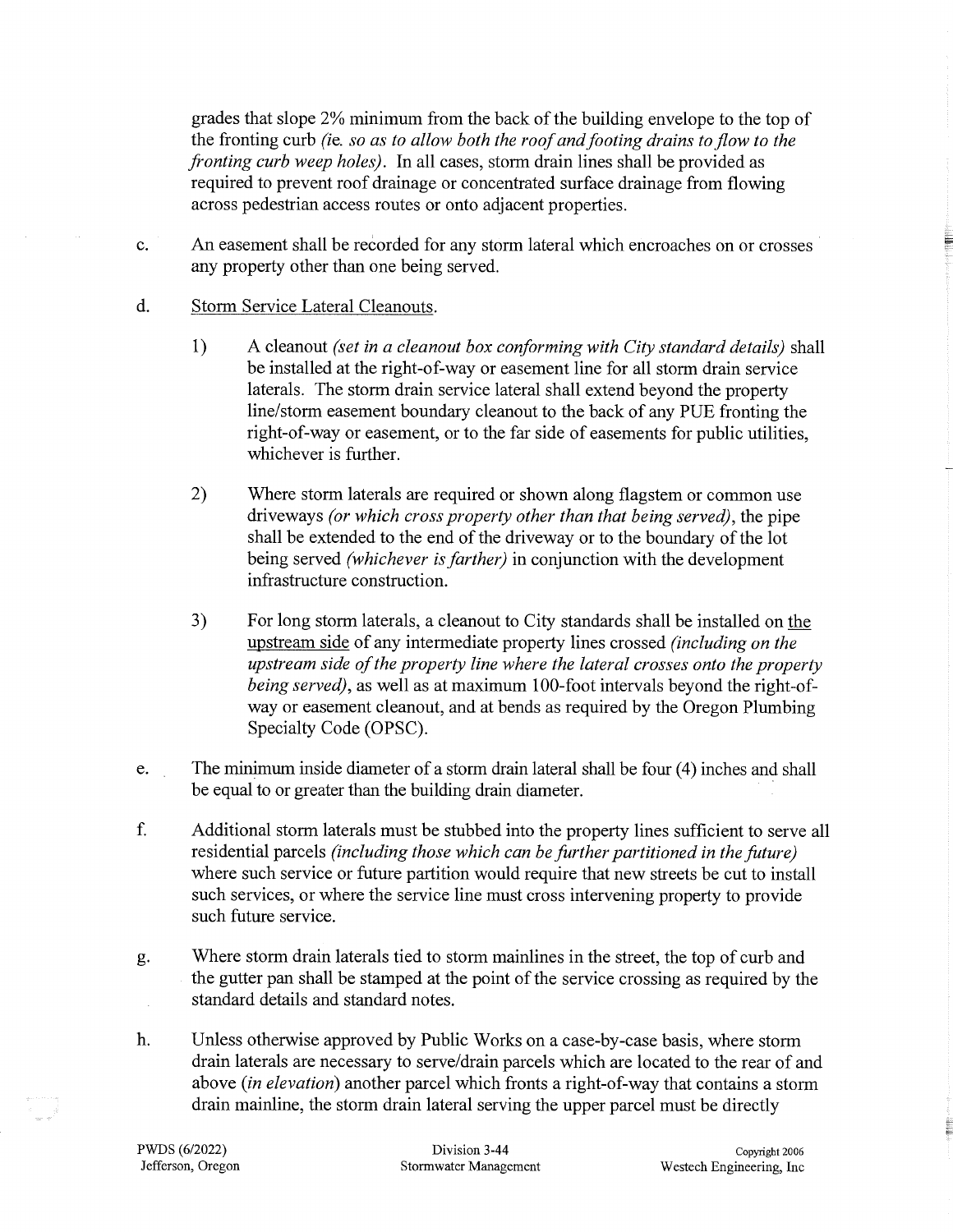connected to such storm mainline, and not daylight through a curb weephole.

- 1) The storm lateral from the rear parcel shall be located within a private utility easement granted by the lower property owner, where it crosses the lower property.
- 2) In addition to any cleanouts required by the OPSC, there must also be a cleanout installed at the right-of-way boundary where the lateral serving the upper property exits the lower property into the right-of-way *(ie. property line cleanout at the ROW line).*
- 1. Perpendicular. Unless otherwise approved in writing by the City Engineer and the Public Works Director on a case-by-case basis, storm drain laterals shall be installed from the mainline to the property line perpendicular to the street centerline. Permanent installation of storm service laterals parallel with the right-of-way is generally prohibited, except where extenuating circumstances exist which meet the variance criteria.

#### j. Private Storm Pump Systems.

- 1) As noted under PWDS 3.9.a.5, gravity storm service is required where possible. Installation of private storm pumps is not typically allowed except with express prior written approval by the Public Works Director and/or the Building Official as applicable *(written approval during building permit review where Type B Public Works permits are not required, and prior to submittal of project design drawings for review otherwise).*
- 2) A private storm pump system shall not be allowed to serve more than one legal lot of record.
- 3) Any private storm pump stations approved by the City shall meet standards established by the Oregon Plumbing Specialty Code (OPSC), the Public Works Director *(see PWDS 3.3)* and other applicable codes or standards *(whichever is more stringent).* 
	- a) Per OPSC Chapter 11, capacity of each private storm pump shall be designed based on the maximum projected roof or paved area to be handled and rainfall intensities per OSPC Table D101.1 for western Oregon *(0. 014 gpm per square foot).*
	- b) In areas with the potential for seasonal high groundwater levels, the storm pump system basin shall be anchored with concrete or equivalent method to prevent floatation.
	- c) The storm pump system discharge shall be equipped with a swing check valve to prevent backflow from the discharge line into the receiving basin, and with an isolation valve located on the discharge side of the check valve *(per OPSC 1101.6.2.5).* The sump pump check